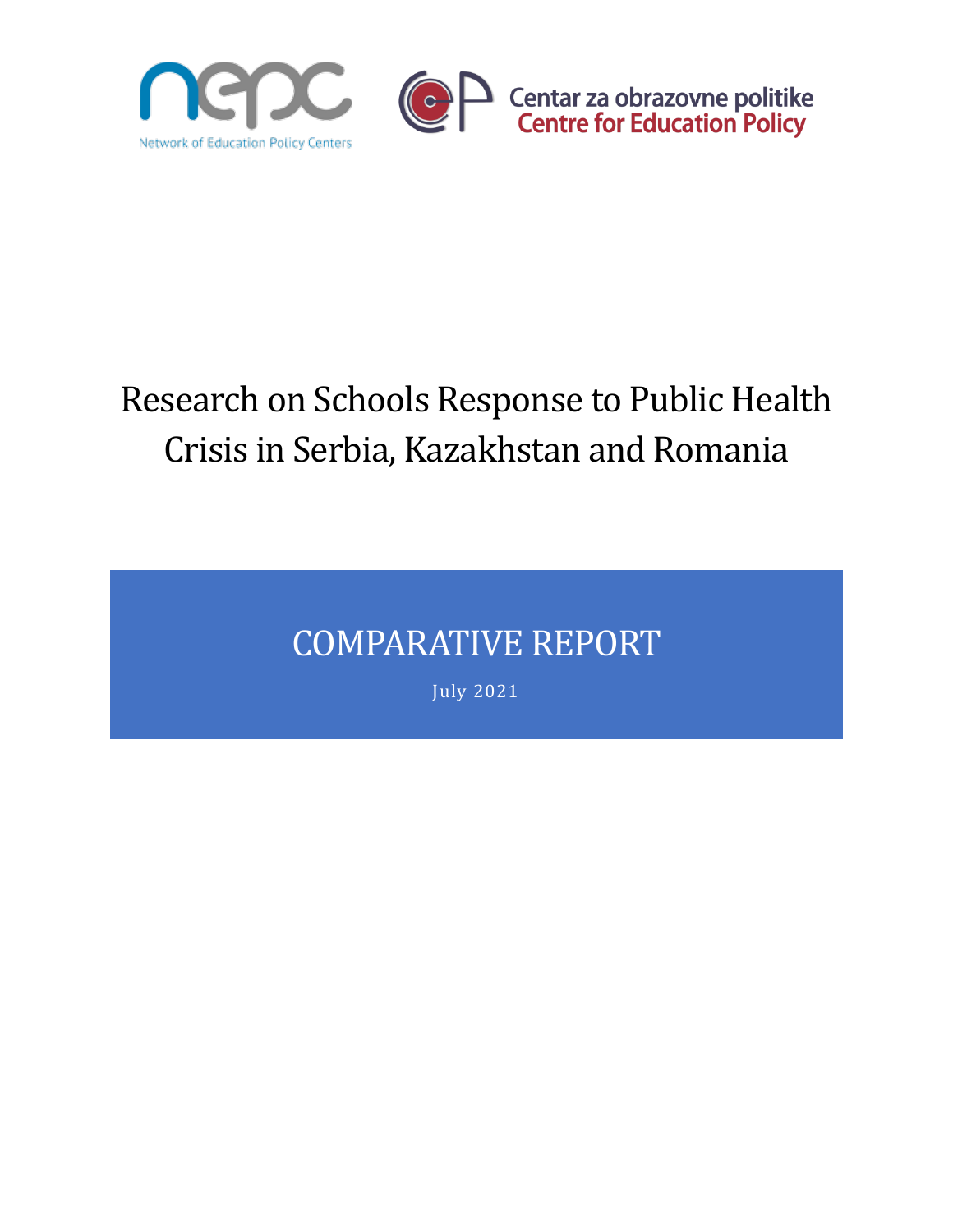#### **Impressum**

Publisher: Network of Education Policy Centers

For publisher:

Research team: Ana Vušurović Lazarević (Serbia), Jasminka Čekić Marković (Serbia)

This research is part of the project *Research on Schools Response to Public Health Crisis in Serbia, Kazakhstan and Romania: comparative study* coordinated by Centre for Education Policy, Serbia and Network of Education Policy Centers, Croatia.

Supported by a grant from the Open Society Foundations.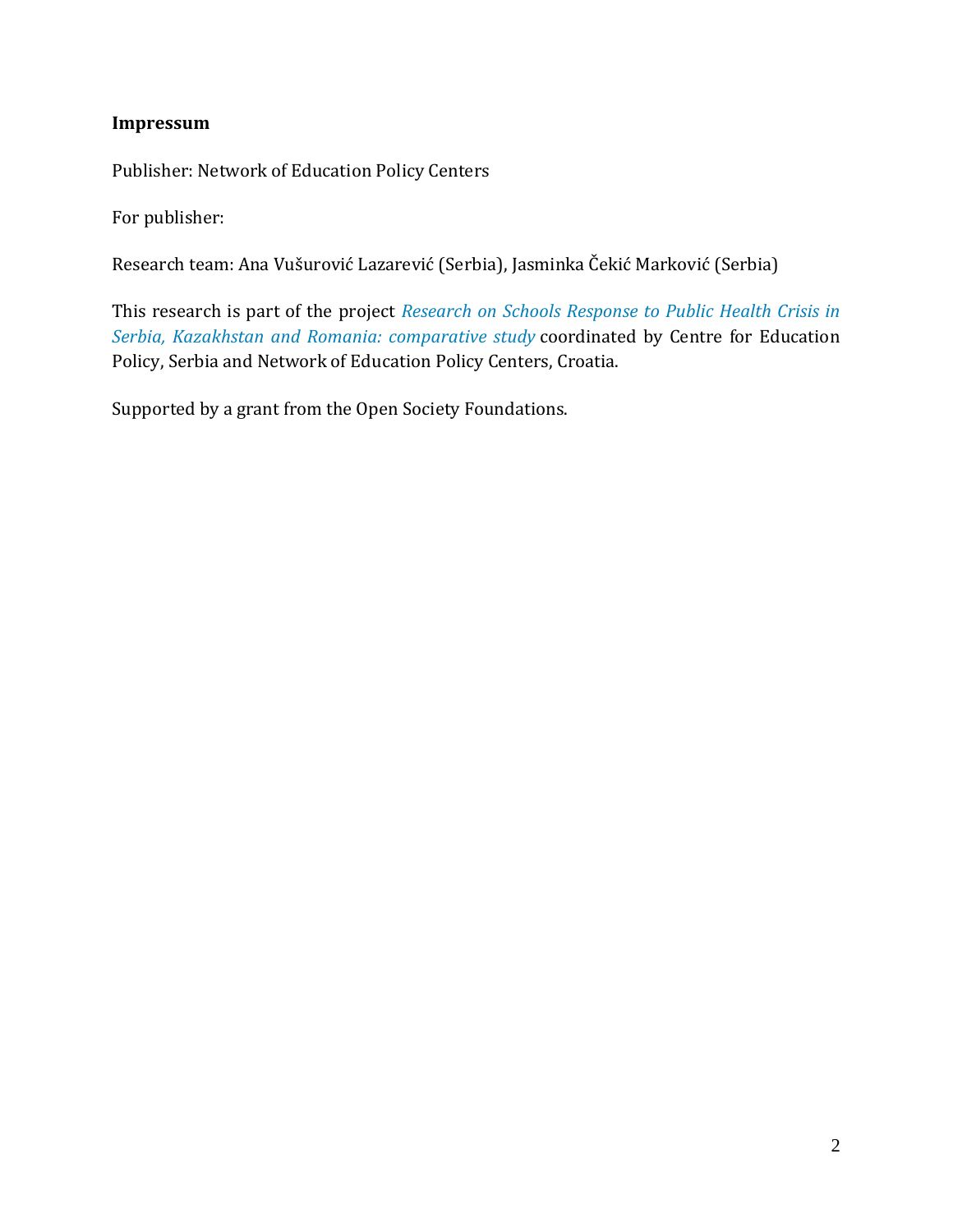## **Table of Contents**

| 1. |                                                                                        |  |
|----|----------------------------------------------------------------------------------------|--|
| 2. | Overview of education and information-communication technologies in Serbia,            |  |
|    |                                                                                        |  |
|    |                                                                                        |  |
|    | 2.3. Information-communication technologies (ICT) in households and digital            |  |
|    |                                                                                        |  |
| 3. | Teaching and learning during the COVID-19 pandemic in Serbia, Kazakhstan and           |  |
| 4. |                                                                                        |  |
| 5. |                                                                                        |  |
|    |                                                                                        |  |
| 6. |                                                                                        |  |
|    |                                                                                        |  |
|    | 6.2. School work organization, school equipment and teachers' digital competencies. 34 |  |
|    |                                                                                        |  |
|    |                                                                                        |  |
|    |                                                                                        |  |
| 7. |                                                                                        |  |
|    |                                                                                        |  |
|    | 7.2. School work organization, school equipment and teachers' digital competences  60  |  |
|    |                                                                                        |  |
|    |                                                                                        |  |
|    |                                                                                        |  |
| 8. |                                                                                        |  |
|    |                                                                                        |  |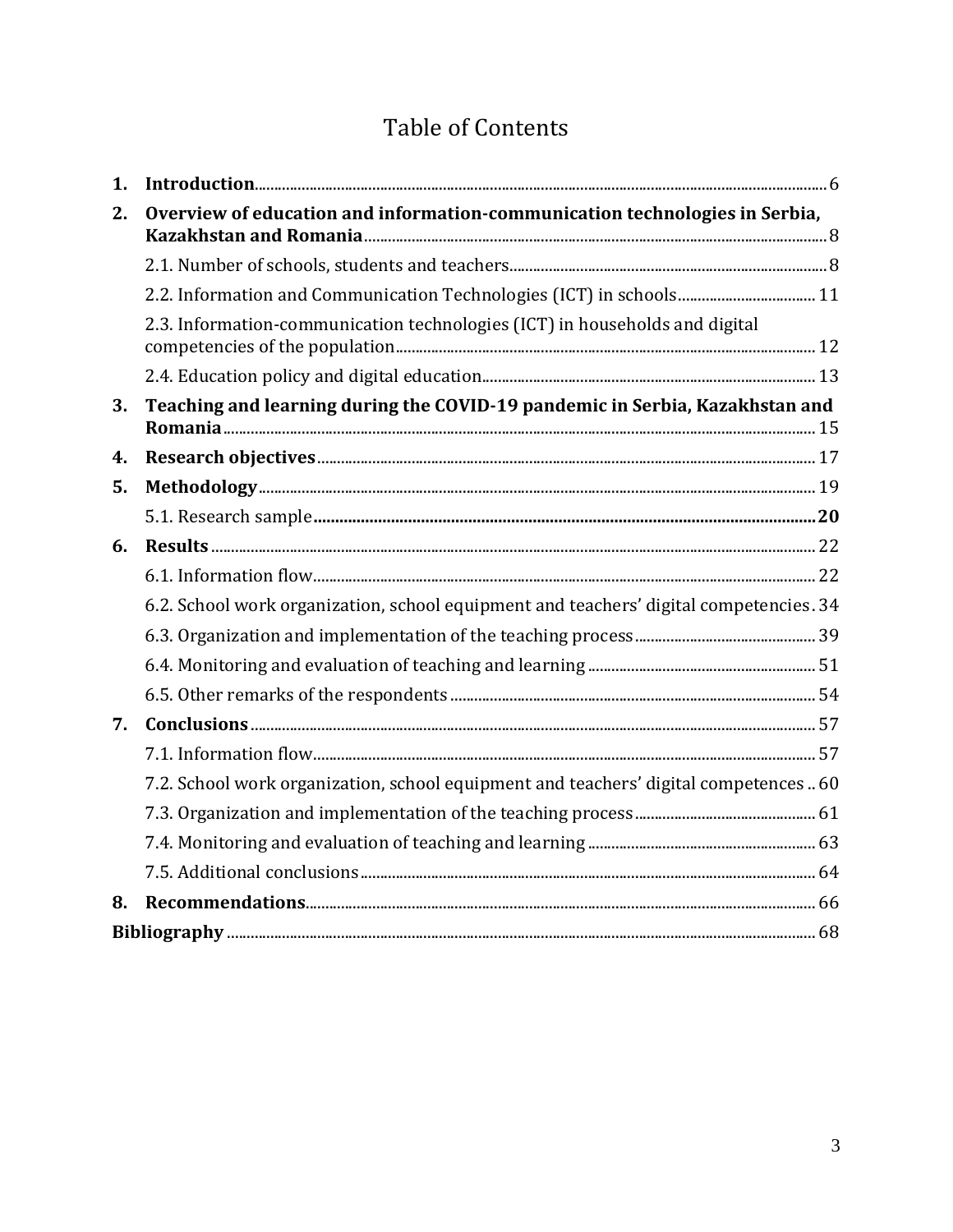#### **List of Tables**

| Table 1. The total number of students and teachers in primary and secondary education at     |
|----------------------------------------------------------------------------------------------|
|                                                                                              |
| Table 2. Number and type of schools at the beginning of the school year 2019/20  9           |
| Table 3. The total number of students and teachers in primary and secondary education in     |
|                                                                                              |
|                                                                                              |
| Table 5. The total number of students in primary, lower and upper secondary education in     |
|                                                                                              |
|                                                                                              |
|                                                                                              |
| Table 8. Challenges in informing school staff, parents and student reported by principals 32 |
| Table 9. Challenges in informing parents and student reported by teachers 33                 |
| Table 10. Percentage of teachers who participated in the in-service training activities      |
| related to the development of digital competencies the COVID-19 pandemic 37                  |
| Table 11. Students who attended only online teaching during the COVID-19 pandemic in         |
|                                                                                              |
| Table 12. Students who have no access to distance learning/online teaching conducted via     |
|                                                                                              |
| Table 13. Activities conducted by teachers to a greater and lesser extent due to the COVID-  |
|                                                                                              |
| Table 14. Principals' ways of monitoring the quality of teaching process  51                 |
|                                                                                              |
| Table 16. Ways of keeping records of students attendance of distance learning/online         |
|                                                                                              |
| Table 17. Ways of monitoring student progress during distance learning/online teaching 54    |
|                                                                                              |
|                                                                                              |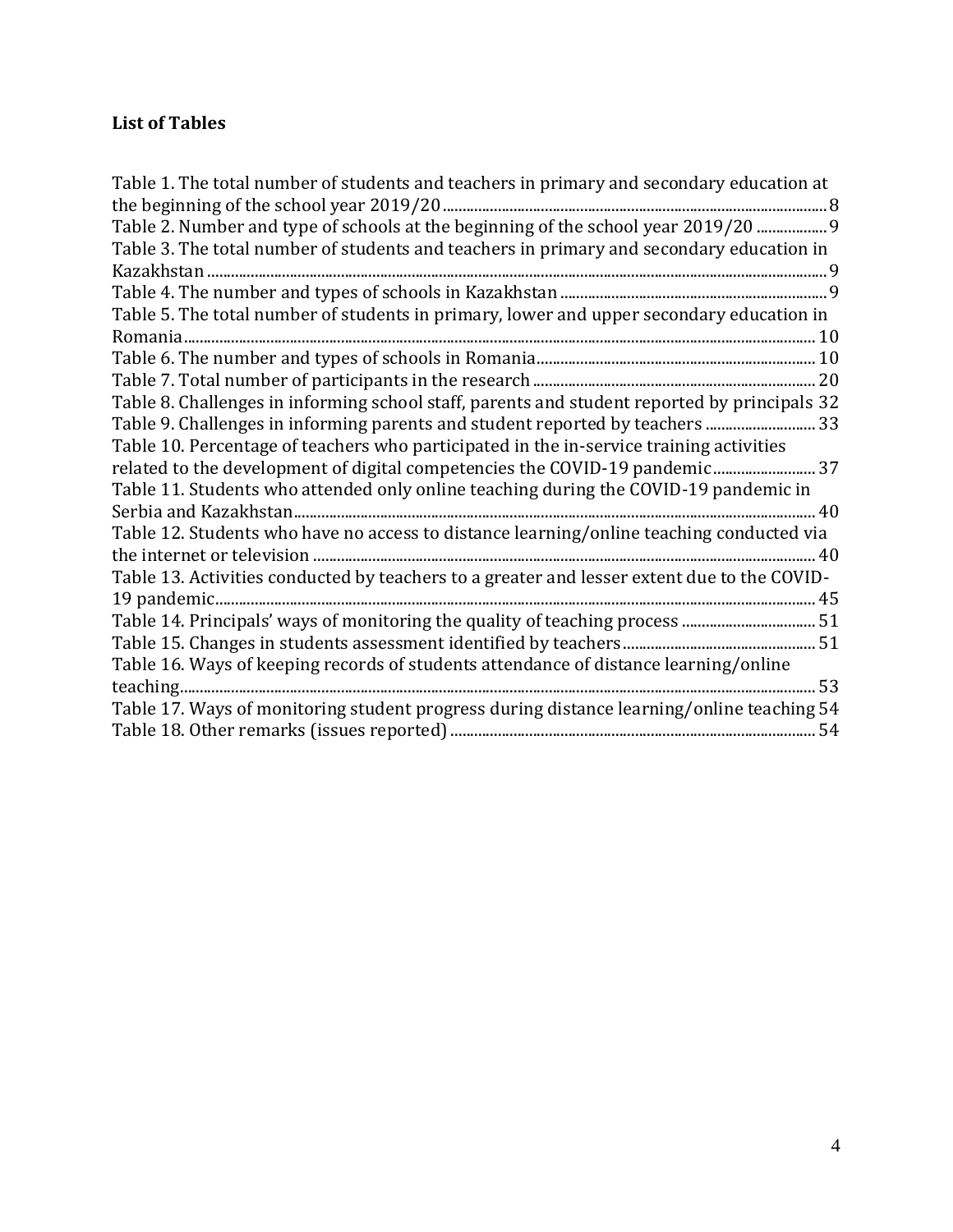#### **List of Charts**

| Chart 1. Participants by the environment where the schools are located (urban or rural). 21 |  |
|---------------------------------------------------------------------------------------------|--|
| Chart 2. Main sources of informing and institutions school principals consult when having   |  |
|                                                                                             |  |
| Chart 3. Main sources of information and institutions/persons teachers consult when         |  |
| having doubts (distribution of awarded score of 4, on a scale from 0 to 4)  25              |  |
|                                                                                             |  |
| Chart 5. Most common ways of informing school staff by school principals (% of principals   |  |
|                                                                                             |  |
| Chart 6. Most common ways of informing students and parents by school principals 28         |  |
| Chart 7. Most common ways of informing students and parents by teachers (% of teachers      |  |
|                                                                                             |  |
| Chart 8. Challenges related to school management encountered by principals  34              |  |
|                                                                                             |  |
|                                                                                             |  |
|                                                                                             |  |
| Chart 12. Attendance of training seminars related to development of teachers' digital       |  |
|                                                                                             |  |
|                                                                                             |  |
| Chart 14. Models of the teaching process during the COVID-19 pandemic in Serbia (average    |  |
|                                                                                             |  |
| Chart 15. Models of teaching process during the COVID-19 pandemic in Kazakhstan             |  |
| (average value collected from principals and teachers from KL and RL schools) 39            |  |
| Chart 16. Online platforms and means of communication teachers used to conduct online       |  |
|                                                                                             |  |
| Chart 17. Manners used for selection of online platforms, tools and means of                |  |
|                                                                                             |  |
| Chart 18. Activities conducted by teachers using online platforms, tools and means of       |  |
|                                                                                             |  |
|                                                                                             |  |
|                                                                                             |  |
| Chart 21. Challenges faced by principals during distance learning/online teaching in Serbia |  |
| and Kazakhstan (% of principals who gave a score of 4, on a scale from 0 to 4) 48           |  |
| Chart 22. Challenges faced by teachers during distance learning/online teaching (% of       |  |
|                                                                                             |  |
| Chart 23. Challenges faced by teachers during distance learning/online teaching (% of       |  |
|                                                                                             |  |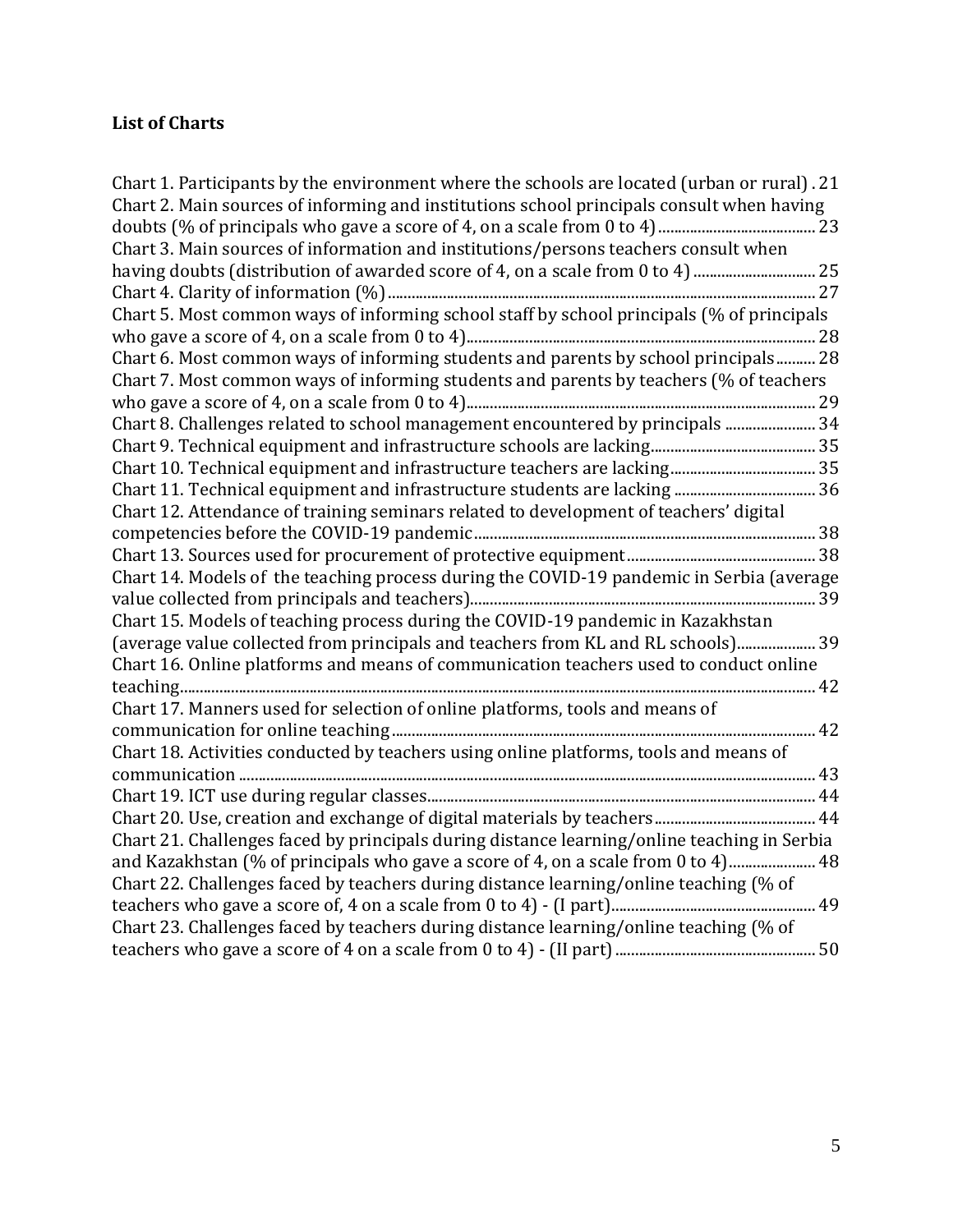## <span id="page-5-0"></span>**1. Introduction**

The 2020 global public health crisis, declared as a pandemic in early March by the World Health Organization, has caused considerable changes in human life, society and the economies around the world. The COVID-19 pandemic has endangered people's health globally, and with the introduction of anti-pandemic measures, restructuring of various systems such as the health care, economic and educational systems took place.

Bearing this in mind, the research has been designed and conducted in Serbia, Romania and Kazakhstan in order to address the impact of the global pandemic on the education sector in selected countries - a sector traditionally based on instruction, and all other accompanying activities carried out in face-to-face contact. Although there have been situations in the past where schools have been temporarily closed as a result of wars, natural disasters, and contagions (e.g. the Ebola epidemic in Western Africa), the education sector has never been so vulnerable to factors that were difficult to predict and control, such as the COVID-19 pandemic. Namely, more than 90% of the global student population have never been affected by school closures due to such a phenomenon (UNESCO, 2020).

In more concrete terms, in just a few days or weeks from the outbreak of the pandemic, schools around the world have been forced to provide distance learning. Depending on their capabilities, economic circumstances and national policies, schools have implemented distance learning through radio programs, television programs, or digital technologies – i.e. according to the UNESCO report, 64% of low-income countries provided distance learning in primary education through radio programs, 74% of lower-middle-income countries provided distance learning in primary education through television programs, while 93% of upper-middle-income countries used digital technologies in distance learning in primary education (UNESCO, 2020). However, even in the group of economically most developed countries, the effects of the pandemic were such that only few of them focused on the pedagogical challenges of online working, in addition to technical and infrastructural ones (UNESCO, 2020).

Distance learning and school closures have not only affected education but also other aspects of children's and young people's lives such as ensuring a safe environment, guaranteed meals, psycho-social support, which is of particular importance for children from vulnerable groups and it is predicted that school closures might contribute to the greater exclusion of socially disadvantaged children, as well as dropout and early school leaving (UNESCO, 2020). Furthermore, the longer children and young people spend out of school, the bigger are the risks of child labor, early marriages, domestic violence, as well as increased stress and anxiety due to the loss of peer interaction and disrupted routines (UNESCO, UNICEF, World Bank, World Food Program and UNHCR, 2020).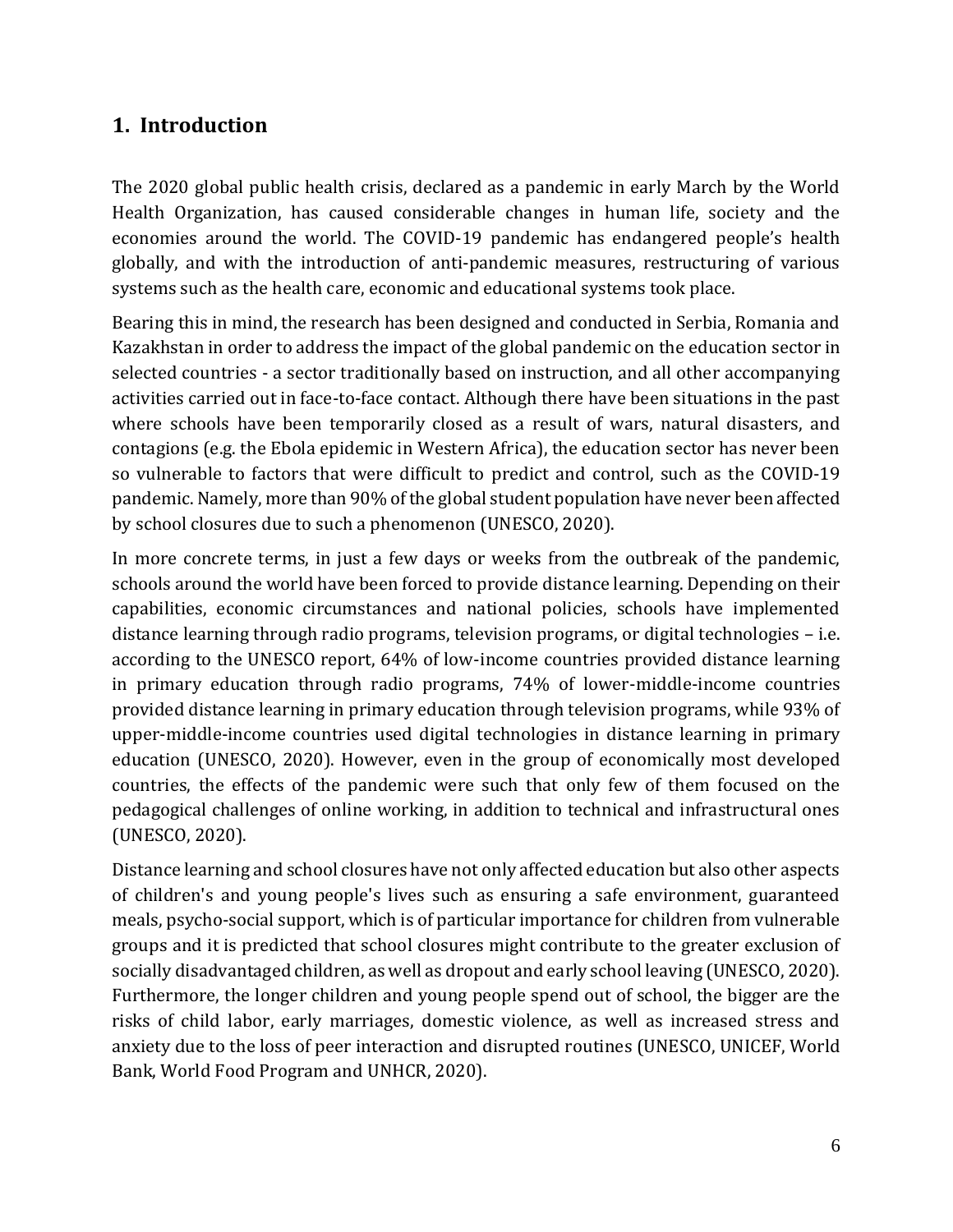When it comes to teachers, the pandemic has affected many aspects of their work – aside from the different method of delivering instruction, there were inevitable changes in school schedules, professional development, student assessment, while the emphasis has now been placed on digital competencies of teachers. Even in the most economically developed countries (e.g. the USA), teachers have stated that they feel unprepared for distance learning (OECD, 2020a).

Certainly, the support that students receive from both teachers and parents is of great importance in regular schooling, and in conditions when students attend classes from home, emotional and learning support is vital in overcoming obstacles of home learning and improving the effects of online instruction (OECD, 2020). As a result, many children whose families were unable to offer them support were exposed to a greater risk of lagging in schoolwork and in keeping up with distance learning.

Finally, distance learning is an option that is globally used in most education systems as the "least bad solution" used to replace regular schooling in emergencies, although there is a common opinion that it is not ideal and that online teaching does not produce the same effects as traditional instruction. Instead, it is considered that the positive effects of using digital tools are most beneficial to students when used to complement traditional teaching (Fleischer, 2012; Peterson et al., 2018 according to the OECD, 2020a) and that equipping schools with digital resources is not necessarily related to student performance (OECD, 2020c). Therefore, even the overall effects of distance learning on students' knowledge are still unknown, with some experts believing that learning loss is inevitable for all students (World Bank, 2020) which is yet to be confirmed or refuted through the results of the PISA 2021 research.

In this regard, in the coming period, the focus should be placed on creating policies that will ensure that this crisis 1) accelerates the resolution of challenges that were present before the pandemic (e.g. digital and pedagogical skills of teachers, quality of teaching, school equipment, support to students from vulnerable groups, etc.) and 2) defines which policies have given the best results in practice and thus contributes to preventing challenges that may arise in the future.

In order to address the impact of the global pandemic on education in Serbia, Kazakhstan and Romania, the Network of Education Policy Centers (NEPC), in cooperation with the Open Society Foundations that provided funding, supported research that was conducted in the aforementioned countries to show how schools in these countries responded to the COVID-19 pandemic and to contribute to the improvement of educational policies with conclusions and recommendations.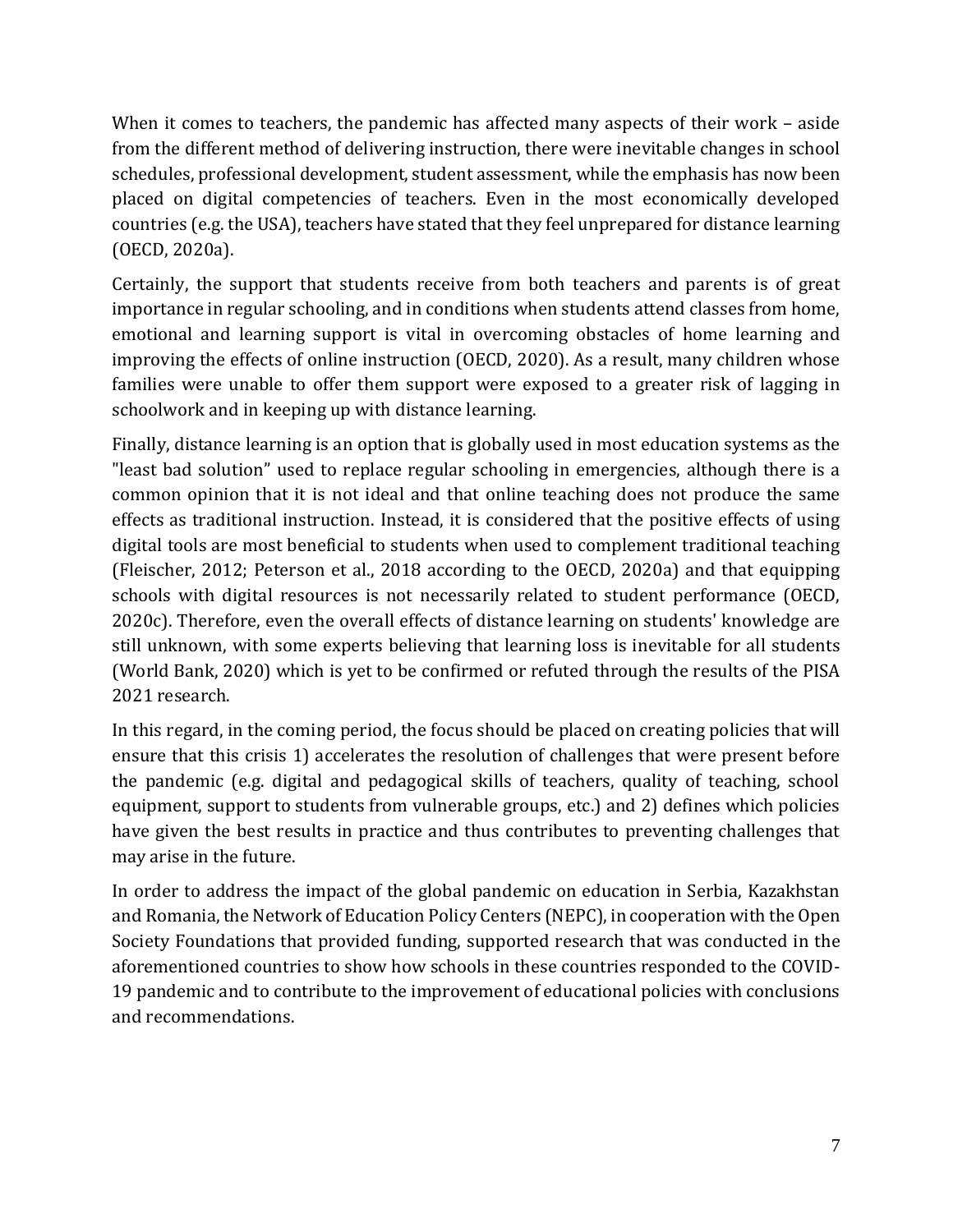## <span id="page-7-0"></span>**2. Overview of education and information-communication technologies in Serbia, Kazakhstan and Romania**

In order to better understand the implementation of the teaching process during the COVID-19 pandemic in Serbia, Kazakhstan and Romania, this study presents the context in which the schools in these countries operate, providing the data on the number of schools, students and teachers, information-communication technologies (ICT) infrastructure in schools, ICT in households and digital competencies of the populations, and it also describes general 'digitalization policies' in the education sector in these three countries.

#### <span id="page-7-1"></span>**2.1. Number of schools, students and teachers**

The study showcased the numbers related to schools, teachers and students in order to present the basic overview of the education systems as well as the size of the education population affected by the COVID-19 pandemic.

In **Serbia**, the total number of students at the beginning of the 2019/20 school year in primary education was 517,826 students, in secondary education 249,455 students, and the total number of teachers (full-time and part-time teachers) in primary and secondary education at the beginning of the school year 2019/20 was 52,599 in primary and 30,176 in secondary education (Table 1).

<span id="page-7-2"></span>*Table 1. The total number of students and teachers in primary and secondary education at the beginning of the school year 2019/20*

| Level of education  |         | Total number of students   Total number of teachers |
|---------------------|---------|-----------------------------------------------------|
| Primary education   | 517,826 | 52,599                                              |
| Secondary education | 249,855 | 30,176                                              |

*Source: Statistical Office of the Republic of Serbia*

Based on the data of the Statistical Office of the Republic of Serbia, there are 1,653 typical primary and secondary schools in Serbia (Table 2), of which the most numerous are primary schools, followed by secondary vocational schools, general secondary schools, mixed schools (schools offering general and vocational or general and art programs) and secondary art schools. Out of the total, 99% of primary schools and 88% of secondary schools are public schools.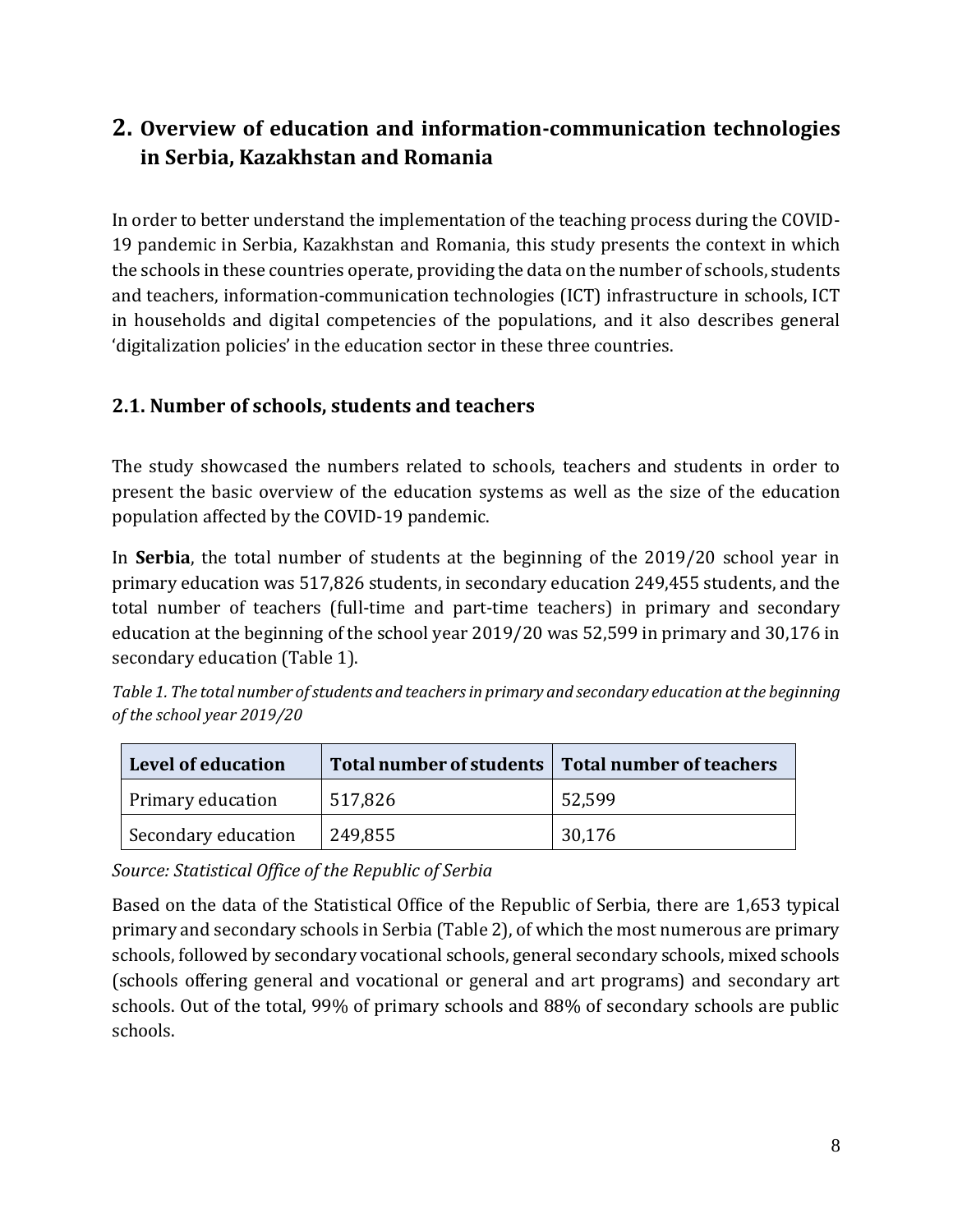| <b>Type of school</b>              | <b>Number of schools</b> |
|------------------------------------|--------------------------|
| Primary schools <sup>1</sup>       | 1,136                    |
| Secondary vocational schools (SVS) | 311                      |
| General secondary schools (GSS)    | 110                      |
| Secondary art schools (SAS)        | 40                       |
| Mixed schools (SVS and GSS)        | 52                       |
| Mixed schools (SVS and SAS)        | 4                        |
| Total                              | 1,653                    |

<span id="page-8-0"></span>*Table 2. Number and type of schools at the beginning of the school year 2019/20*

*Source: Statistical Office of the Republic of Serbia* 

In **Kazakhstan**, the total number of students based on the data from 2021 in primary education is 1,480,504 students, in secondary education 1,577,109 students (Table 3), and the total number of teachers is around 344,000.

<span id="page-8-1"></span>*Table 3. The total number of students and teachers in primary and secondary education in Kazakhstan*

| Level of education  | <b>Total number of students</b> | <b>Total number of teachers</b> |
|---------------------|---------------------------------|---------------------------------|
| Primary education   | 1,480,504                       | 344,000                         |
| Secondary education | 1,577,109                       |                                 |

*Source: Education System Statistics*

Based on the 2021 data, Kazakhstani system has 7,249 schools. As for the types of schools (Table 4), the most numerous are general secondary schools, followed by mixed secondary schools, and then, to a much smaller extent, primary schools, secondary vocational schools and secondary art schools.

<span id="page-8-2"></span>*Table 4. The number and types of schools in Kazakhstan*

| <b>Type of school</b>              | <b>Number of schools</b> |
|------------------------------------|--------------------------|
| Primary schools                    | 633                      |
| Secondary vocational schools (SVS) | 460                      |
| General secondary schools (GSS)    | 5,166                    |

<sup>&</sup>lt;sup>1</sup> The number of main primary schools - main primary schools are schools that have been established as legal entities and which may have 'satellite' classrooms in separate school facilities. This number does not include main schools for children with disabilities.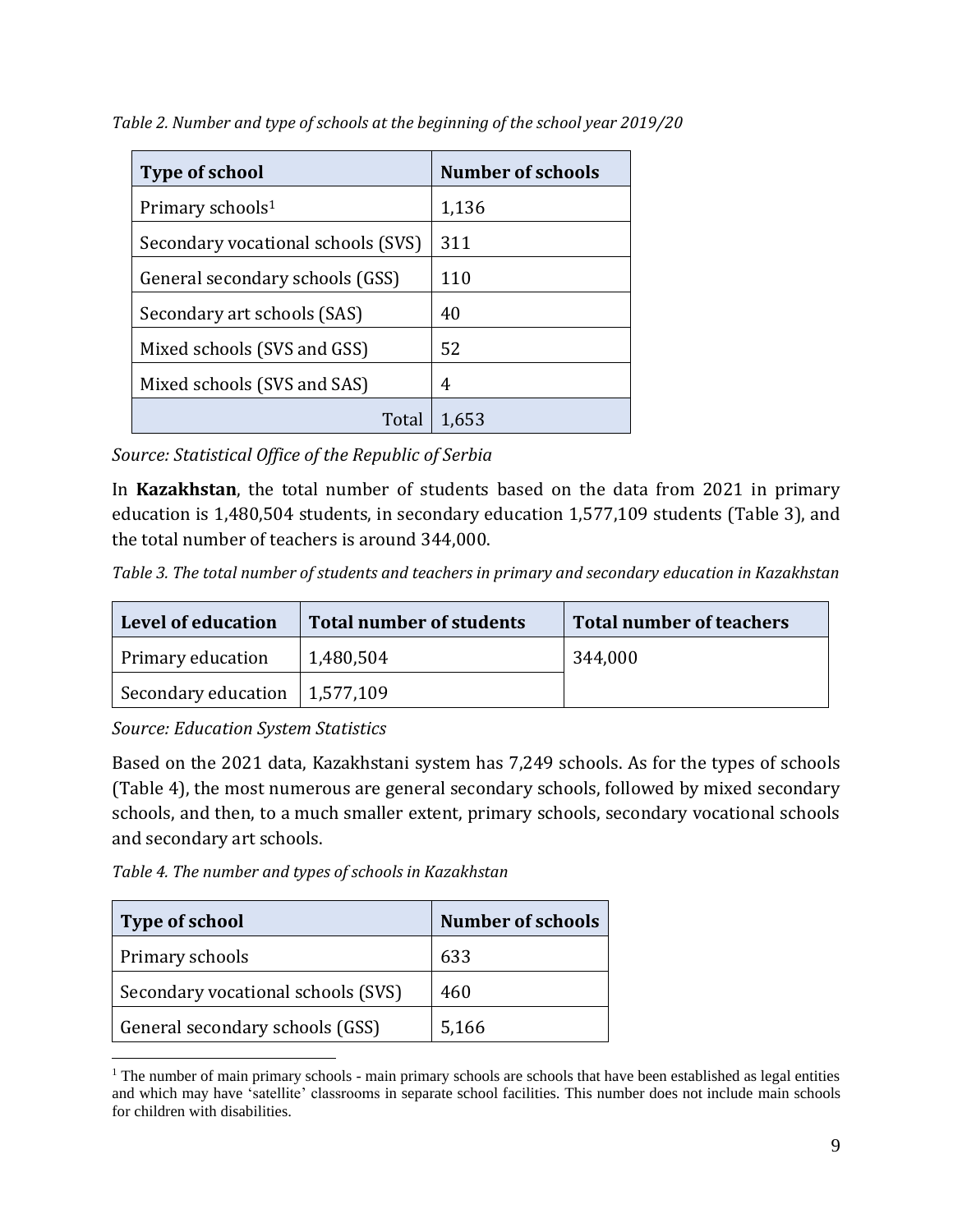| Secondary art schools (SAS) | 42 |               |
|-----------------------------|----|---------------|
| Mixed secondary schools     |    | 1,134         |
|                             |    | Total   7,435 |

*Source: Education System Statistics*

In **Romania**, in the 2019/2020 school year, the school population in pre-university education was 2,982,900 students - 1.6 million students are enrolled in primary and lower secondary education (54.4%) while 618,300 students are enrolled in upper secondary schools (20.7%), according to the data that the National Institute of Statistics announced at the end of 2020 (Table 5).

<span id="page-9-0"></span>*Table 5. The total number of students and teachers in primary, lower and upper secondary education in Romania*

| <b>Level of education</b>             | <b>Total number of</b><br>students | <b>Total number of</b><br>teachers |
|---------------------------------------|------------------------------------|------------------------------------|
| Primary and lower secondary education | 1,600,000                          | 208,400                            |
| Upper secondary education             | 618,300                            |                                    |

*Source: National Institute of Statistics*

In the education system of Romania, at the beginning of the 2019/2020 school year, there were 208,400 teachers at the pre-university level. In 2019, there were 5,445 school units covering primary, a lower secondary and upper secondary level of education (Table 6) and 96.2% of the students' population is attending public, while 3.8% go to private school units.

<span id="page-9-1"></span>*Table 6. The number and types of schools in Romania*

| <b>Type of school</b>               | <b>Number of schools</b> |
|-------------------------------------|--------------------------|
| Primary and lower secondary schools | 3,896                    |
| Upper secondary schools             | 1,549                    |
|                                     | Total 5,445              |

*Source: National Institute of Statistics*

Although the number of students and schools depends on the population and characteristics of the country, the number of teachers, therefore, the student-teacher ratio reveals some aspects of the education systems as it is among the determinants of the demand for teachers, along with students' instruction and teachers' working hours and the division of teachers' time between teaching and other responsibilities (OECD, 2019). In Serbia, based on the PISA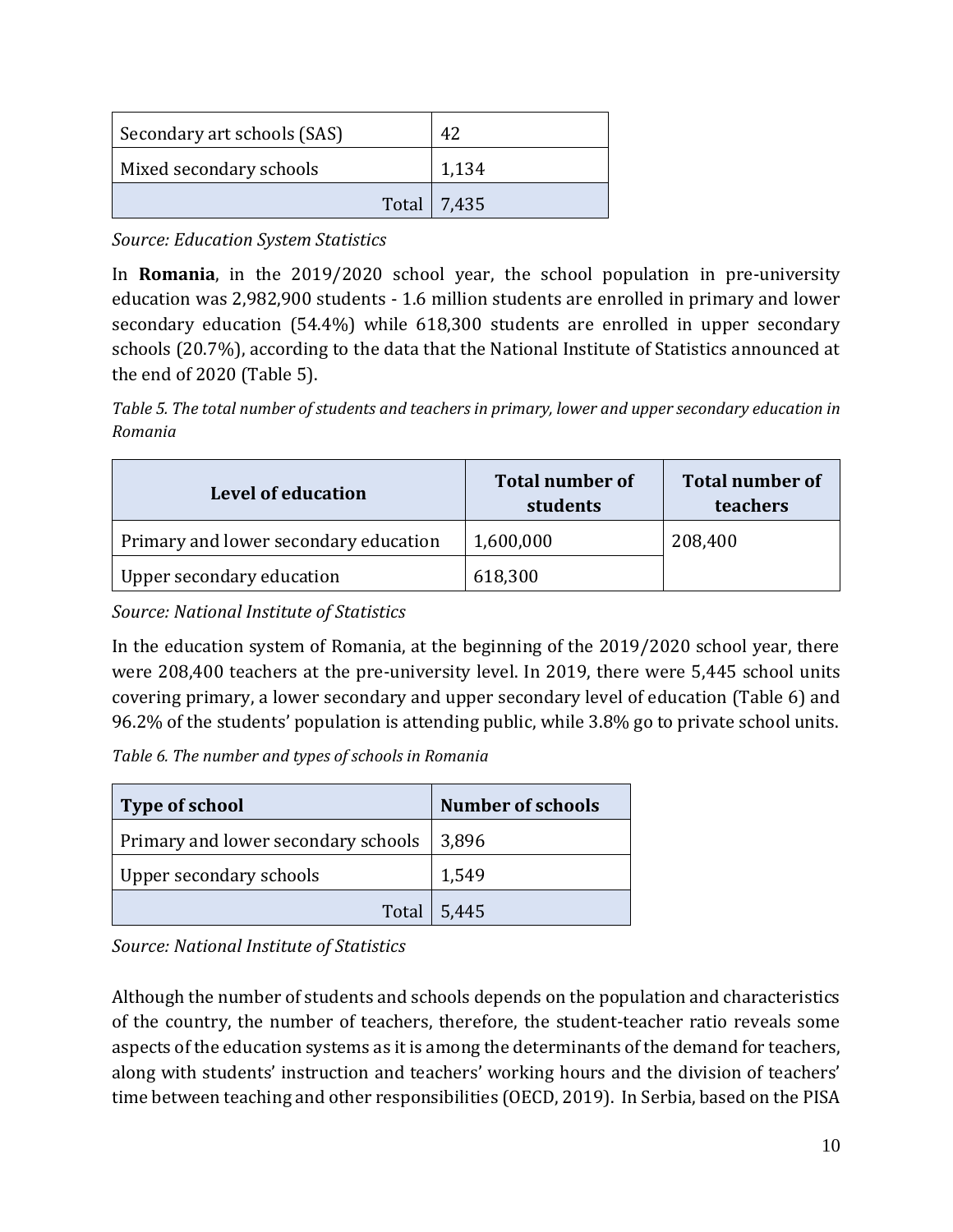2018 research, the average student-teacher ratio is 11:1, which comes to 11 students per teacher, on average (OECD, 2020c). According to the data provided in Research on Schools Response to Public Health Crisis in Serbia, Kazakhstan and Romania - National Report for Romania, in Romania, the average ratio between the school population in pre-university education and the number of teachers was 14:1, meaning 14 students per one teacher, while in **Kazakhstan**, the student-teacher ratio in 2019 was 17:1 in primary education and 8:1 in secondary (World Bank 2019b and 2019c).

#### <span id="page-10-0"></span>**2.2. Information and Communication Technologies (ICT) in schools**

For **Serbia**, the most precise data on the availability of ICT in schools, school infrastructure, and Internet access are those in the PISA 2018 database collected through a questionnaire for school principals which shows that the computer-student ratio in Serbia is 0.3 computers per student, or approximately three students per computer, which is significantly lower than the OECD average which is slightly above 0.82. In **Romania**, based on the same source (PISA 2018 research), the computer-student ratio is 0.63. In **Kazakhstan**, data on the computerstudent ratio is not available in PISA database, however the Report on Completion of State Program (2019) indicates that in 2018 computer-student ratio was 1:10, meaning 10 students to 1 computer.

The percentage of computers connected to the Internet in schools in **Serbia** is about 82%, while the average for OECD countries is 97% (OECD, 2020c). In **Kazakhstan**, National Report by Informational Analytical Centre (2019) states that 92.2% of schools are connected to the Internet with an average speed of 4Mbps. In addition, the electronic government reports that 6,250 schools are connected to broadband Internet with a speed of 4 Mbps and more, while 6,353 schools have access to online resources. These are the results of the 'Digital Kazakhstan' State Program approved by the Government of the Republic of Kazakhstan in 2017. In **Romania**, there are severe infrastructure deficiencies in schools. Out of the total of 9,150 school units (both main and satellite schools) in primary and lower secondary education (including special education), 6,166 of them were connected to the Internet (67%). When it comes to upper secondary education 98% of high schools and independent school groups have internet access (data provided in Romania National Report 'Challenges and Approaches to Online Education During COVID-19 Pandemic').

<sup>2</sup> <https://www.oecd-ilibrary.org/sites/2a420765-en/index.html?itemId=/content/component/2a420765-en#sect-56>

<sup>3</sup> Ibid.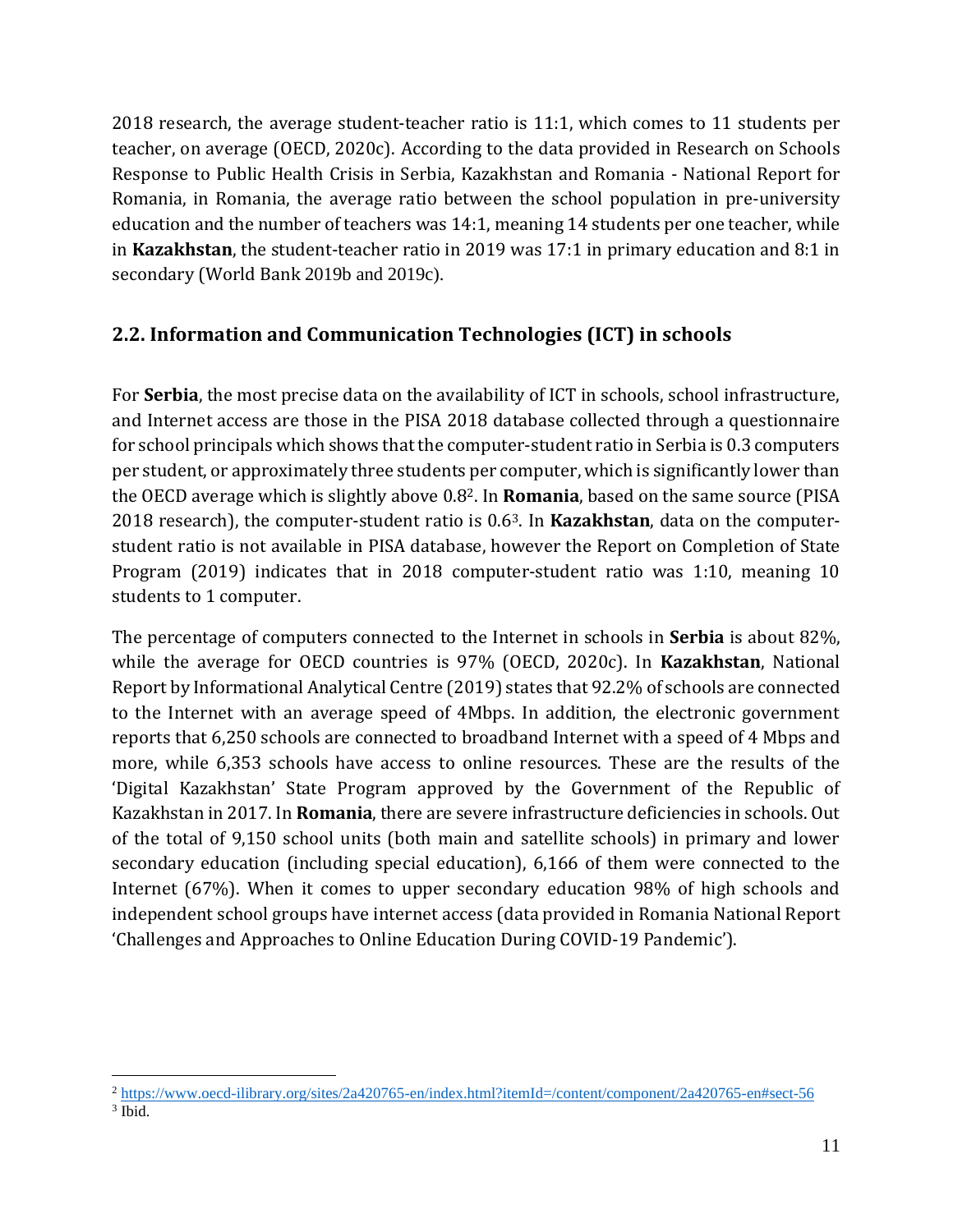## <span id="page-11-0"></span>**2.3. Information-communication technologies (ICT) in households and digital competencies of the population**

In **Serbia**, the percentage of households with Internet access was 81% in 2020, in comparison to 91% at the EU level (EUROSTAT4). When interpreting this data, it should be considered that in Serbia the predominant device for Internet access is a mobile phone, which is owned by 94% of households, while the availability of other devices is much lower - 74% of households in Serbia own a computer, while only 52% of households have laptops (SORS, 2020).

Furthermore, if we consider the environment in which households are located (urban and other settlements), there is a considerable disparity in the percentage of households with internet access and computers, and it stands at around 20% in the favor of households in urban areas. Regarding the level of household income, the gap is even wider, especially when it comes to owning a computer - the availability of computers in households with incomes over 600 EUR (96%) is twice as high as in households with the lowest incomes (48%) (SORS, 2020).

Regarding digital competencies of the Serbian population, according to 2019 data, 46% of people aged 16 to 74 have basic or above basic overall digital skills, which is below the EU average of 56% (EUROSTAT5).

In **Kazakhstan**, the Global Information Technology Report 2016 illustrates that 59% of households in Kazakhstan have internet access, and World Bank (World Bank, 2019a) suggests that 82% of individuals in Kazakhstan use the Internet. At the same time, according to the Statistics Committee of the Ministry of National Economy of the Republic of Kazakhstan, 79.6% of the population in Kazakhstan are digitally literate (Electronic government of the Republic of Kazakhstan, 2021). The electronic government reports the plan to increase the number of digitally literate population to 83% by 2022, which is expected to be achieved based on the renewal of the education system with a focus on 'creative and critical thinking and use of modern technologies in the learning process' (Electronic government of the Republic of Kazakhstan, 2021).

**Romania** is facing a real paradox - it has one of the world's fastest internet services (the 4thhighest in the world and the 5<sup>th</sup> in the EU), especially in urban areas, a competitive software industry well positioned in terms of ICT graduates (5.6% of all graduates compared to the EU average that is 3.6%), it ranked fifth in the EU, but its progress is still very limited when it comes to human capital and the digitalization of the economy (European Commission, 2020). Almost a fifth of Romanians have never used the Internet and less than a third have

<sup>4</sup> [https://ec.europa.eu/eurostat/databrowser/view/isoc\\_ci\\_in\\_h/default/table?lang=en](https://ec.europa.eu/eurostat/databrowser/view/isoc_ci_in_h/default/table?lang=en)

<sup>5</sup> [https://ec.europa.eu/eurostat/databrowser/view/isoc\\_sk\\_dskl\\_i/default/table?lang=en](https://ec.europa.eu/eurostat/databrowser/view/isoc_sk_dskl_i/default/table?lang=en)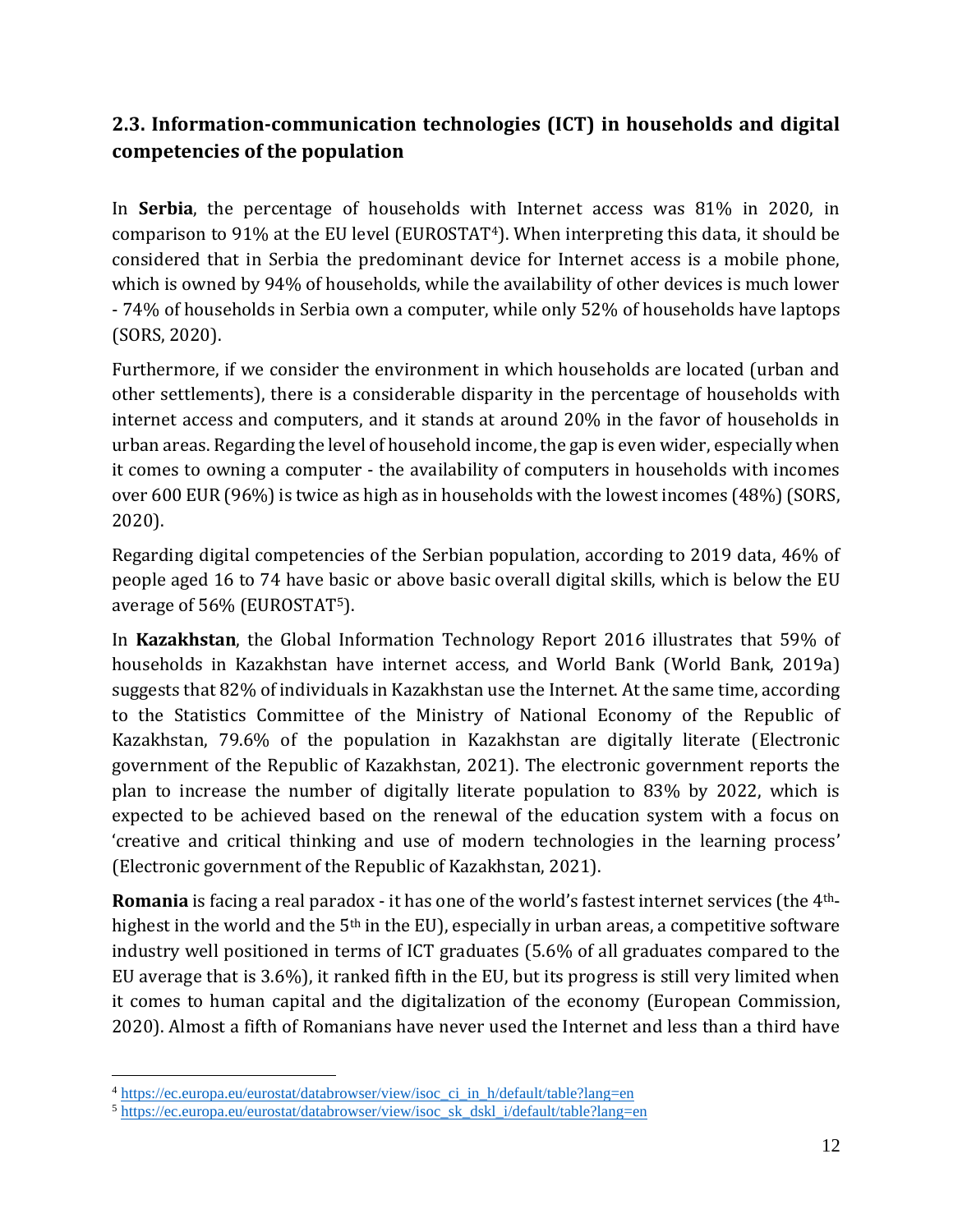at least basic digital skills - i.e. only 31% of people aged 16 to 74 have basic or above basic digital skills, which is quite lower than the EU average of  $56\%$  (EUROSTAT database<sup>6</sup>). The percentage of young people aged 16-19 who assess their digital skills as low is among the highest in the EU (39% compared to the EU average of 15% in 2019). According to the same source, 85% of individuals in Romania use internet7.

The Romanian National Institute of Statistics data indicate that during 2017-2018 period, the socio-economic disparities were high in Romania, with more than 30% at the national level and more than 40% of households in rural areas not having access to internet and computer at home.

According to the latest EUROSTAT data, the percentage of households with Internet access in Romania was 86% in 2020, compared to the EU average of 91%8. However, out of the total number of households with access to the Internet, 93% of urban households had access to it in 2020, 88% in small towns and suburbs and 79% in rural areas.

In addition, the 2020 Digital Economy and Society Index (DESI) ranked Romania the 26<sup>th</sup> out of 28 EU member states, as a result of slow progress in general, as well as political developments since there have been four different governments in Romania in the last three years (European Commission, 2020).

## <span id="page-12-0"></span>**2.4. Education policy and digital education**

In accordance with the priority of the Government of the Republic of Serbia named 'digitalization' which was set in 2017 and which also refers to the digitalization of education, in recent years education policy in **Serbia** has been implemented through programs and projects aimed at modernizing the education system via improvements of the schools' ICT infrastructure, development of teachers' digital skills, use of digital technologies, introduction of digital textbooks, etc. One of the first reform efforts in this direction was the introduction of new teaching subjects such are Digital World Informatics and Computer Science and Technics and Technology in primary education, while a new program for students with a special interest in informatics and computer science in general education was introduced. Digital textbooks have been introduced in 2018, as well as the electronic grade book for keeping records of the teaching process and student performance. Different projects have been launched to prepare teachers for the upcoming changes and improve their digital competencies. The establishment of a unified Education Management Information System (EMIS) is underway with parallel implementation of various projects for improving the ICT infrastructure in schools. At the national level, in 2019, the Education

<sup>6</sup> [https://ec.europa.eu/eurostat/databrowser/view/isoc\\_sk\\_dskl\\_i/default/table?lang=en](https://ec.europa.eu/eurostat/databrowser/view/isoc_sk_dskl_i/default/table?lang=en)

<sup>7</sup> [https://appsso.eurostat.ec.europa.eu/nui/show.do?dataset=isoc\\_ci\\_ifp\\_iu&lang=en](https://appsso.eurostat.ec.europa.eu/nui/show.do?dataset=isoc_ci_ifp_iu&lang=en)

<sup>8</sup> [https://ec.europa.eu/eurostat/databrowser/view/isoc\\_ci\\_in\\_h/default/table?lang=en](https://ec.europa.eu/eurostat/databrowser/view/isoc_ci_in_h/default/table?lang=en)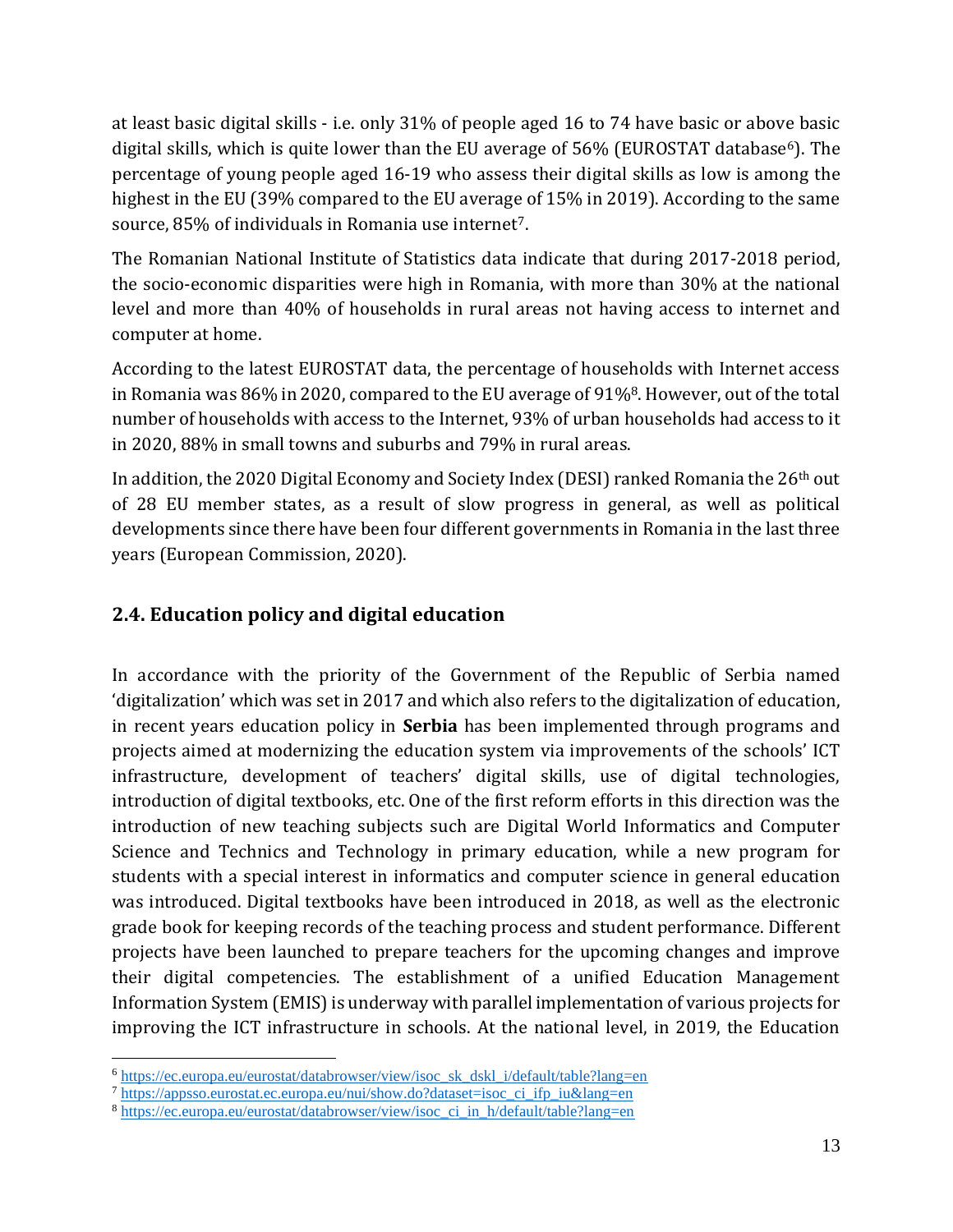Technology Center was established under the Institute for Education Quality and Evaluation and within the Institute for Improvement of Education (IIE) the Edu Platform was set up for conducting training of public interest, i.e. training seminars accredited by a decision of the Minister of Education. Serbia has adopted the Strategy for the Development of Digital Skills in the Republic of Serbia (2020-2024), while the new Strategy for the Development of Education in the Republic of Serbia until 2030 (adopted in 2021) envisions the development of the Framework for Assessing the Capacity of Primary and Secondary Schools to Organize Distance Learning, establishment of the Coordinating Body for Distance Learning, the establishment of public online primary school and online general secondary school, as well as defining a set of indicators for long-term monitoring of digital education in Serbia (Government of the Republic of Serbia, 2021).

In **Kazakhstan**, there are two state programs named 'Informational Kazakhstan 2020' adopted in 2013 and 'Digital Kazakhstan' adopted in 2017. The first state program focused on individuals using internet and digital literacy, as well as the development of an 'e-learning' system that should develop equal access to technologies across schools (including broadband Internet access) and high-quality educational services (development of necessary platforms). The second program defined the goal of connecting households and schools to broadband Internet and connecting online schools to digital education resources, hence the data about ICT in households and schools previously described are the results of this program. In addition, the COVID-19 pandemic has revealed problems associated with the implementation of the abovementioned 'e-learning' system. In fact, due to the underdeveloped e-learning system, it was challenging to involve a large number of students and teachers at the same time (which COVID situation required).

In **Romania**, since 2004, the Ministry of education and research (MER) of the Republic of Romania has been implementing the 'Euro200' National Program which supports pupils and students with insufficient financial resources in purchasing a personal computer, and by now, over 300,000 students have benefited from this program. Apart from equipping students, new policies related to the modernization of the curriculum have been applied. Also, the acquisition of digital skills remains limited. Existing curricula, programs and infrastructure do not sufficiently reflect the need to increase the students' digital skills. The number of highly digitally equipped and connected schools in Romania is significantly below the EU average. As part of the E-Education 2023 strategy, Romania launched two major projects, 'The computer system of Management of schooling' and 'The National Education Platform' that should contribute to the digitization of education in over 4,500 schools.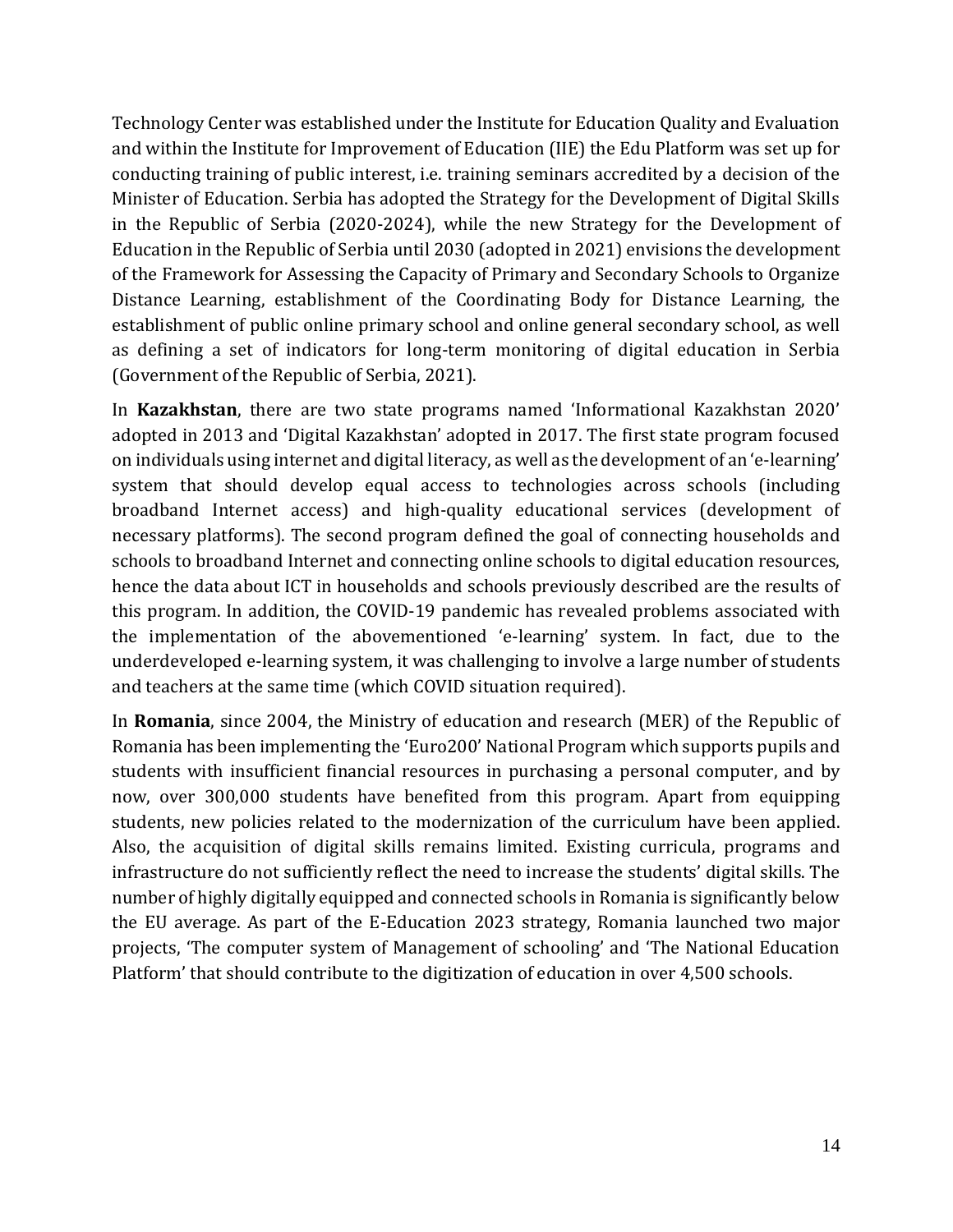## <span id="page-14-0"></span>**3. Teaching and learning during the COVID-19 pandemic in Serbia, Kazakhstan and Romania**

In **Serbia**, the COVID-19 caused crisis began in March 2020, when the Government of the Republic of Serbia declared state of emergency on the territory of the entire country and suspended the regular work of schools. All schools in Serbia needed to organize distance learning a few days after the declaration of the state of emergency, and it is estimated that about one million and 250 thousand Serbian students across the education system were directly affected by the closure of schools and higher education institutions. The Ministry of Education, Science and Technological Development (MoESTD) offered several modalities of instruction to schools at the beginning of the state of emergency - in March 2020. Broadcasting on the national Public Broadcasting Service (RTS) of pre-recorded lessons of subjects was organized<sup>9</sup>, while teachers were obliged to independently provide online instructions. Schools were also required to deliver printed materials to students who were unable to attend distance learning. This organization of distance learning continued until the state of emergency was lifted (May 2020), namely until the end of the 2019/20 school year. The period between the end of the school year 2019/20 and the beginning of the new school year 2020/21 enabled decision-makers to review the advantages and disadvantages of the applied modalities of organizing distance learning and, accordingly, to plan a distance learning approach for the next school year. For the beginning of the school year 2020/21, the MoESTD defined and offered schools several modalities of instruction. For primary schools, implemented modalities are 1) regular classes - teaching that is performed at school facilities through face-to-face work with students in small groups and 2) teaching that is implemented in both ways - in school and through distance learning (so-called combined model) (MoESTD, 2020). The combined model was used for secondary schools<sup>10</sup>. All schools were allowed to conduct a complete teaching process through distance learning exclusively for students who, for health and safety reasons, do not want to come to school. In the second semester of the school year 2020/21, the modalities of implementation of the teaching process that was introduced at the beginning of the school year were still in force. The moment the decision on the nationwide lifting the state of emergency was made, local authorities were given the discretion to decide, depending on the local epidemiological situation, whether to introduce exclusively distance learning in primary and secondary schools on their territory.

<sup>9</sup> Furthermore, for students attending classes in national minority languages, in cooperation with national councils of national minorities, the MoESTD organized the broadcasting of pre-recorded classes in national minority languages (Albanian, Bosnian, Bulgarian, Croatian, Hungarian, Romanian, Ruthenian and Slovak language) on Radio Television Vojvodina and local TV stations.

 $10$  These modalities shift depending on the epidemiological situations, that is, schools switched to working entirely online during November 2020 and March/April 2021.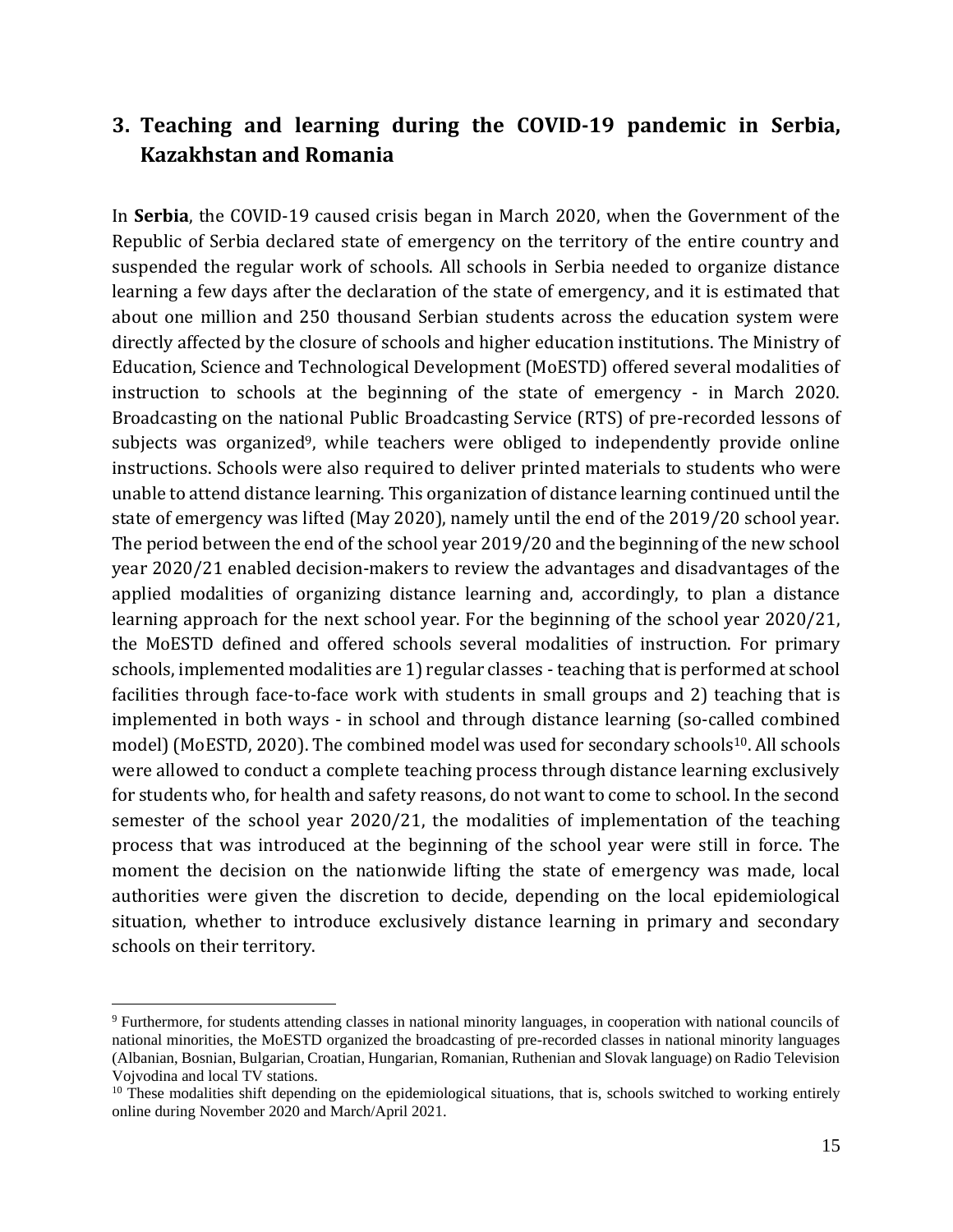In **Kazakhstan**, the COVID-19 pandemic has disrupted the normal flow of the education process the same way as it did around the world. In March 2020 almost all schools were shifted to distance learning for all grades, except some remote rural schools and some primary school classes (based on parents' requests) with a condition of rigid sanitary standards. Initially, the government set four ways to support the delivery of distance learning: online platforms, television, radio, and post (for distant communities with no local schools). Later, in August 2020, the government approved the distribution of 500,000 computers for the children from families in need, the creation of electronic versions of textbooks, and the organization of an online national parent meeting, which was held in a format of a press conference for all interested parents across the country.

In **Romania**, the decision on the closure of schools was taken as a protection measure by a majority of EU states. As a result, the Romanian Ministry of Education and Research (MER) encouraged teachers to continue with learning activities utilizing the technology-supported courses for pupils. In March 2020, online teaching and learning were introduced, initially, as a recommendation and in April, such a teaching model became compulsory to ensure continuity of learning during the outbreak. The public television started broadcasting the educational show 'Tele-school' during March 2020, and the lessons were available on two TV channels (TVR 2 and TVR 3), but also Romanian Public Television's YouTube channel and the website [www.tvr.ro](http://www.tvr.ro/), where the full schedule was also available. These classes for pupils in the 8th and 12th grades who had to take final exams in respective year were the priority. In accordance with the MER's recommendation, the daily schedule of the online learning activities organized by teachers was decided by the schools' leadership. The MER maintained permanent contact with the pre-university educational institutions through the County school inspectorates, in charge of monitoring students and teachers throughout the course's suspension and for the daily reporting to the MER. Face-to-face learning started again in June 2020 only for students who attended the last year of lower and upper secondary programs to support their preparation for the national exams, including certification exams in VET. For learners with personal or family health problems, attendance was optional and decided by parents.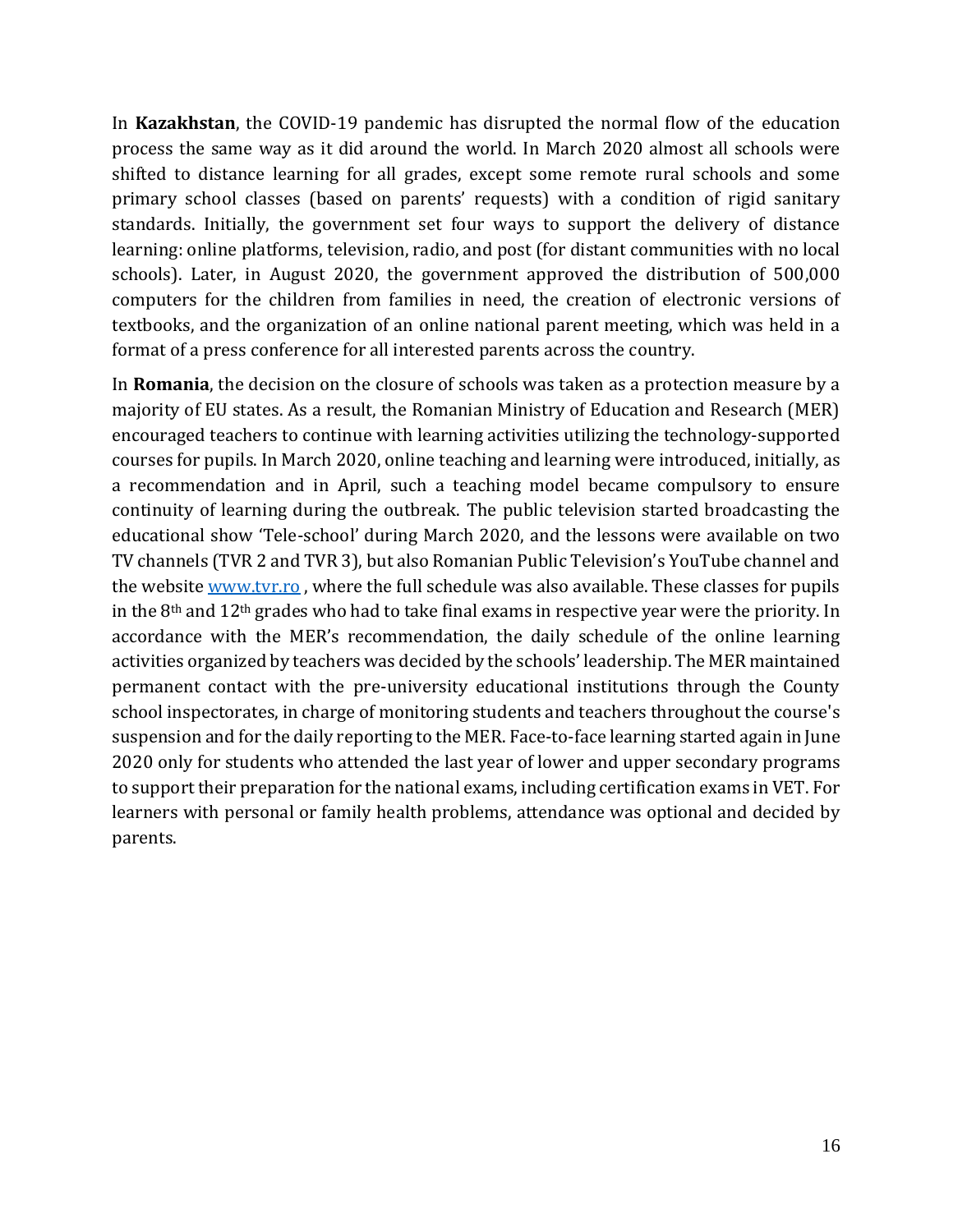## <span id="page-16-0"></span>**4. Research objectives**

Considering that globally schools were forced to close their doors and completely suspend regular classes, that the society encountered a large-scale epidemiological challenge, and that distance learning thus far has never been applied in long-term and across the entire education systems, this research aims to present how schools in Serbia, Kazakhstan and Romania reacted to such a situation. Also, based on the main research findings and drawn conclusions, the intention was to develop key **recommendations for improvement**, given the uncertainty of the duration of emergency conditions for schools, but also with a view to future contingencies that may lead to this or similar situations.

The research aims to provide an **overview of the situation in primary and secondary schools in Serbia, Kazakhstan and Romania** in the most important domains for the functioning of the school and the implementation of the teaching process in emergencies. The examined domains were:

- 1) **Information flow**, which includes institutions in charge of informing school management, school management informing the employees, as well as school informing students and parents. The objective was to show to what extent are principals and teachers informed about the organization of school work, namely the organization and implementation of the teaching process in the COVID-19 pandemic, how clear was the received information, and whether there were challenges in communication and information exchange between all relevant actors on school level (principals, teachers, students and parents).
- 2) **Organization of school work, technical equipment and digital competencies of teachers**, where the objective was to examine how the schools organized work in emergency conditions, what were the main challenges, how many students did not have access to distance learning, how schools procured protective equipment against the COVID-19, how are the schools technically equipped, whether and what kind of equipment the teachers lack, as well as how and to what extent the teachers received inservice training related to the development of digital competencies before the pandemic.
- 3) **Organization and implementation of the teaching process,** which includes a survey of instruction modalities, used online platforms and performed activities. The objective of this part of the research was to present the most prevalent modalities of instruction in schools, the most commonly used platforms, the use of digital materials, changes in teacher practices, accessibility of distance learning to students, cooperation with parents on issues related to the teaching and learning process, identification of the biggest challenges related to regular classes in the first cycle of primary school, as well as to the combined model in other cycles of education.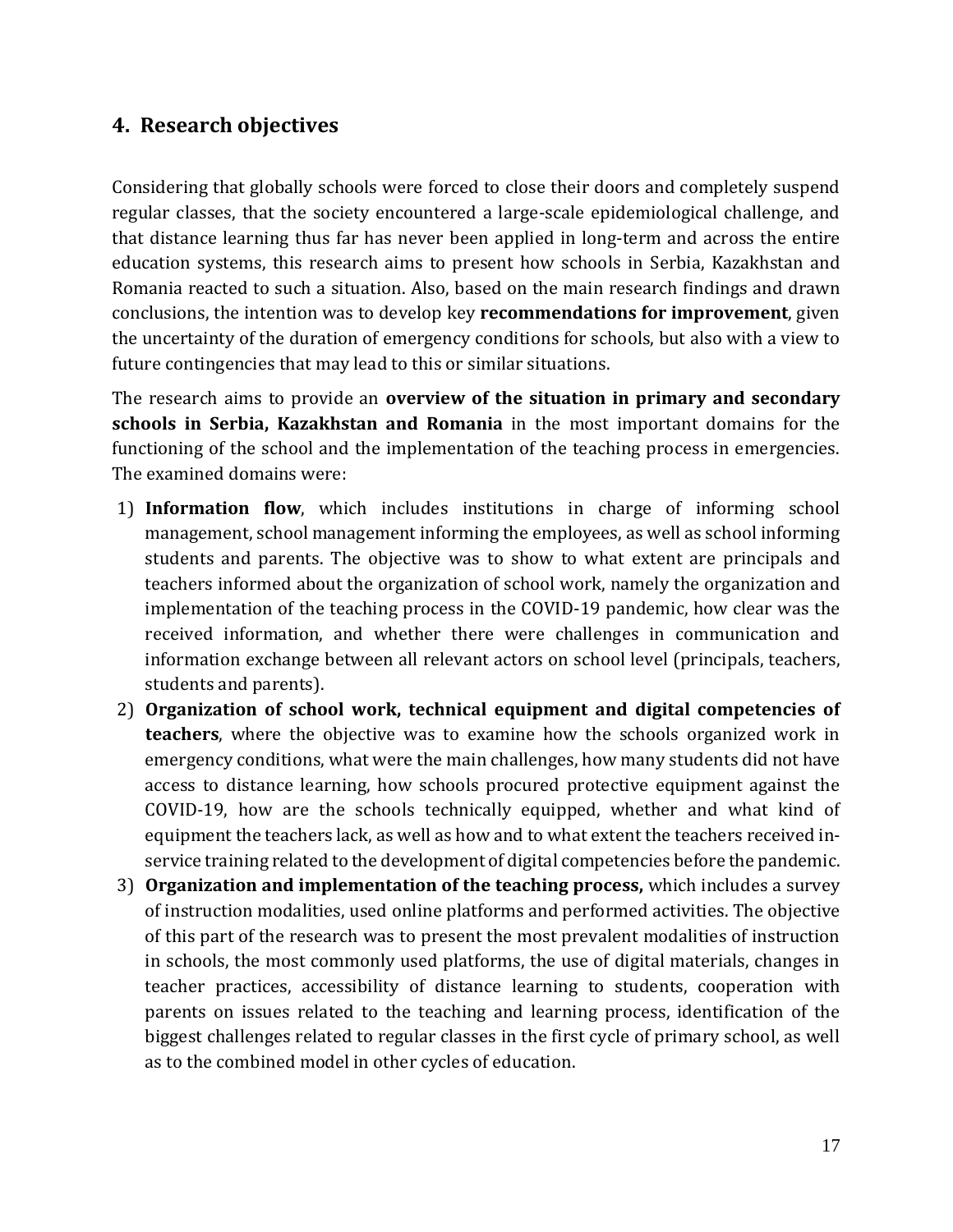4) **Monitoring and evaluation of teaching and learning**, which included monitoring the quality of the teaching process and activities of teachers and students. More specifically, the objective was to show whether there were changes in monitoring and evaluation of teaching and learning and how these changes were displayed, how the principals monitored the quality of teaching and teachers' activities, as well as how teachers monitored student progress and performed students' assessment.

#### Definitions of terms

- **Distance education** (or learning) in this research means a special formal educational process organized through different media (correspondence school, radio, television, internet) during which the teacher and the student do not share the same physical space (IEQE, 2021).
- **Online teaching** means a type of teaching that is exclusively conducted through digital technologies and the Internet (IEQE, 2021), and as such falls under the concept of distance education. However, considering that the research deals with the implementation of teaching mainly via television and teaching through digital technologies, both terms were used in the research.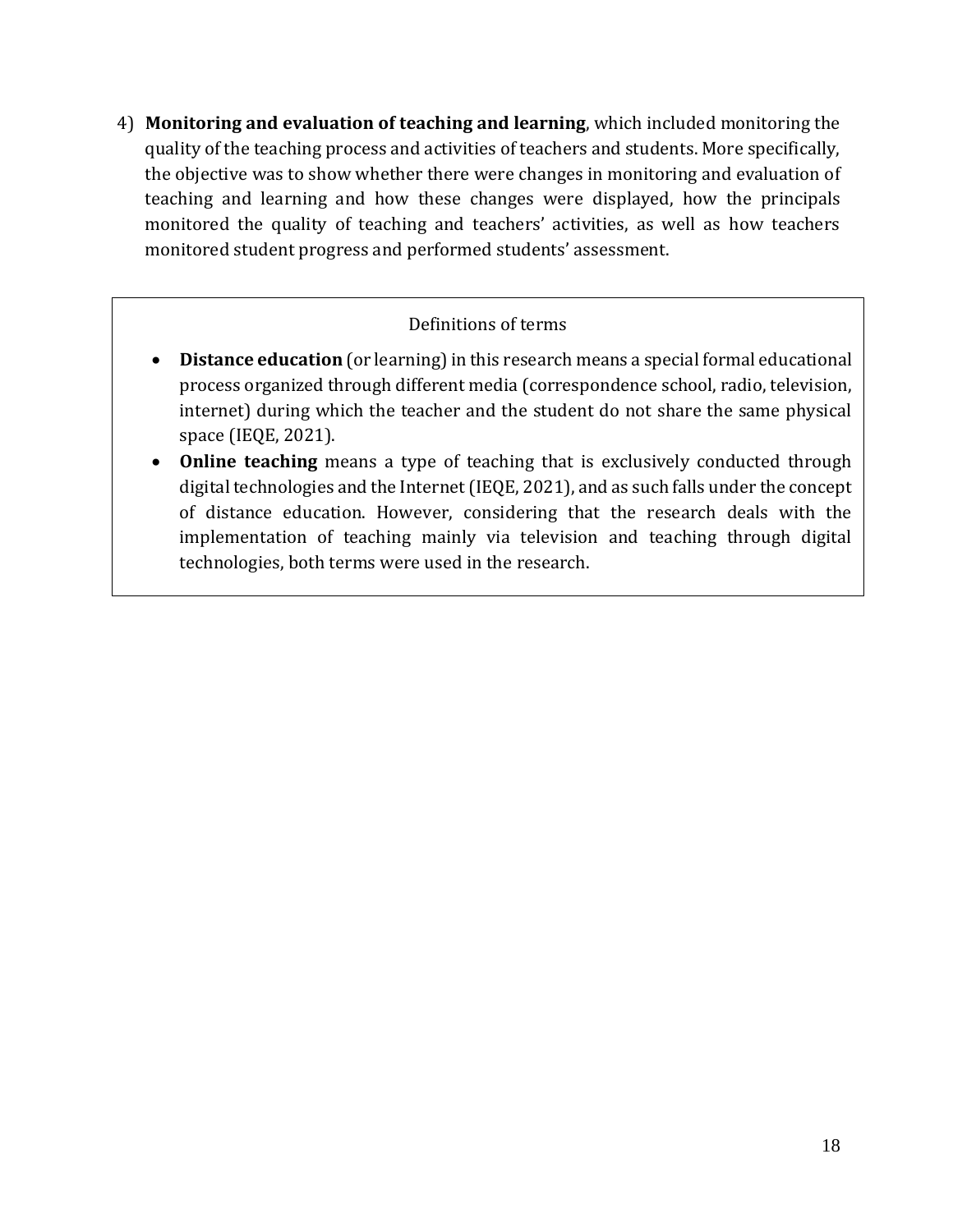## <span id="page-18-0"></span>**5. Methodology**

This research included the collection and analysis of both quantitative and qualitative data.

**The content analysis** included the analysis of all available documents related to the functioning of schools in emergency conditions (regulatory and strategic framework, government decisions, guidelines, and instructions of the education authorities), while data related to schools are gathered via a **questionnaire survey in each of the countries**.

The results of the research are presented descriptively, with analysis, linking of data and drawing conclusions about their connection, where possible.

The research participants were **principals and teachers from primary and secondary schools**. Two online questionnaires (principals' questionnaire and teachers' questionnaire) were used, with mostly closed-ended questions with multiple choice and rating scales and to a lesser extent open-ended questions. Quantitative data are mainly related to the conditions and assessment of the situation in schools (e.g. modality of teaching, the most used sources of information, technical equipment of schools) while qualitative data mostly relate to school practices which could not be identified through the aforementioned content analysis (e.g. the manner of monitoring the activities of students and teachers, challenges in communication with students and parents, changes in the teachers' practice, etc.).

In **Serbia**, questionnaires were sent to schools in December 202011. In **Kazakhstan,** questionnaires were sent to schools in January 2021 and in **Romania**, questionnaires were sent to schools during February and March 2021.

In **Kazakhstan**, bearing in mind that two official languages are used as the main instruction languages in schools (Russian and Kazakh language), principals and teachers were sent questionnaires in the language they use in their schools, which resulted in presenting the research results separately for participants using Russian language (RL) and Kazakh language (KL) schools.

*Methodological limitations.* When answering the questionnaire questions, the respondents shared their perceptions (which are subjective), thus this limitation is to be considered when interpreting their answers.

*Anonymity and ethics.* The anonymity of all participants in the research was respected during the data collection and processing, as well as during the presentation of the main results of the research. Before completing the questionnaire, the respondents were

 $11$  It is important to note that the government's decision on new, more rigorous, anti-COVID measures was in force during this period, which meant that all schools had to switch to distance learning exclusively, except for the first cycle of primary education. Therefore, all research participants were informed that the research refers to the period before this decision.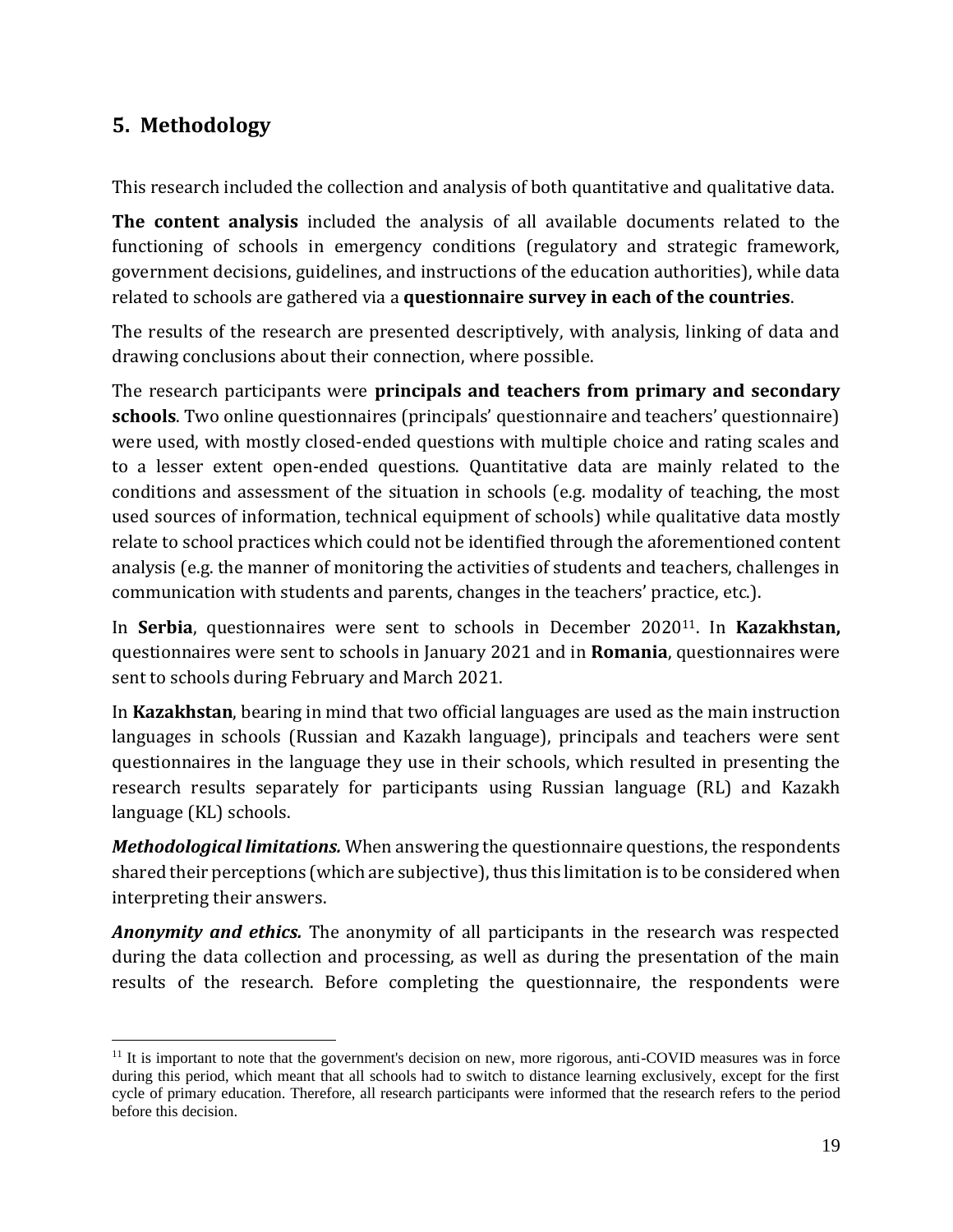introduced to the objectives of the research, the topics that the research will cover, the principle of anonymity and the principle of voluntary participation*.*

## <span id="page-19-0"></span>**5.1. Research sample**

Quota sampling was used in the research. Namely, sample schools that participated in the research were identified based on the type of school (primary, secondary vocational school, general secondary and art school), taking into account their representation in the total number of schools in each participating country.

In **Serbia and Kazakhstan**, the research sample involved school principals and teachers from primary schools, general secondary, secondary art schools, and secondary vocational schools. In **Romania**, the research sample involved school principals and teachers of primary and lower secondary schools, high schools and upper secondary colleges, upper secondary VET schools, special schools (primary and gymnasium) and art schools (both lower & upper secondary).

**The research included the total of 1,942 research participants**, namely, 1,300 teachers and 642 principals from Serbia, Kazakhstan and Romania. The distribution of teachers and principals per country is presented below (Table 7).

|                              | Country       |                   |         |              |
|------------------------------|---------------|-------------------|---------|--------------|
| <b>Group of participants</b> | <b>Serbia</b> | <b>Kazakhstan</b> | Romania | <b>Total</b> |
| Principals                   | 57            | 155               | 430     | 642          |
| <b>Teachers</b>              | 100           | 798               | 402     | 1,300        |
| <b>Total</b>                 | 157           | 953               | 832     | 1,942        |

<span id="page-19-1"></span>*Table 7. Total number of participants in the research*

In **Kazakhstan**, the sample size was also defined by the language used as the language of instruction in the school. Hence, it should be mentioned that out of 798 teachers that participated in the research, 38% were from Kazakh language schools, while 62% were from Russian language ones. When it comes to principals, in total 40% of all are employed in KL schools, and 60% in RL schools.

In terms of the participating schools' location, most teachers and principals who participated in the research in **Serbia** and **Kazakhstan** (especially RL schools)<sup>12</sup> come from schools located in urban areas, while in **Romania**, the participation of teachers from urban

 $12$  The vast majority of both teachers and principals from RL schools are located in urban areas (94%), while more teachers from KL schools in rural environments took part in the research (26%), as well as KL schools principals (13%).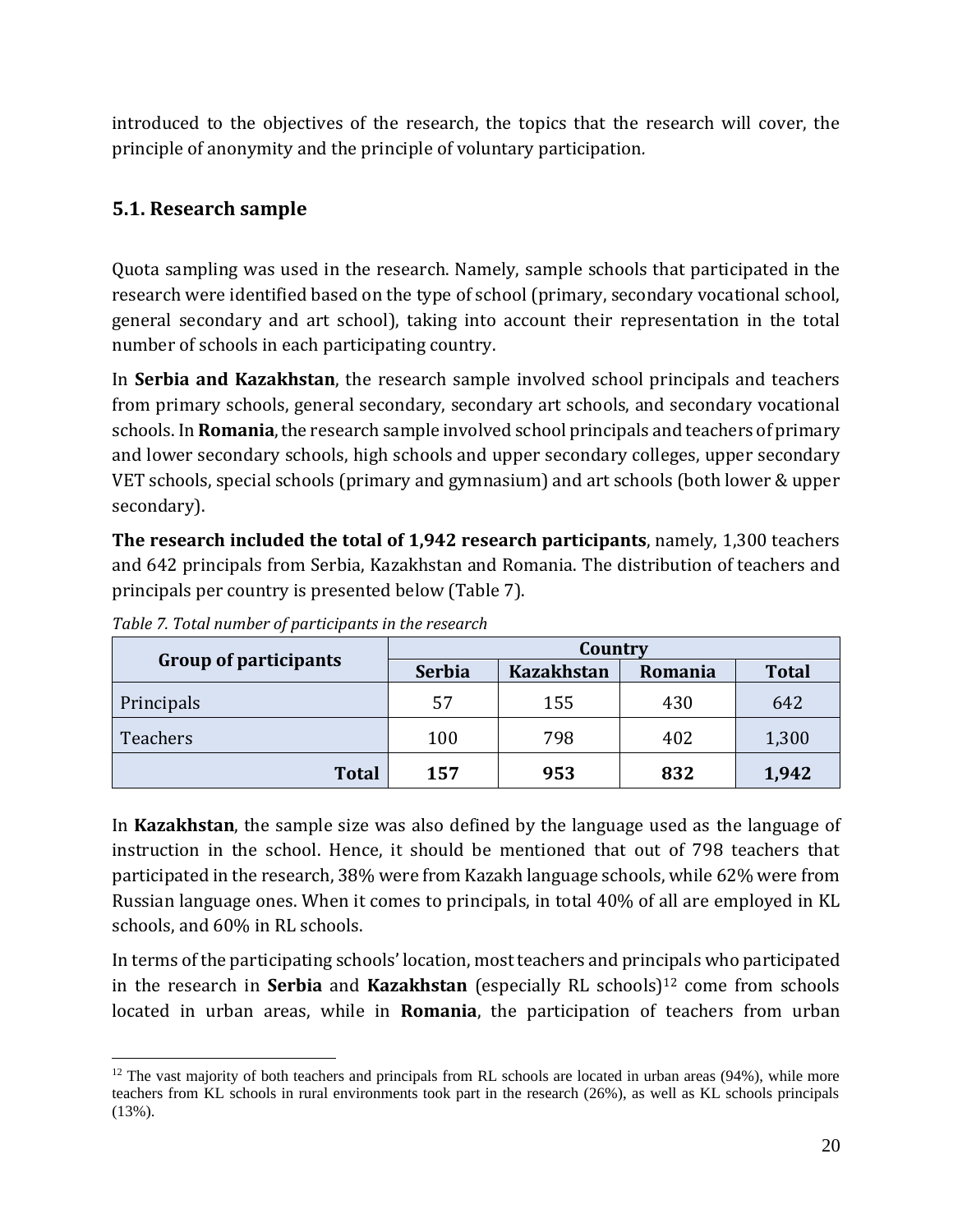environments is higher, but principals come almost equally from both urban and rural environments (Chart 1).



<span id="page-20-0"></span>*Chart 1. Participants by the environment where the schools are located (urban or rural)*

Teachers who participated in the research mostly teach in only one school. In **Serbia** and **Romania**, it is equal - 85% and in **Kazakhstan,** 98% of teachers teach only in one school.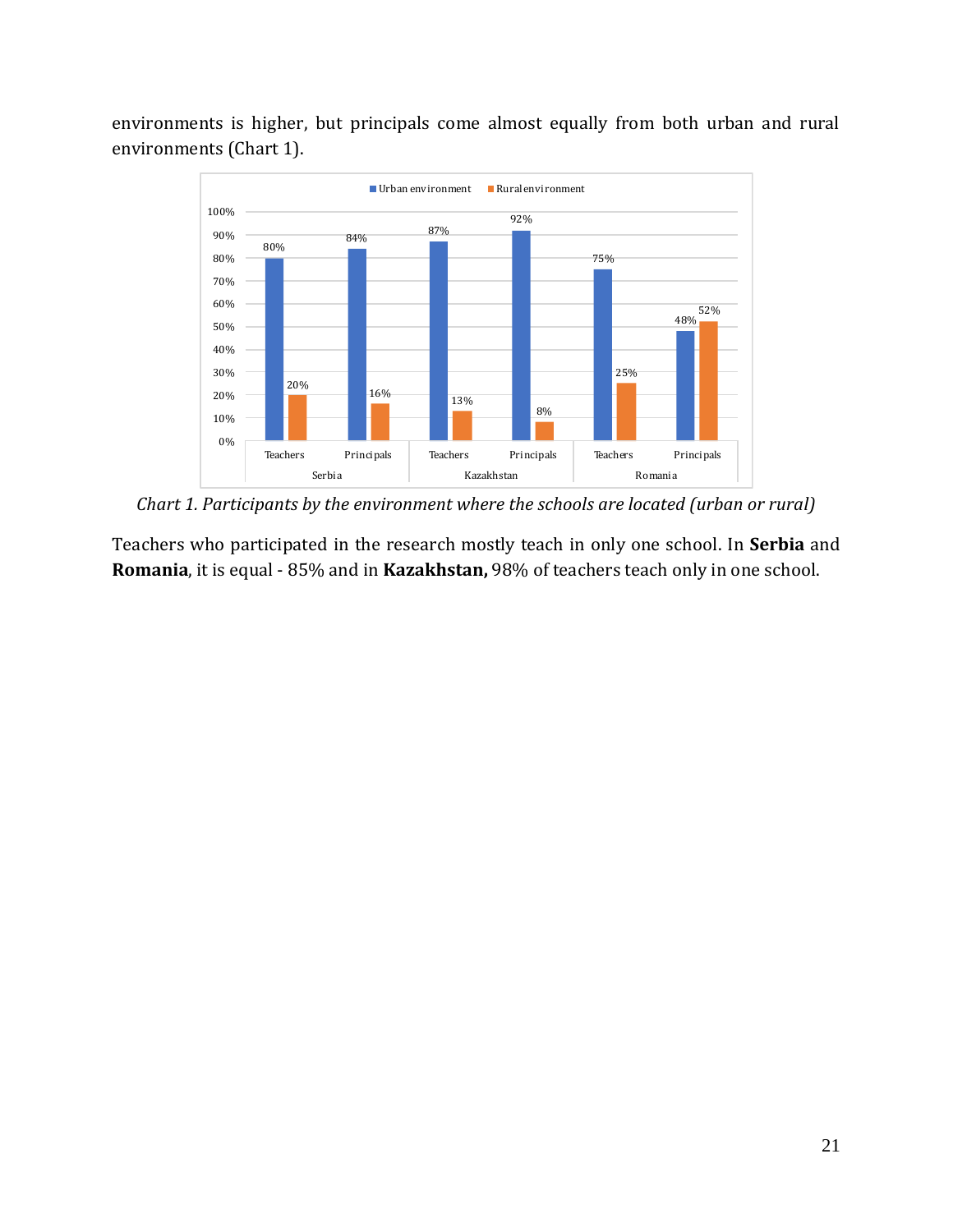#### <span id="page-21-0"></span>**6. Results**

The results of the research are presented in line with the research objectives and are grouped as the areas in the questionnaire - Information flow (Chapter 6.1), Organization of school work, technical equipment and digital competencies of teachers (Chapter 6.2), Organization and implementation of teaching process (Chapter 6.3) and Monitoring and evaluation of teaching and learning (Chapter 6.4). Data collected through qualitative answers of respondents that do not belong to any of the mentioned categories are presented in a separate section (Chapter 6.5).

Despite the existence of Kazakh and Russian language schools in Kazakhstan, and considering that the following research results are to be presented comparatively, the research results for Kazakhstan are presented in a way to show the average values for Kazakh and Russian language schools. Nevertheless, if major differences between those two types of schools exist, they are described separately.

#### <span id="page-21-1"></span>**6.1. Information flow**

Principals and teachers ranked each source of information on a scale from 0 to 4, where 0 meant that the source of information was not used at all and 4 that it was the source that provides principals and teachers with the most information. Likewise, principals and teachers used a scale from 0 to 4 to rank the institutions/persons they consulted when in doubt about the organization of school work or the teaching process, where 0 meant that they did not consult them at all, and 4 that they consulted a certain institution/person the most. Percentages of principals who gave a score of 4 to sources of information and institutions they consulted when they had doubts are presented in Chart 2. Notably, the national level institutions are in fact entities in each county in charge of different aspects of improvement of quality of education, including the teachers' professional development, curriculum design, etc. 13

**The main sources of information in all three countries are regional/local education authorities**, namely regional school administration offices in Serbia, the local/regional education departments in Kazakhstan and the Country school inspectorate in Romania. Other local government authorities were an important source of information for about a third of school principals in all countries, while ministries in charge of education were deeply

<sup>&</sup>lt;sup>13</sup> In Serbia, this institution is the Institute for Improvement of Education, in Kazakhstan it is the "Orleu" training center, while in Romania these are the National Centre for Curriculum and Evaluation and the Teaching Staff House. As for regional/local education authorities, in Serbia it is the Regional school administration, in Kazakhstan it is the regional or local education department and in Romania, it is the County school inspectorate and other agencies subordinated to the Ministry of Education and Research.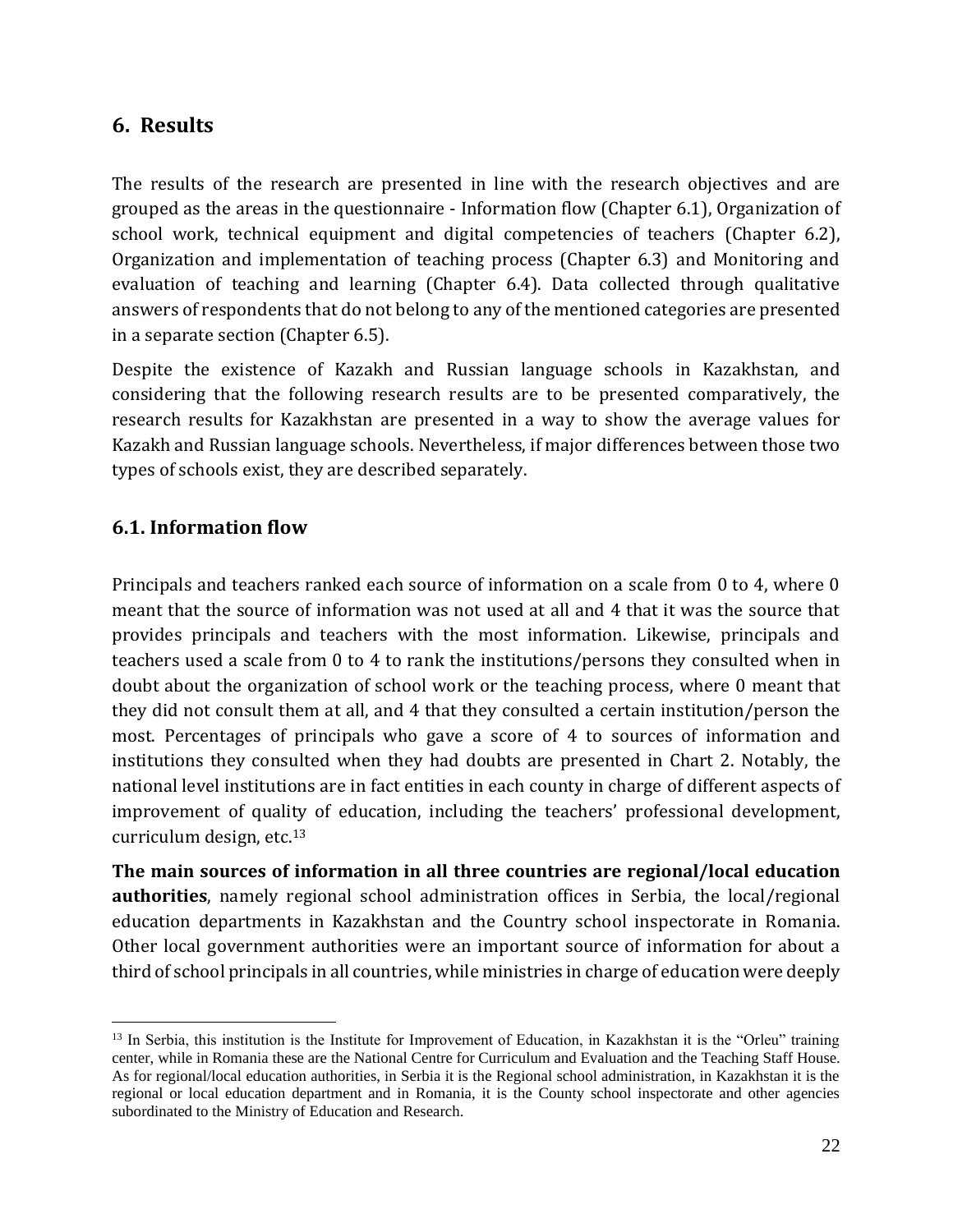involved, especially in Serbia, partially in Kazakhstan, and the least in Romania, comparing the three countries. The least represented sources of information are the national level institutions in charge of the improvement of education, teacher training, etc., especially in Romania. In Serbia, 8% of principals also used the Institute of Public Health as a source of information, while in Romania 7% of principals mentioned other agencies subordinated to the Ministry of Education and Research. Principals from Kazakhstan reported that they did not use other institutions.

**The same conclusion applies to consultations regarding doubts about the organization of school work or the teaching process - regional/local education authorities were contacted and consulted the most**. Other local authorities are the second most consulted institutions that are almost equally consulted in Kazakhstan<sup>14</sup>, Serbia and Romania. Again, the least presented are the national level institutions in charge of the improvement of education, teacher training, etc., especially in Romania and Serbia. When it comes to other institutions principals refer to when having doubt, in Serbia the Institute of Public Health was highly rated by 6% of principles, while in Romania 3% of principals highly rated other agencies subordinated to the Ministry of Education and Research. Principals from Kazakhstan reported no consultation with other institutions when in doubt.



<span id="page-22-0"></span>*Chart 2. Main sources of information and institutions school principals consulted when having doubts (% of principals who gave a score of 4, on a scale from 0 to 4)*

\* National level institutions include average value for both National Centre for the Curriculum and Evaluation and the Teaching Staff House.

<sup>&</sup>lt;sup>14</sup> Local/Regional educational departments were the first choice among RL school principals (68%). However, RL principals tended to rely solely on that source, while KL principals almost equally approached Ministry of Education and Science (73%) and Local government authorities (49%).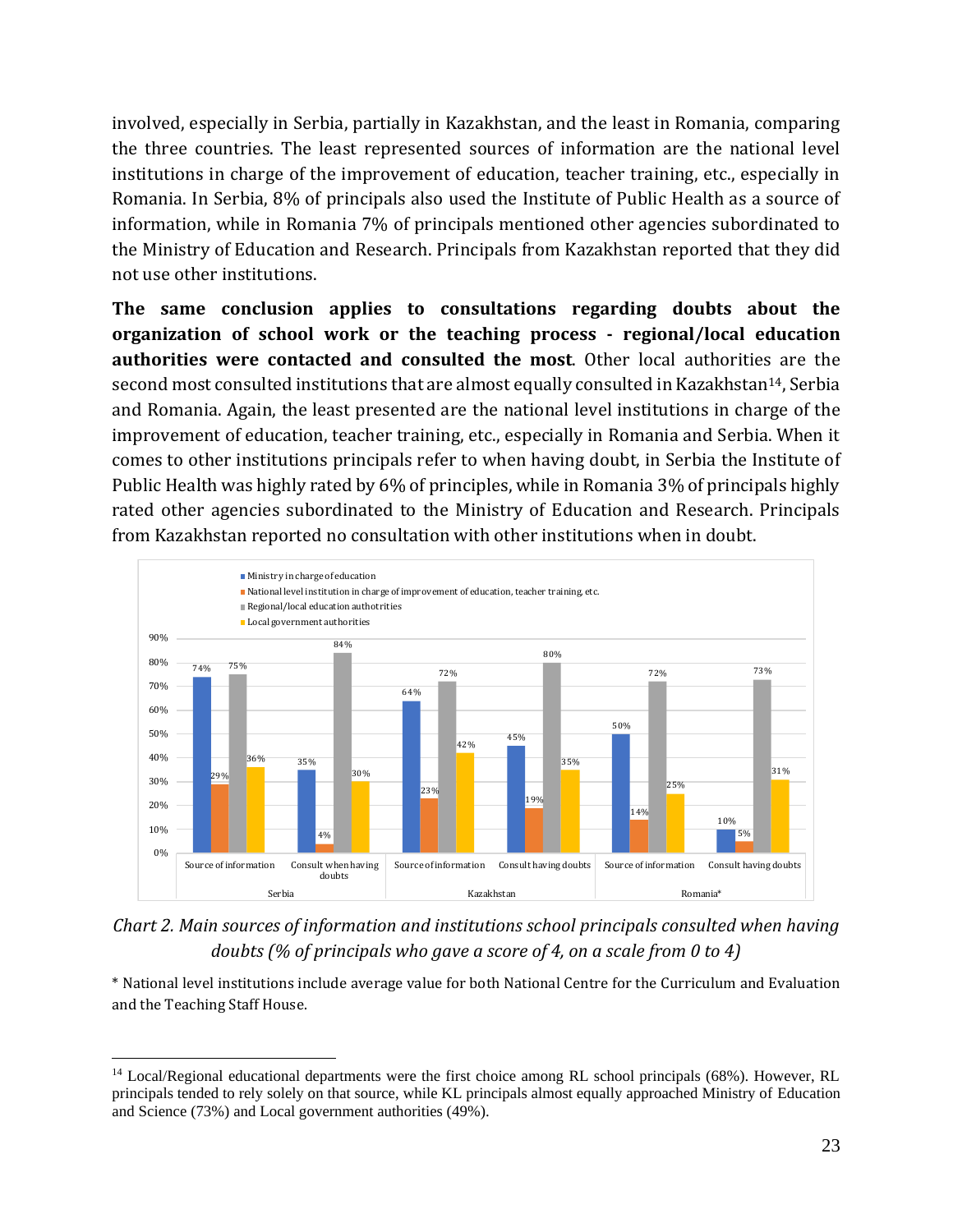**When having doubts about the organization of the final exam at the end of primary education during COVID-19 pandemic,** 77% of principals of the Serbian schools consulted Regional school administration offices, and in **Romania,** 78% of principals consulted the Country school inspectorate. Data for **Kazakhstan** are not clear and might be a subject of discussion since 87% of school principals reported that they consulted school management when having doubts about organizing final exams at the end of primary education. It might mean that a significant number of vice-principals also took the survey and referred to consultations with school principals.

**School management is the main point for passing the information to teachers as well as providing consultation when teachers are in doubt in Serbia and Romania**, while for teachers from **Kazakhstan**<sup>15</sup> the Ministry of Education and Science is the main source of information, and, compared to the other two countries, they also consult the Ministry the most when having doubts (Chart 3). In Serbia and Romania, ministries in charge of education and regional education authorities (namely Regional school administration in Serbia and Country school inspectorate in Romania) are also assessed as the most frequently used source of information by a significant percentage of teachers, however, when having doubts, teachers from Romania tend to consult those institutions more than the teachers from Serbia. Additionally, in all countries, around a quarter of teachers mentioned colleagues as their consultation point when in doubt. Lastly, around one fifth of teachers stated the media in Kazakhstan and Romania as the frequently used source of information, which is not the case in Serbia where teachers use the media as the least source of informing themselves.

<sup>&</sup>lt;sup>15</sup> As for the differences between KL and RL schools in Kazakhstan, when it comes to teachers there are no major differences in sources of informing, however in case when teachers have doubts about organizing teaching process i.e. when they face obstacles. Teachers in both KL and RL schools tended to approach school management and colleagues, but KL school teachers are more eager to consider other options.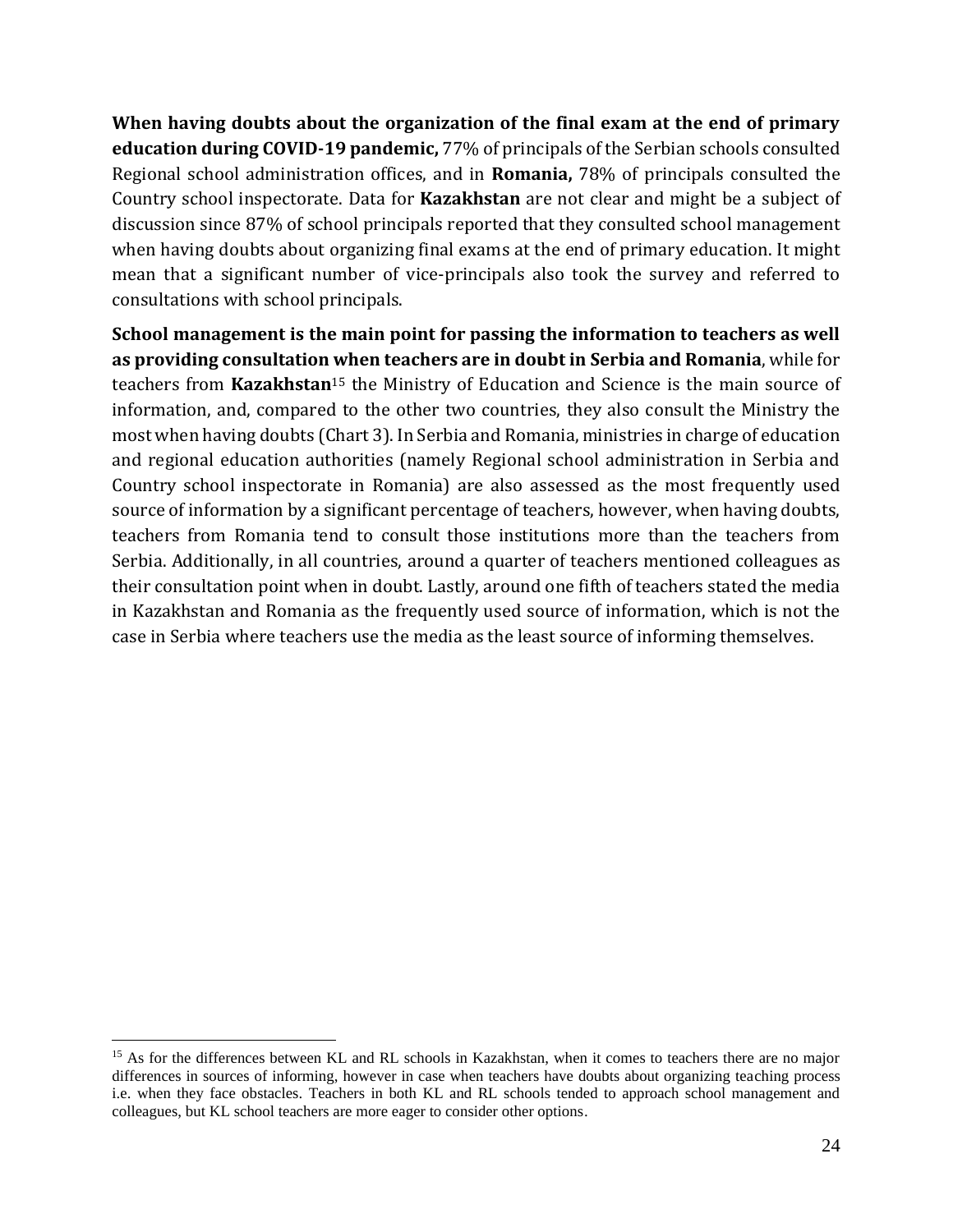

<span id="page-24-0"></span>*Chart 3. Main sources of information and institutions/persons teachers consult when having doubts (distribution of awarded score of 4, on a scale from 0 to 4)*

**School principals in all countries assessed the level of information on the organization of school work and organization and implementation of teaching process during the COVID-19 pandemic quite high** (on a scale from 1 to 5, where 1 means not informed at all and 5 means very informed) – in **Serbia**, the average level of being informed is 4.7, in **Kazakhstan** and **Romania** it is 4.5. In fact, in each of the countries relatively high number of school principals assessed the level of being informed with the highest score (5) or one score below (4) – in Serbia almost all school principals assessed themselves as being very well or well informed (98%), while in Romania and Kazakhstan the percentages are around 94%.

**Teachers also assess quite high their level of being informed on organization and implementation of teaching process during the COVID-19 pandemic** using the same scale – in **Serbia**, teachers assess their level of being informed with an average value of 4.6, in **Kazakhstan,** it is 4.5 while in **Romania** it is somewhat lower – 4.2. As in the case of school principals, majority of teachers in each of the countries assessed their level of being informed with two highest scores (4 and 5) – in Serbia, 95% of teachers assessed themselves as being very well or well informed, in Kazakhstan<sup>16</sup> that is the case with around 92% of teachers and in Romania 86% of teachers assessed themselves being very well or well informed.

Participants used the scale from 1 to 5 to rank **the clarity of information provided to school principals and teachers during the COVID-19 pandemic**, where 1 means unclear information and 5 means very clear information. The average assessment of clarity of

<sup>&</sup>lt;sup>16</sup> However, in Kazakhstan, the proportion between those who assessed being very well informed (score of 5) and well informed (score of 4) is quite different when comparing KL to RL schools – less teachers from KL schools assessed themselves as very well-informed comparing to RL school teachers (53% of KL school teachers vs. 75% of RL school teachers who gave a score of 5 on a scale from 1 to 5).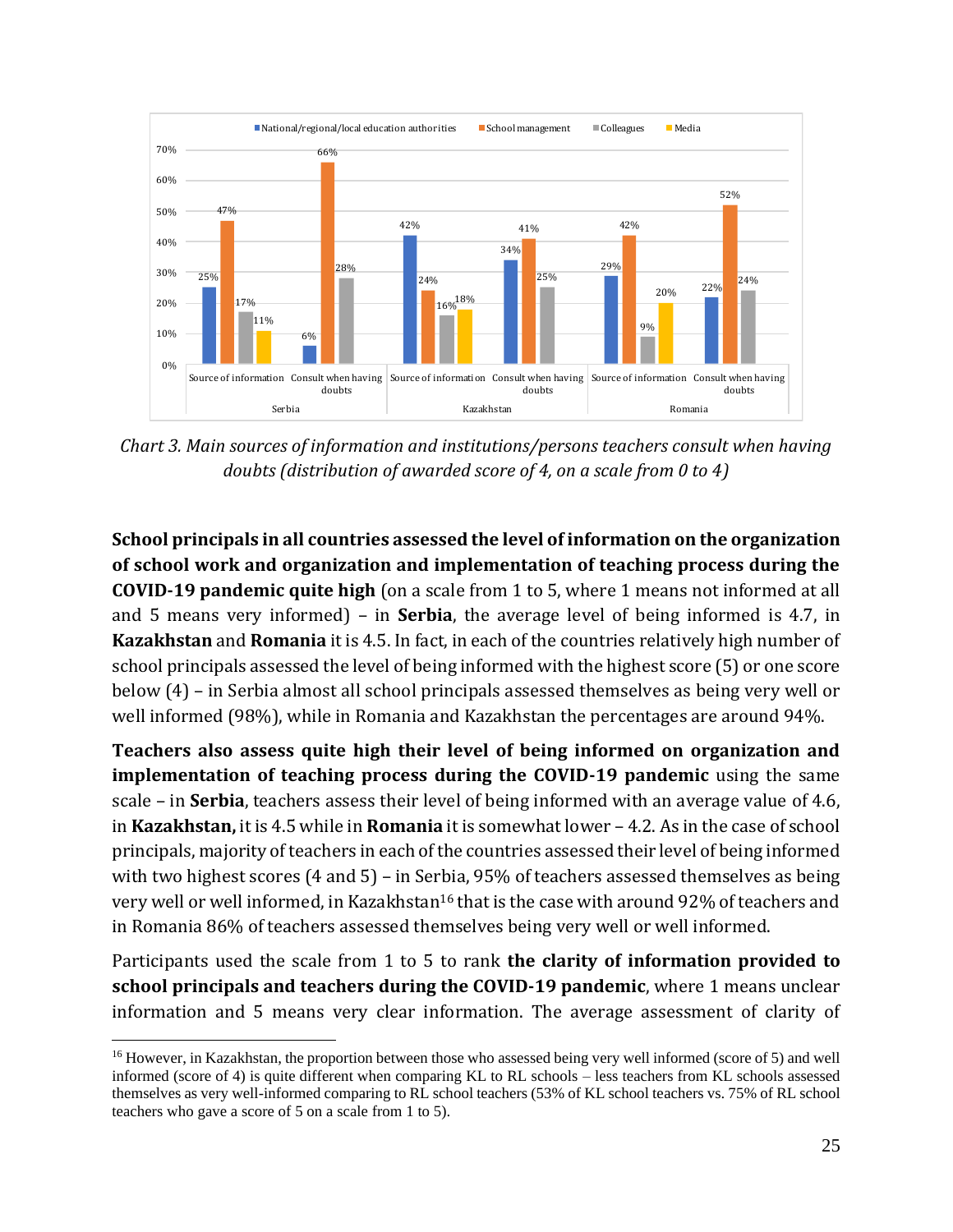information provided by relevant institutions during the COVID-19 pandemic is relatively high – in **Serbia** and **Romania**, school principals assessed the clarity of information with an average value of 4.1, while in **Kazakhstan**, school principals assessed it with an average value of 4.517.

**However, when compared to the principals' responses, teachers from two participating countries provided slightly different assessment when it comes to the clarity of information** provided by relevant institutions during the COVID-19 pandemic to schools - in **Serbia**, teachers assessed the clarity of information with the average value of 4.0, while in **Kazakhstan**, teachers assessed it with an average value of 4.5<sup>18</sup> which is the same value that principals provided. In **Romania,**teachers assessed the clarity of information with an average value of 3.8, which is below the score principals awarded, and it is also the lowest score among the three countries.

Further analysis of the results related to the clarity of information (Chart 4), for both principals and teachers, shows that some of them assess the clarity of information rather lower than the average values are. For instance, school principals in **Serbia** assessed the clarity of information with an average value of 4.1, and, although being generally high, 16% of them assessed information as almost unclear (score of 2– 4%) or almost clear (score of 3 – 12%), while 22% of teachers assessed clarity of information as either unclear (score of 1 – 3%), almost unclear (score of 2 – 4%) or almost clear (score of 3 – 15%). In **Kazakhstan**, around 10% of school principals assessed the information as almost clear (score of 3) and around 8% of teachers assessed the information as almost clear (score of 3 - around 7%) or almost unclear (score of 2 - around 1%). In **Romania**, 23% of teachers and 13% of principals assessed the information as almost clear (score of 3), and 7% of teachers assessed the information as almost unclear (score of 2 - around 6%) or unclear (score of 1 - around 1%).

<sup>&</sup>lt;sup>17</sup> There is a slightly difference between KL and RL schools - RL school principals believe information are clear to a lesser extent than KL school principals (4,35 vs. 4,60)

<sup>&</sup>lt;sup>18</sup> There is a small difference between KL and RL school teachers - 4,43 vs. 4,63.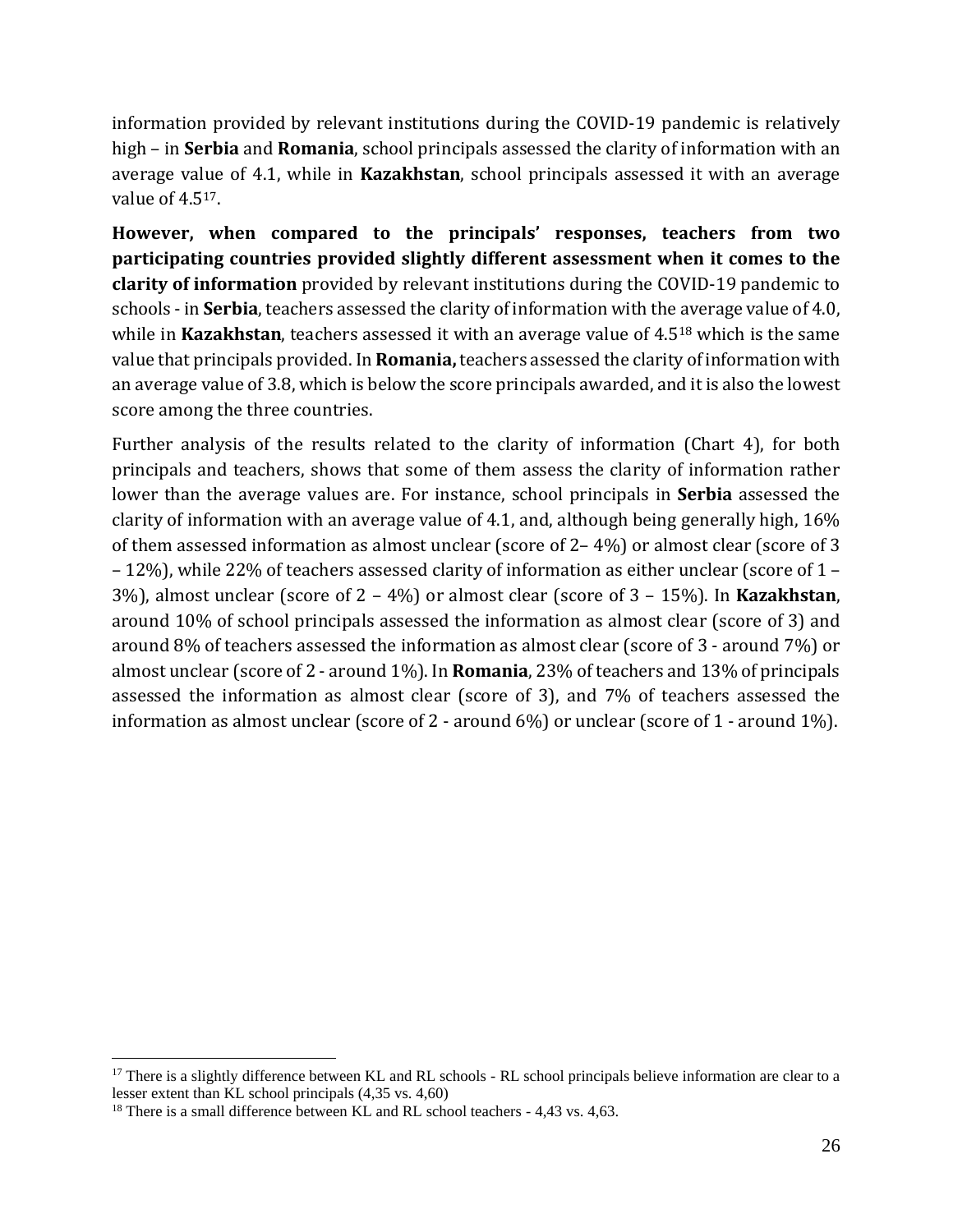

*Chart 4. Clarity of information (%)*

#### <span id="page-26-0"></span>**In all participating countries, school principals have used a variety of approaches to inform school staff, parents and students during the COVID-19 pandemic**.

In **Serbia** and **Kazakhstan**, both principals and teachers rated different methods of sharing information on the scale from 0 to 4 (0 meaning that they did not use that particular method at all, and 4 that they primarily used that method), while in **Romania** principals answered to a single-option question (meaning they could choose only one answer to the questions related to informing students and parents). This difference should be kept in mind when interpreting results and differences between the countries.

**In all participating countries, social media and mobile applications, followed by email communication, were the most common way of informing school staff (Chart 5).** In **Serbia**, phone calls were not used significantly to inform school staff but were very much used in informing parents, and about half of teachers also provided information to students by telephone (Chart 6). In **Kazakhstan19**, informing all target groups by phone calls was more present, especially informing school staff and email communication with students and parents was present to a smaller extent, comparing to Serbia. Live (face-to-face) communication was also present in all three countries, but to various extents depending on

<sup>&</sup>lt;sup>19</sup> There are, however, some differences between KL and RL schools in Kazakhstan that should be mentioned. Principals from KL schools frequently used all mentioned methods to inform school staff while RL school principals dominantly used social media and mobile applications (93%) and to a smaller extent phone calls and email (58%; 56%). When informing students, RL school principals also dominantly used social media and mobile applications (91%), while KL school principals did so to a smaller extent (60%). In informing parents, RL school principals dominantly used social media and mobile applications (93%), while KL school principals used it to a smaller extent (69%).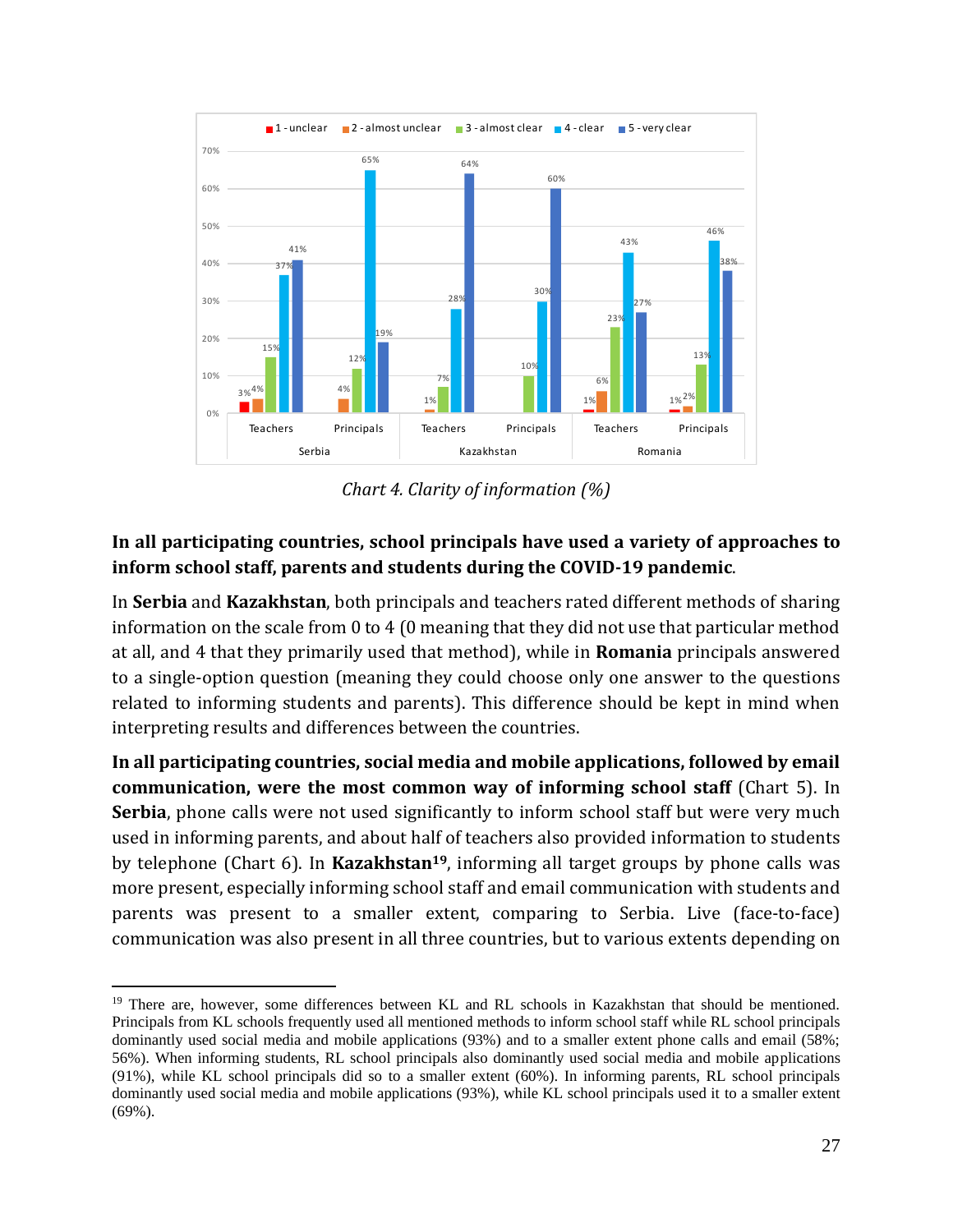the target group. Namely, in Serbia this method was mostly used by principals when communicating with students and parents (about a third of principals), but not when communicating with school staff, while in Kazakhstan it was the opposite – principals provided face-to-face information mostly to school staff. In **Romania**, live communication was mostly used when informing school staff, and to a certain extent, students and, the least, with parents.



<span id="page-27-0"></span>*Chart 5. Most common ways of informing school staff by school principals (% of principals who gave a score of 4, on a scale from 0 to 4)*



#### *Chart 6. Most common ways of informing students and parents by school principals*

<span id="page-27-1"></span>\* Results related to using different ways/manners of informing parents and students in Romania should be interpreted differently because of different types of questions that the Romanian questionnaire for school principals contained, compared to other countries (Serbian and Kazakh questionnaire contained multiple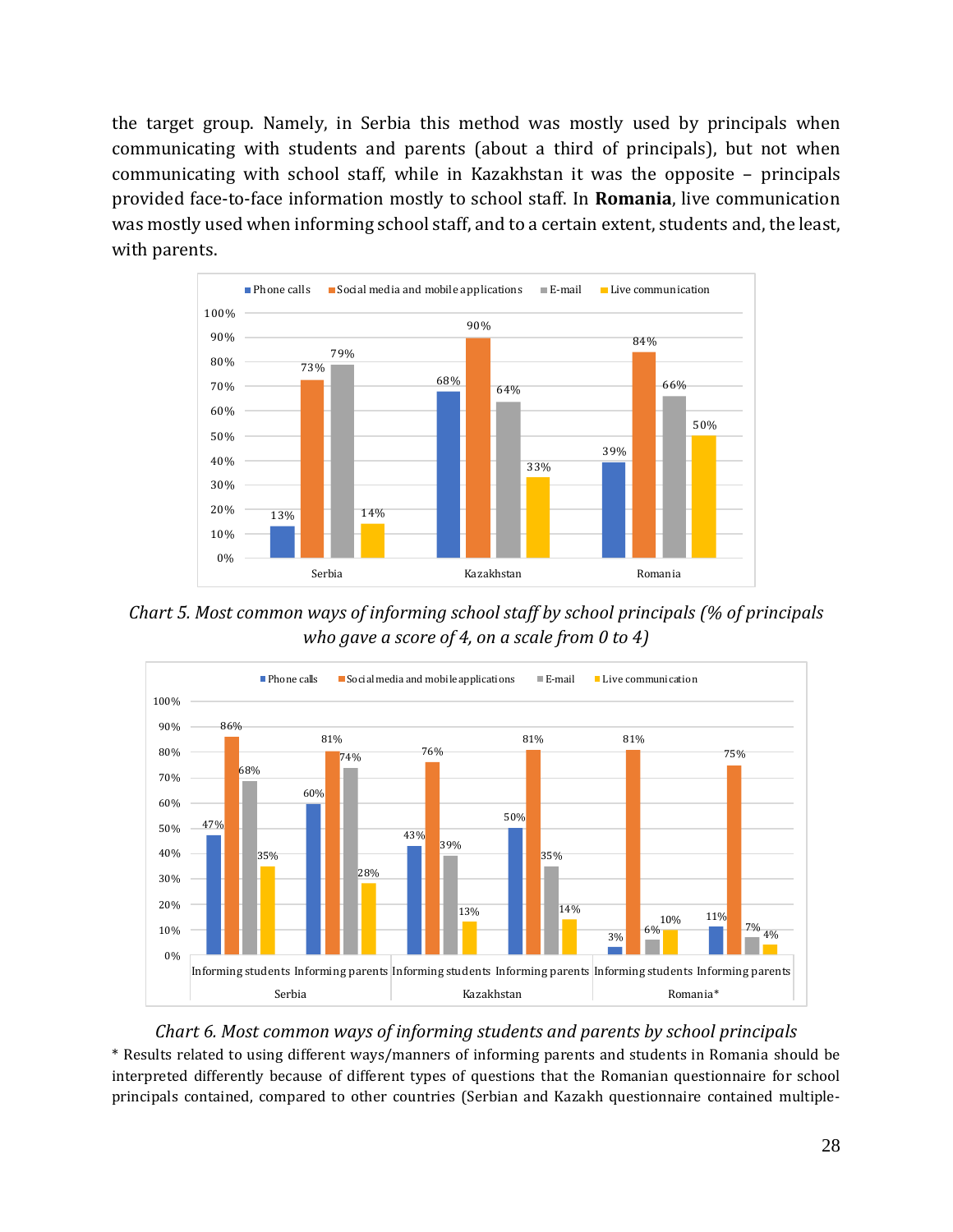choice question related to informing students and parents and Romanian questionnaire contained the singleanswer question).

Although **teachers from all three counties dominantly used social media and mobile applications to inform both parents and students** (Chart 7), teachers in **Serbia** and **Romania** used phone calls to a much smaller extent to inform parents and students, than teachers in **Kazakhstan** did. Email and live communication as a way of informing students has been recognized by a third of teachers in Kazakhstan and Serbia, while in Romania, teachers used it slightly less. Email and live communication were almost equally present when informing parents in Kazakhstan, while in Serbia there was very little face-to-face communication with parents. In Romania, email communication with students and parents was present the least.



<span id="page-28-0"></span>*Chart 7. Most common ways of informing students and parents by teachers (% of teachers who gave a score of 4, on a scale from 0 to 4)*

**Challenges in informing school staff reported by principals are somewhat different in three countries** (Table 8)**.** Namely, in **Serbia**, about one-third of principals and in **Romania** about one-fifth of principals did not face challenges in informing the staff**.** In Serbia, however**,**  for almost a quarter of principals, it was challenging to further explain and clarify various information to them, including these from competent institutions, especially regarding student assessment, as well as interpreting information from the media. In **Romania** collecting and recording information using multiple channels (meaning the work had to be done both electronically and in writing) was a challenge principals reported, as well as improving the digital competencies of the school staff, especially those related to using online platforms, which is recognized by the principals from **Kazakhstan**. In Kazakhstan,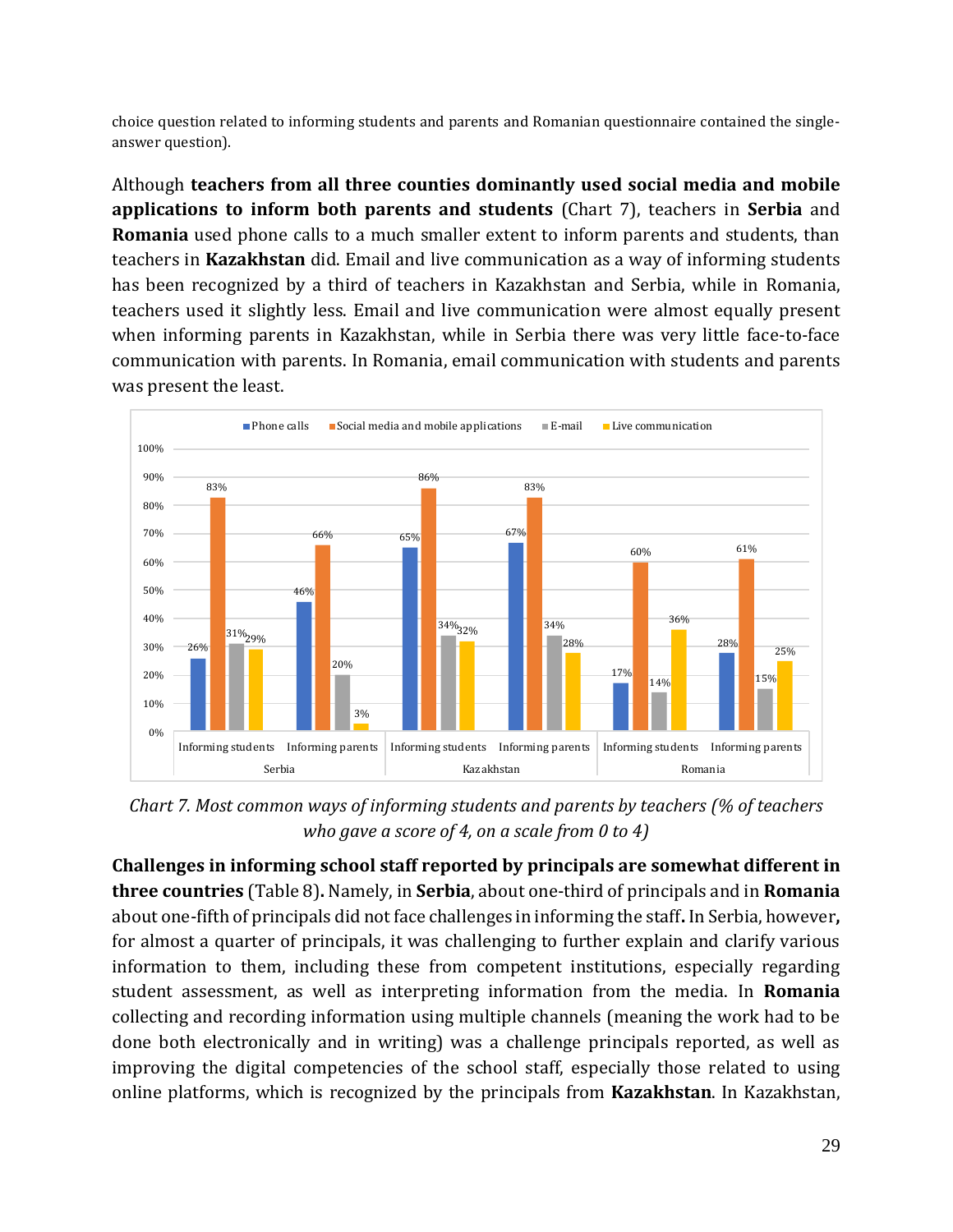principals also reported that one of the challenges was the overload of social networks used by school staff.

**Challenges in informing parents reported by principals are quite similar in three countries** (Table 8)**.** One-fifth of principals from **Serbia** and **Romania** did not face any challenges in informing parents but the biggest challenge for principals in Serbia in informing parents was to share information with parents who don't use online communication, which are mostly parents from vulnerable groups who lack digital devices, internet or do not have accounts on social networks. The same challenge is reported by principals from **Romania** and **Kazakhstan -** they reported that the challenge was informing parents from families that have no technical equipment or internet (mostly in rural areas).

**Challenges in informing students reported by principals are quite similar in three countries** (Table 8) **–** it was challenging to inform students who do not have the technical equipment and/or internet, as well as to communicate with students who lack responsiveness, or motivation to attend distance learning. In Serbia, a third of principals stated that there were no challenges in informing students and in Romania about one-fifth of principals reported the same.

**Teachers in all countries reported communication with students who lack technical equipment and/or the internet as one of the main challenges** (Table 9)**.** Challenges in informing parents reported by teachers in all three countries are also related to establishing contact with parents and their responsiveness and communication with digitally illiterate parents, while challenges in informing students that are common in three countries are mostly those connected to the lack of responsiveness of students, their engagement and motivation during online teaching.

In **Kazakhstan** and **Romania**, teachers reported that one of the main challenges was students' adaptation to software used, and in **Serbia**, teachers reported lack of students' digital competencies, as well as students not being able to regularly follow the information.

In **Serbia**, more than a third of teachers stated that there were no challenges in informing parents (38%) and almost half of the teachers also reported that informing students was not challenging (45%). In **Romania**, around a fifth of teachers reported not having challenges in informing parents nor students.

When asked to give an example of **best practice in communicating information** to any of the aforementioned target groups (school staff, parents, students) or describing **successful ways in overcoming the abovementioned challenges**, principals from three participating countries responded differently.

In **Serbia**, principals reported that an example of best practice in communicating information to students is opening personal Microsoft Teams accounts for all students. In **Kazakhstan**, principals reported the establishment of a virtual teacher lounge (e.g. by using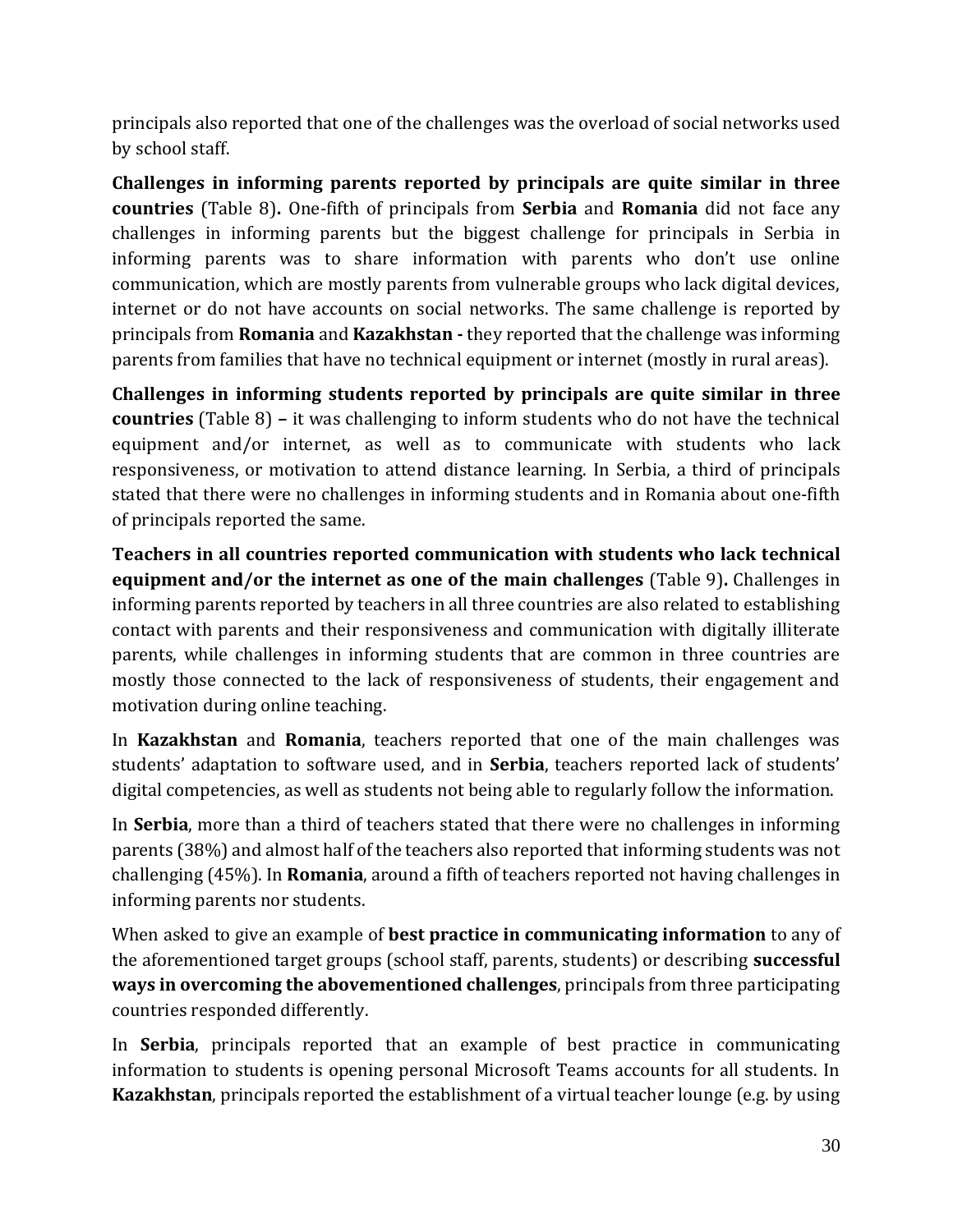the Padlet.com platform) while in **Romania,** most principals believe that the best way in communicating information to all target groups is using the available online platforms and mobile applications (preferably WhatsApp, Zoom, Google classroom and Google Meet). In **Serbia**, teachers also believe that Microsoft Teams is the platform that gives the best results when communicating with students. In **Kazakhstan**, teachers believe that creating school pages on different platforms (e.g. YouTube/Instagram/Telegram channel) and refreshing them regularly is the key to overcoming challenges related to communication. In **Romania,**  teachers think that the best way in communicating information to parents and students is using the available online platforms and mobile applications, combined with timely information.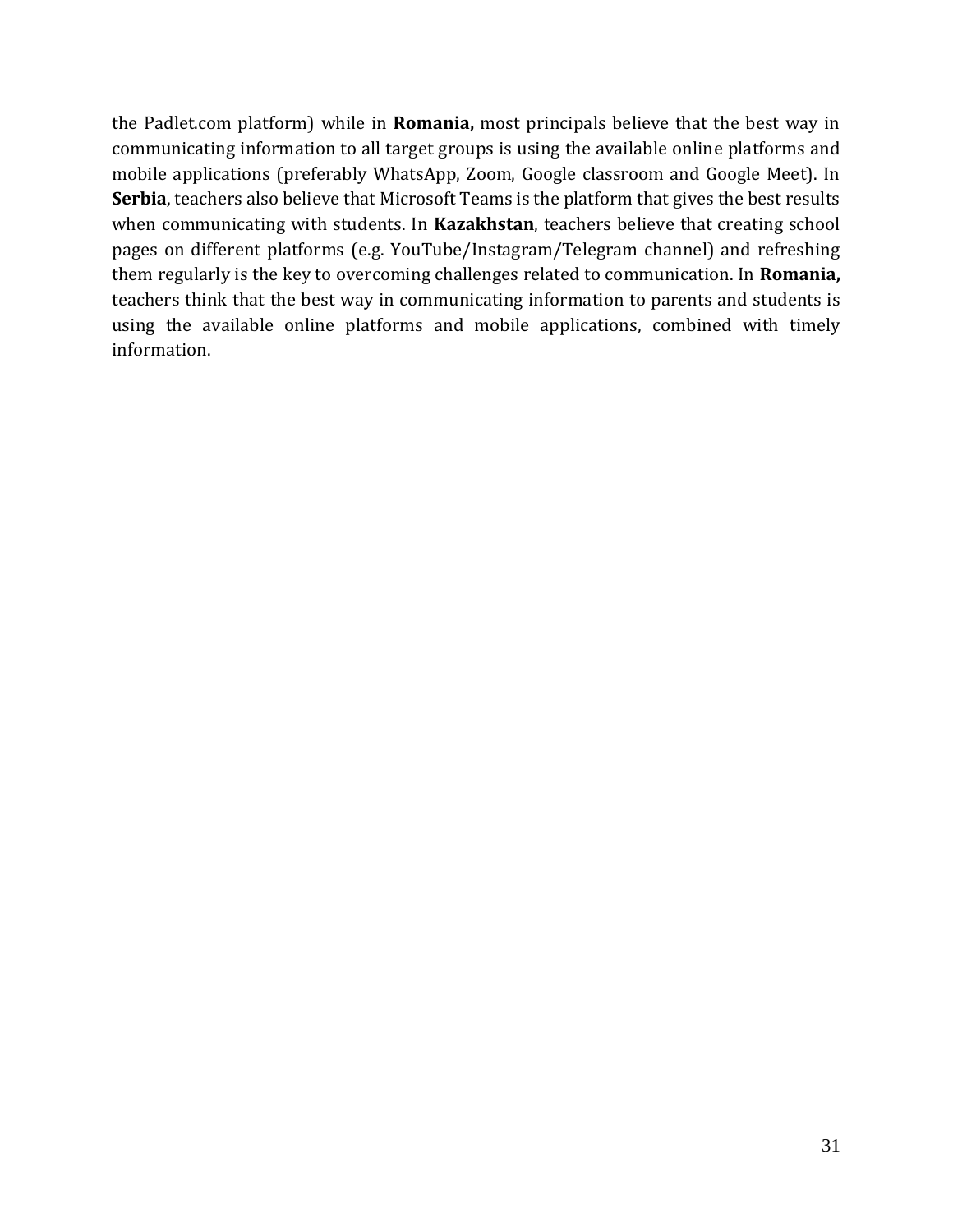<span id="page-31-0"></span>

| Group           | <b>Serbia</b>                                                                                                                                                                                                                                                                                                                                                                                                                                       | <b>Kazakhstan</b>                                                                                                                                                                                                                                                                                                                       | Romania                                                                                                                                                                                                                                                                                                                                                                                                                                                                                                                                    |
|-----------------|-----------------------------------------------------------------------------------------------------------------------------------------------------------------------------------------------------------------------------------------------------------------------------------------------------------------------------------------------------------------------------------------------------------------------------------------------------|-----------------------------------------------------------------------------------------------------------------------------------------------------------------------------------------------------------------------------------------------------------------------------------------------------------------------------------------|--------------------------------------------------------------------------------------------------------------------------------------------------------------------------------------------------------------------------------------------------------------------------------------------------------------------------------------------------------------------------------------------------------------------------------------------------------------------------------------------------------------------------------------------|
| School<br>staff | - Further explanation and clarification of<br>various information<br>- Ensuring employees get into the habit of<br>using online platforms<br>Providing information in a timely and<br>accurate manner<br>Communication with employees who<br>have internet issues (do not have internet<br>or low speed)<br>- Establishment of a single communication<br>channel that would include all employees<br>- Lack of digital competencies of<br>employees | - Low internet speed of employees<br>- Difficulty in teachers' adaptation to<br>software<br>- Receiving instant feedback from<br>school staff<br>- Initial lack of equipment among<br>school staff<br>- Overload of social networks used by<br>school staff                                                                             | - Providing information to the employees in a<br>timely and accurate manner<br>Communication with school staff who lack<br>$\overline{a}$<br>devices<br>- Difficulties in teachers' adaptation to software<br>- Improving the digital competencies of the school<br>staff, especially those related to using online<br>platforms<br>- Ensuring employees get into the habit of using<br>online platforms<br>Collecting and recording information using<br>multiple channels (all work has been done both<br>electronically and in writing) |
| Parents         | Passing on information to parents who<br>don't use online communication due to<br>the lack of technical equipment and/or<br>Internet access<br>Providing information to the parents in a<br>timely and accurate manner<br>- Ensuring that parents get into the habit of<br>using online platforms, applications, and<br>email                                                                                                                       | - No internet access or low internet<br>speed (mostly in rural areas)<br>- Digital illiteracy among parents<br>- Lack of parents' responsiveness<br>Lack of technical equipment in<br>families<br>- Restrictions of platforms on the<br>number of simultaneous<br>participants (inability to access large<br>groups of parents at once) | - Lack of technical equipment and or/internet in<br>families (mainly in rural areas)<br>- Lack of parents' digital competencies<br>Changing the school operation scenario<br>- Providing information to the parents in an<br>accurate manner<br>Establishing online communication with parents<br>and their responsiveness                                                                                                                                                                                                                 |
| Students        | Informing students who do not have the<br>technical equipment and/or internet<br>Students were not engaged enough or<br>were not motivated enough to attend<br>distance learning                                                                                                                                                                                                                                                                    | Communication with students with<br>no internet access or adequate<br>internet speed (mainly in rural<br>areas)<br>Lack of equipment among students<br>Lack of students' responsiveness                                                                                                                                                 | - Informing students who do not have the<br>technical equipment and/or internet<br>- Lack of digital competencies of students<br>Students were not engaged enough or were not<br>motivated enough to attend distance learning                                                                                                                                                                                                                                                                                                              |

*Table 8. Challenges in informing school staff, parents and student reported by principals*

**Legend:**  $\vert$  - Challenges that appear in other countries.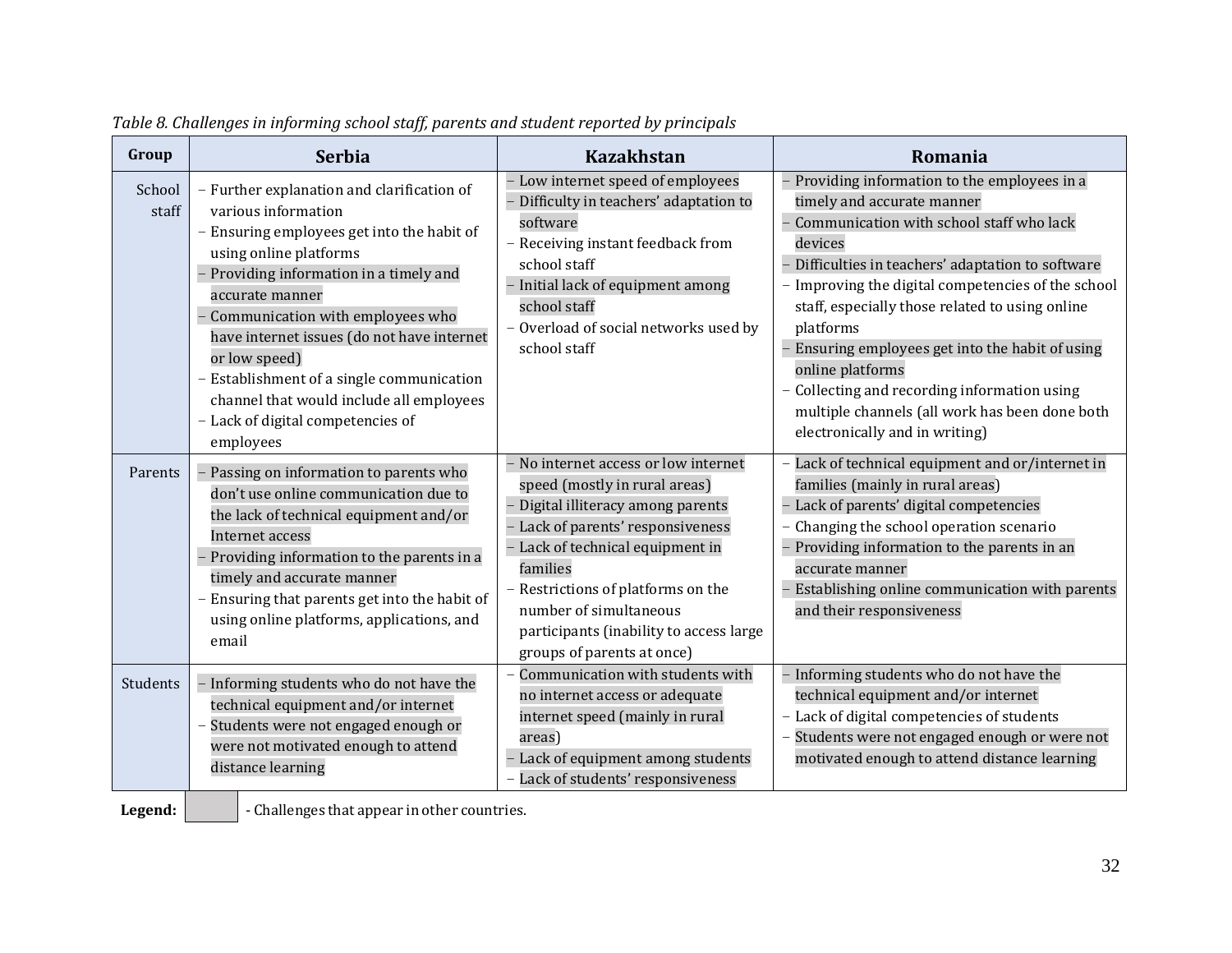<span id="page-32-0"></span>

| Group    | <b>Serbia</b>                                                                                                                                                                                                                                                                                                                                                                                                                                                                                                   | <b>Kazakhstan</b>                                                                                                                                                                                                                                                                                                                                                                                                                                     | Romania                                                                                                                                                                                                                                   |
|----------|-----------------------------------------------------------------------------------------------------------------------------------------------------------------------------------------------------------------------------------------------------------------------------------------------------------------------------------------------------------------------------------------------------------------------------------------------------------------------------------------------------------------|-------------------------------------------------------------------------------------------------------------------------------------------------------------------------------------------------------------------------------------------------------------------------------------------------------------------------------------------------------------------------------------------------------------------------------------------------------|-------------------------------------------------------------------------------------------------------------------------------------------------------------------------------------------------------------------------------------------|
| Parents  | Communication with parents who did not<br>have adequate technical equipment or the<br>Internet (largely parents from vulnerable<br>groups)<br>Establishing contact with parents and their<br>responsiveness<br>- Timely transfer of information from<br>parents to teachers<br>- Parents' unfamiliarity with online teaching<br>- Establishment and use of a single channel<br>for communication with parents<br>- Inability to organize group parent-teacher<br>meetings<br>Digital illiteracy of some parents | - Communication with parents with no<br>Internet access or adequate Internet<br>speed (mainly in rural areas)<br>- Organizing individual meetings with<br>parents<br>- Parents' desire that children attend<br>regular classes despite health concerns<br>- Digital illiteracy of some parents<br>- Lack of equipment among parents, hence<br>the need to call/visit<br>- Parents' lack of responsiveness<br>- Complete absence of live communication | - Communication with parents who did<br>not have adequate technical equipment<br>and/or internet<br>Digital illiteracy of some parents<br>- Availability of parents<br>Lack of parents' interest and their<br>responsiveness              |
| Students | Communication with students who lack<br>technical equipment and/or the Internet<br>- Lack of responsiveness of students, and<br>their engagement/motivation during<br>online teaching<br>- Lack of students' digital competencies<br>- Communication with students failing to<br>regularly follow the information                                                                                                                                                                                               | - Communication with students with no<br>Internet access or adequate Internet<br>speed (mainly in rural areas)<br>- Lack of equipment among students<br>Difficulties in students' adaptation to<br>software<br>- Issues with communication and getting to<br>know new students<br>- The need to remind about<br>attendance/low motivation among<br>students<br>- Lack of students' responsiveness                                                     | Communication with students who lack<br>technical equipment and/or the<br>Internet<br>Lack of responsiveness of students, and<br>their engagement/motivation<br>- Student assessment<br>Difficulty in students' adaptation to<br>software |

**Legend:**  $\vert$  - Challenges that appear in other countries.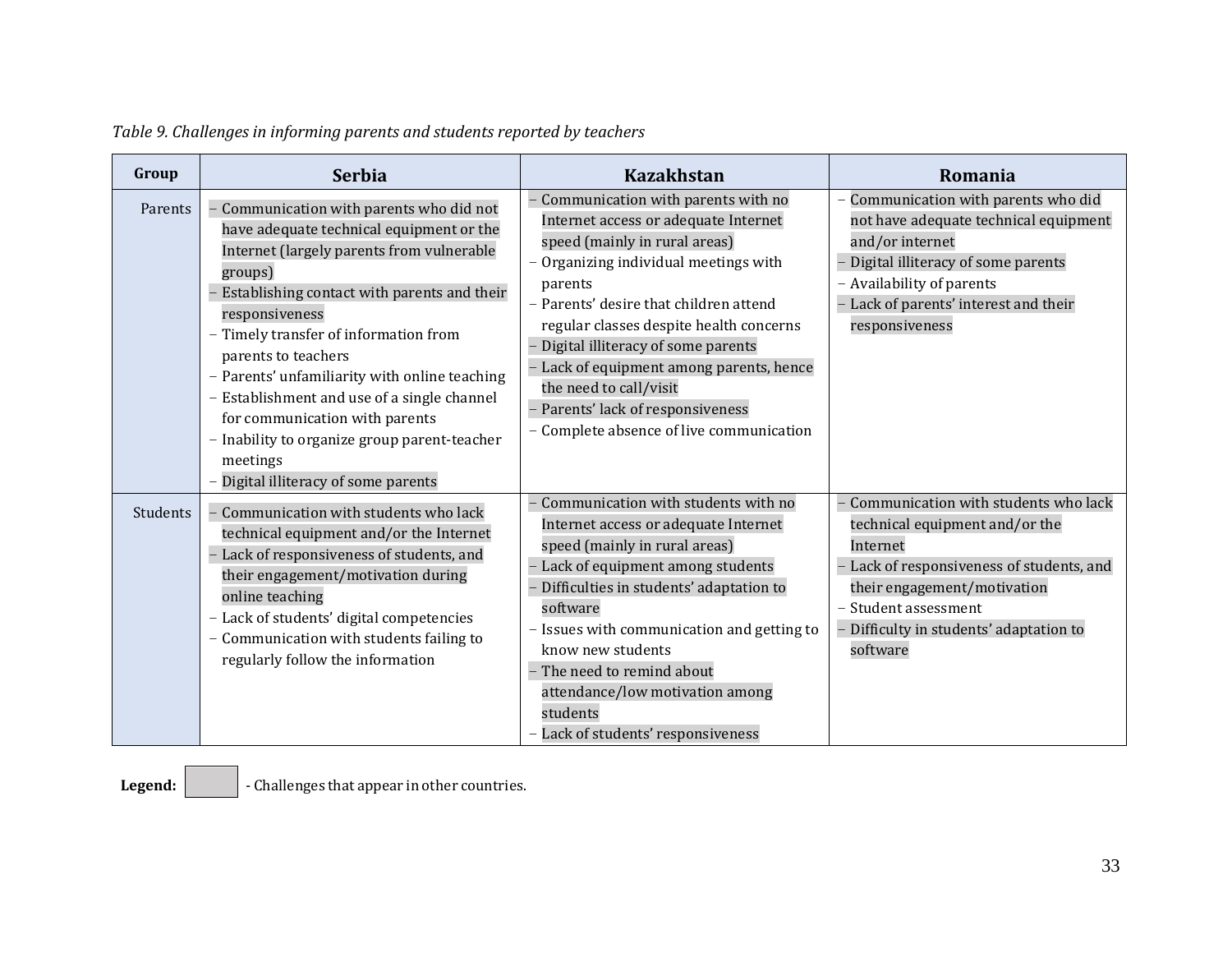## <span id="page-33-0"></span>**6.2. School work organization, school equipment and teachers' digital competencies**

The COVID-19 pandemic created numerous **challenges principals needed to overcome** in the organization of work and the management of the school.

In **Serbia** and **Kazakhstan**, principals ranked school management challenges on a scale of 0 to 4, where 0 means it is a minor challenge and 4 meaning it is a huge one, while in **Romania** principals answered to a single-answer question (meaning they could choose only one answer to the question related to school management challenges). This difference should be kept in mind when interpreting results and differences between the countries.

**In all three countries, the two greatest challenges perceived by most school principals are monitoring and implementation of health protection measures for students and school staff and planning and organizing distance learning** (Chart 8). Coordination of the work of the employees was also the challenge many of the school principals experienced in Serbia, Kazakhstan and Romania. Meeting administrative obligations was also intensely challenging for principals from Kazakhstan<sup>20</sup>, who also had a great challenge in establishing communication with parents.



*Chart 8. Challenges related to school management encountered by principals*

<span id="page-33-1"></span>A large challenge that the planning and organization of distance learning was, especially online teaching, was confirmed by the data on technical equipment of schools, based on the estimate of principals, especially **in Serbia and Romania where most principals reported having insufficient computers and/or laptops** (Chart 9). In Kazakhstan, principals lack

<sup>&</sup>lt;sup>20</sup> It is important to mention that there are great differences in perceiving challenges related to school management encountered by principals from KL and RL schools. RL school principals to a much lesser extent gave a score of 4 to all listed challenges, that is, the challenges they were exposed to were not perceived as very big.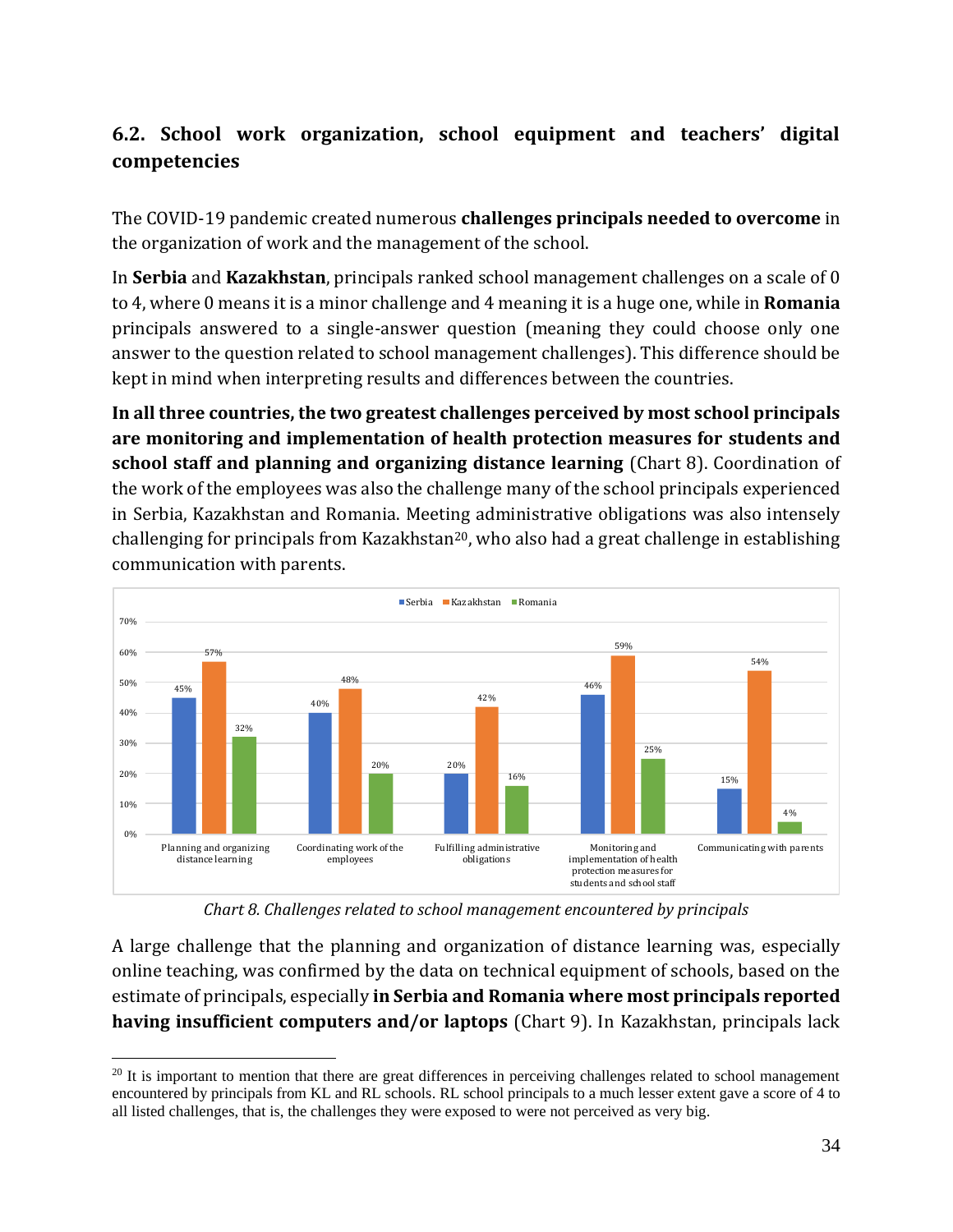tablets the most, as well as the internet, while in Serbia and Romania internet was the least of concern, according to principals' estimation. In Romania, the lack of software for the existing equipment is reported by a great percentage of principals. Additionally, in Serbia and Romania, a small percentage of school principals stated that they lack nothing (17% in Serbia, 13% in Romania).



*Chart 9. Technical equipment and infrastructure schools are lacking*

<span id="page-34-0"></span>In **Serbia** and **Romania,** a significant percentage of teachers estimated that they lack nothing (38% in Serbia and 53% in Romania). In those two countries**,** the rest of teachers mostly reported they lack computers or laptops. In **Kazakhstan**, teachers assess the technical equipment slightly better – only a small percentage of teachers reported they lack computers or laptops, a quarter of teachers reported lacking tablets and a fifth of teachers reported lacking internet (Chart 10).



<span id="page-34-1"></span>*Chart 10. Technical equipment and infrastructure teachers are lacking*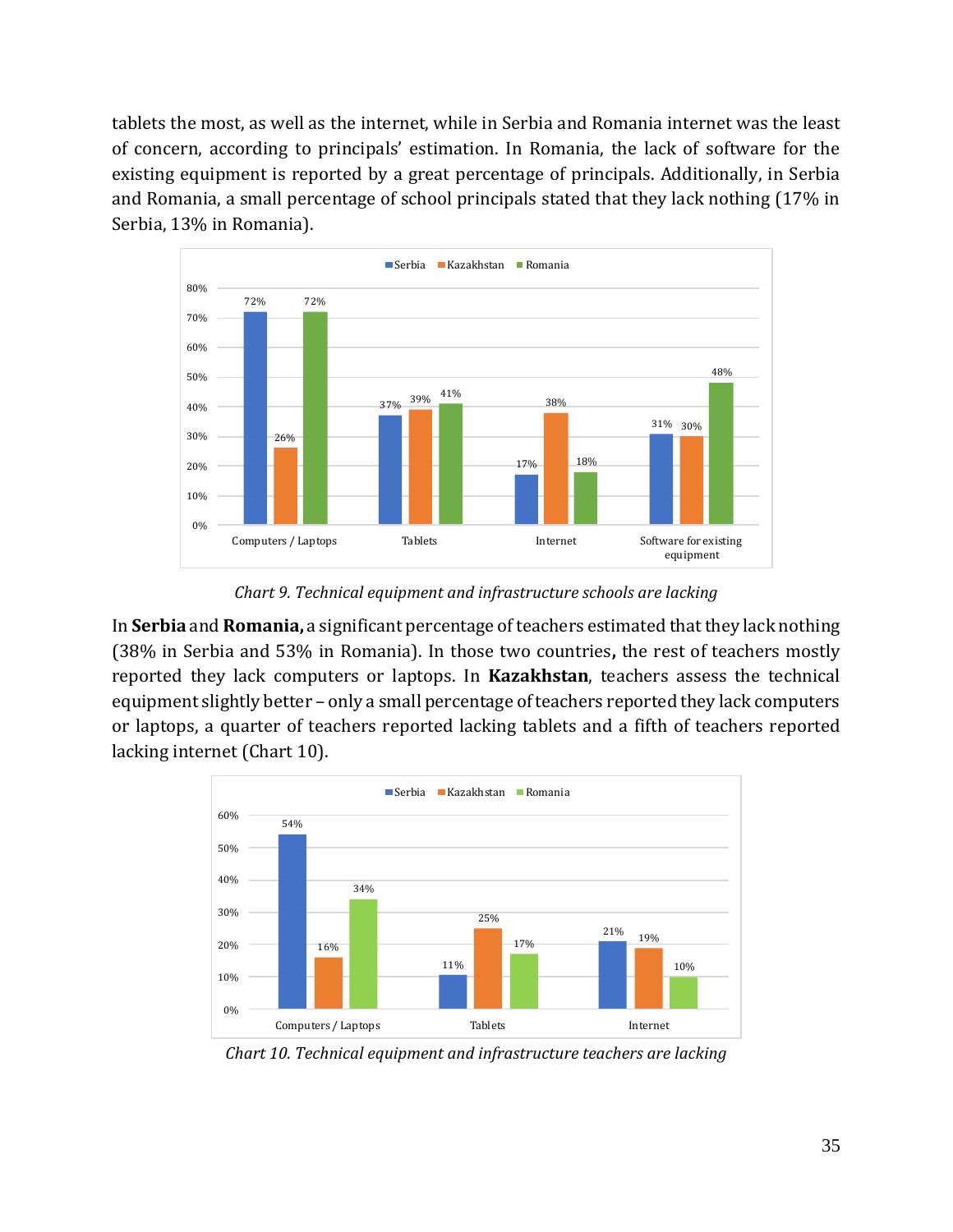As for the equipment and the fact that students need to participate in online teaching, **teachers and principals from Serbia estimated to a larger extent that students lack technical equipment and infrastructure than teachers and principals from Romania and Kazakhstan**<sup>21</sup> **do** (Chart 11). In Serbia, more than two thirds of teachers and principals estimate that computers/laptops and the Internet are something that students are lacking, which is also the case in Romania but reported by a smaller percentage of teachers and principals. Tablets are least assessed as the equipment that students lack in all three countries. Principals and teachers from Kazakhstan assessed relatively well the technical equipment and infrastructure that students lack.



*Chart 11. Technical equipment and infrastructure students are lacking* 

<span id="page-35-0"></span>Whenever direct work with students is not possible, the digital competencies of teachers are crucial for all education-related processes. Since the aim of the research was to examine how schools reacted and how ready they were to conduct online teaching, data on teachers' professional development activities intended to develop teachers' digital competencies before the COVID-19 pandemic was also collected. Participation in at least one digital competencies development training in the last two years was defined as the minimum of training needed to acquire the necessary competencies.

Half of the principals from **Serbia** estimated that about 60-90% of teachers have attended at least one in-service training dedicated to teachers' digital competencies development in the last two years, while in **Kazakhstan<sup>22</sup>** almost two thirds of principals estimated that almost all teachers have participated in such training events. In **Romania**, 39% estimated that a small percentage of teachers attended at least one in-service training dedicated to teachers' digital competencies development in the last two years. It is interesting to note that the same percentage of principals said the same for a large percentage of teachers. According to the principals from Serbia, there are no teachers who have not attended in-service training in

<sup>&</sup>lt;sup>21</sup> KL and RL school principals and teachers estimate lacking equipment quite the same, with major difference being the lack of internet, which is estimated more from KL school principals and teachers, than the ones from RL schools.  $22$  The only major difference between KL and RL schools is the estimate about all teachers – 38% of KL school principals and 54% of RL school principals estimate so.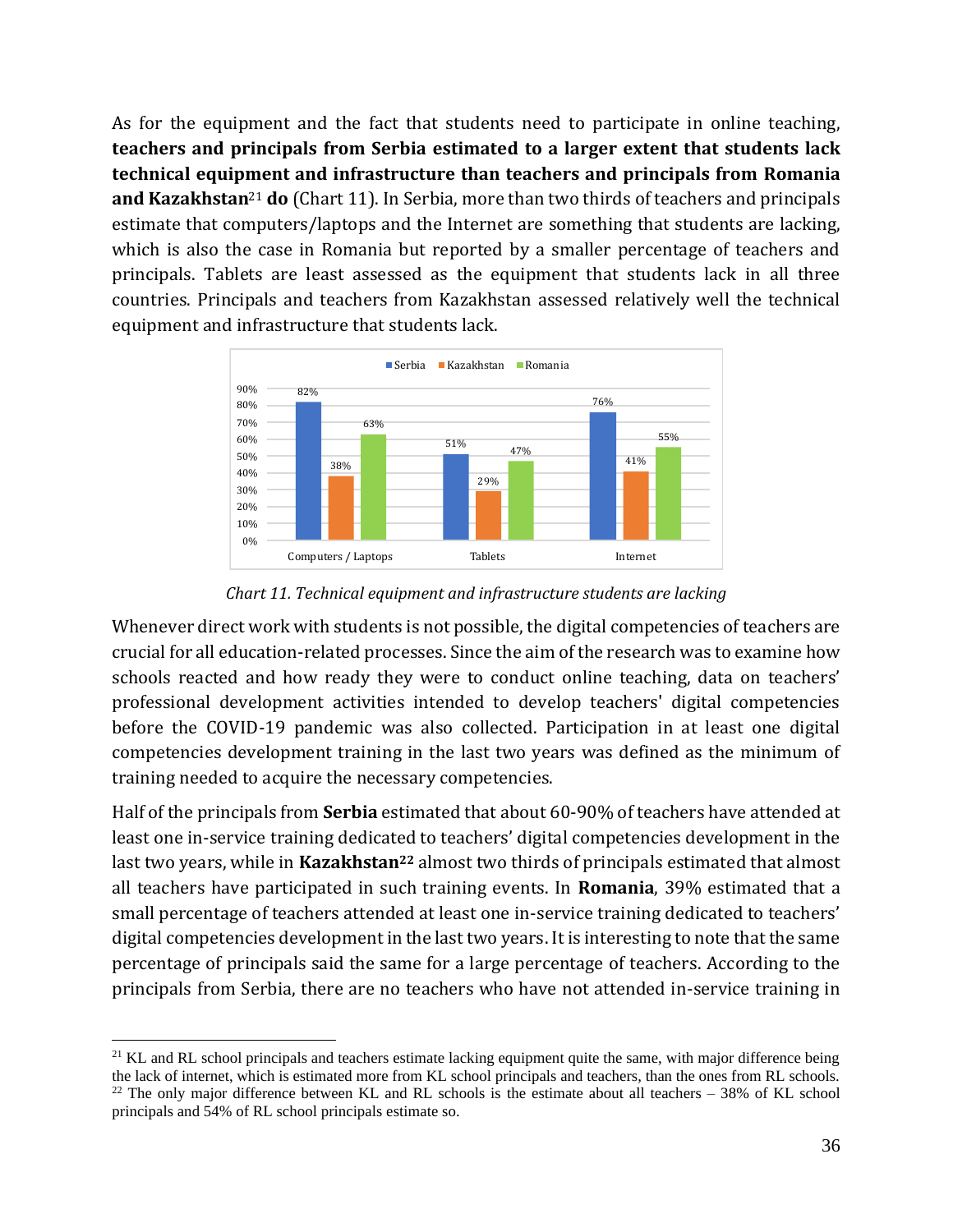this area, while a small percentage of principals from Kazakhstan and Romania estimated that teachers did not attend in-service training at all.

| Principals' estimation on the teachers'<br>professional development related to<br>digital competences | <b>Serbia</b> | <b>Kazakhstan</b> | Romania <sup>*</sup> |
|-------------------------------------------------------------------------------------------------------|---------------|-------------------|----------------------|
| Teachers did not attend in-service<br>training                                                        | 0%            | $4\%$             | $4\%$                |
| Only teachers of Informatics                                                                          | 2%            | $1\%$             | $1\%$                |
| About 10% of teachers                                                                                 | 11%           | 5%                |                      |
| About 20-30% of teachers                                                                              | 13%           | 7%                | 39%                  |
| About 40-50% of teachers                                                                              | 13%           | 7%                |                      |
| About 60-70% of teachers                                                                              | 26%           | $5\%$             | 39%                  |
| About 80-90% of teachers                                                                              | <b>24%</b>    | 23%               |                      |
| All teachers                                                                                          | 11%           | 45%               | 17%                  |

<span id="page-36-0"></span>*Table 10. Percentage of teachers who participated in the in-service training activities related to the development of digital competencies before the COVID-19 pandemic*

\* When compared to other countries, the Romanian questionnaire for school principals offered different answers to the question related to teachers who participated in in-service training activities – they were offered the following answers: 1) did not attend, 2) only teachers of Informatics, 3) small percentage of teachers, 4) a large percentage of teachers and 5) all teachers. Therefore, in the research, data collected from principals from Romania are interpreted subjectively in a way that a small percentage of teachers means from 10-30% of teachers, while a large percentage of teachers means from 40-90% of teachers.

When asked about the participation in the in-service training activities related to the development of digital competencies before the COVID-19 pandemic, teachers in some countries provided answers similar to principals', while in other countries that was not the case (Chart 12). Namely, in **Serbia and Romania**, before the COVID-19 pandemic, most teachers frequently attended training seminars for the development of digital competencies, while slightly less than a third of teachers from **Kazakhstan<sup>23</sup>** did so. However, a similar percentage of teachers from Kazakhstan reported not being involved in training activities that develop digital competencies at all, which is quite opposite to the estimation of the principals from Kazakhstan (see Table 10).

<sup>&</sup>lt;sup>23</sup> Teachers from KL schools reported attending trainings more rarely than often, comparing to RL school teachers.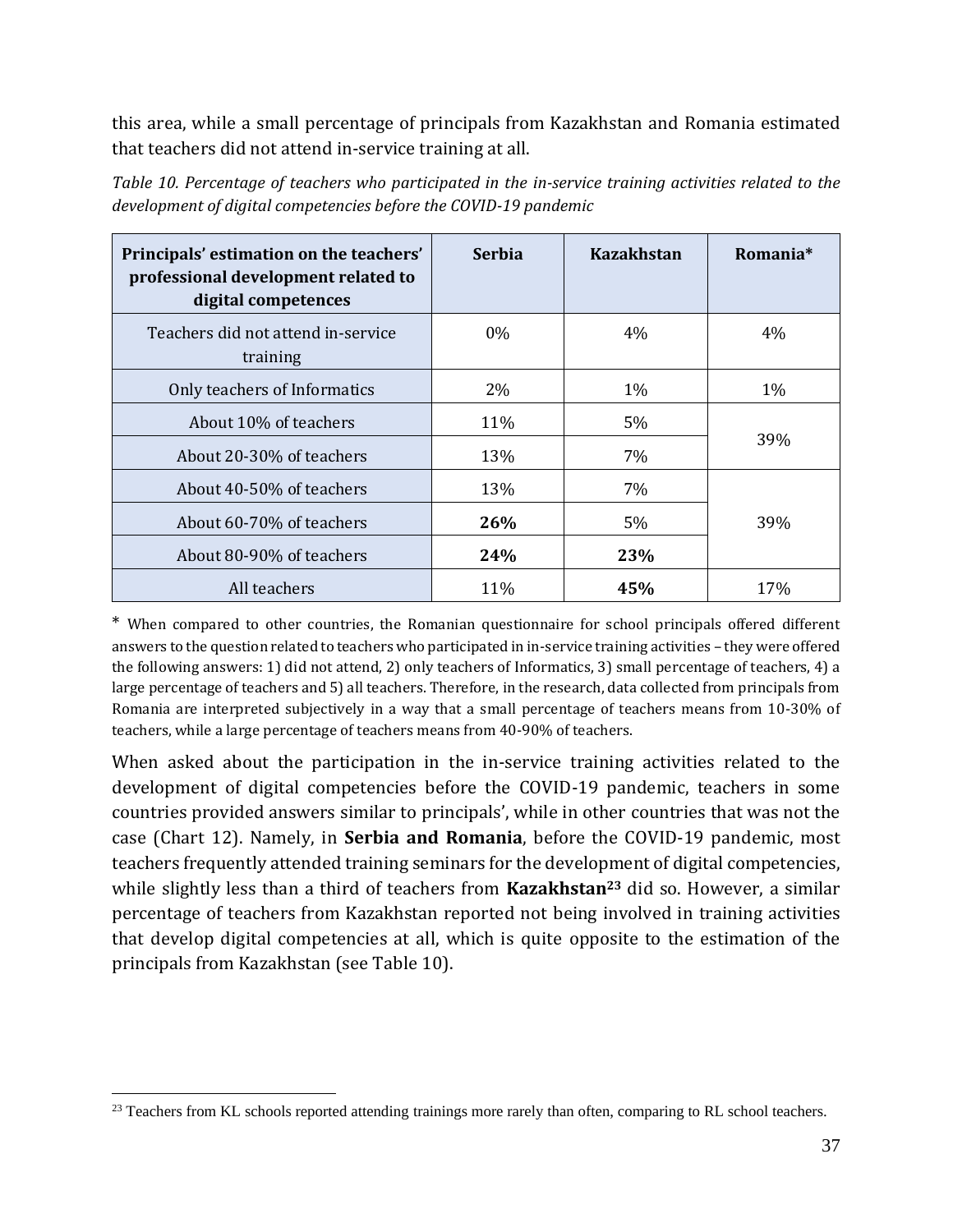

<span id="page-37-0"></span>*Chart 12. Attendance of training seminars related to development of teachers' digital competencies before the COVID-19 pandemic*

An important aspect of organizing the work of the school for principals was the enforcement of measures to protect the health of students and employees.

On a scale from 0 to 4, the principals ranked the sources school used to procure the necessary protective equipment (masks, gloves, disinfectants, etc.), where 0 means that the source was not used at all, and 4 that the source was most frequently used.

**Principals from all three countries reported that the most frequently used were local self-government funds** (Chart 13), especially in Serbia, followed by the school funds. The fewest percentage of principals rated private and project funds as the most used, while in Serbia almost a fifth of principals reported that they obtained the equipment through donations.



<span id="page-37-1"></span>*Chart 13. Sources used for procurement of protective equipment*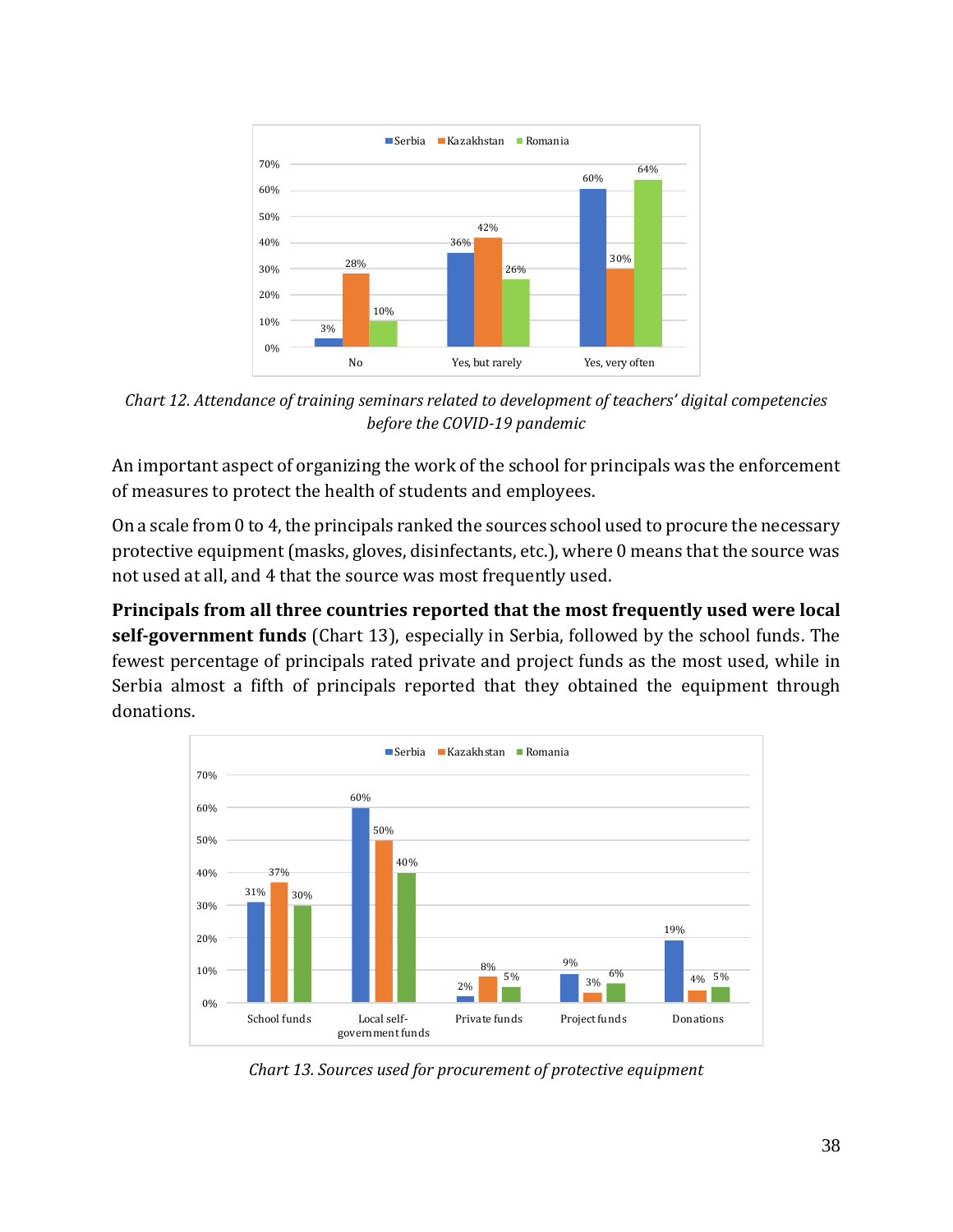#### <span id="page-38-0"></span>**6.3. Organization and implementation of the teaching process**

**In Serbia and Kazakhstan combined model was the most dominant way of organization and implementation of school work.** This means that students had a combination of direct work in schools and distance learning/online teaching. Data on the organization and implementation of school work during the COVID-19 pandemic was not collected from the principals and teachers from Romania.

In **Serbia**, the most prevalent way of organization and implementation of the teaching process was the combined model (Chart 14).



<span id="page-38-1"></span>*Chart 14. Models of the teaching process during the COVID-19 pandemic in Serbia (average value collected from principals and teachers)*

In **Kazakhstan,** distance learning/online teaching is also the most common model of education process implementation (Chart 15).



<span id="page-38-2"></span>*Chart 15. Models of teaching process during the COVID-19 pandemic in Kazakhstan (average value collected from principals and teachers from KL and RL schools)*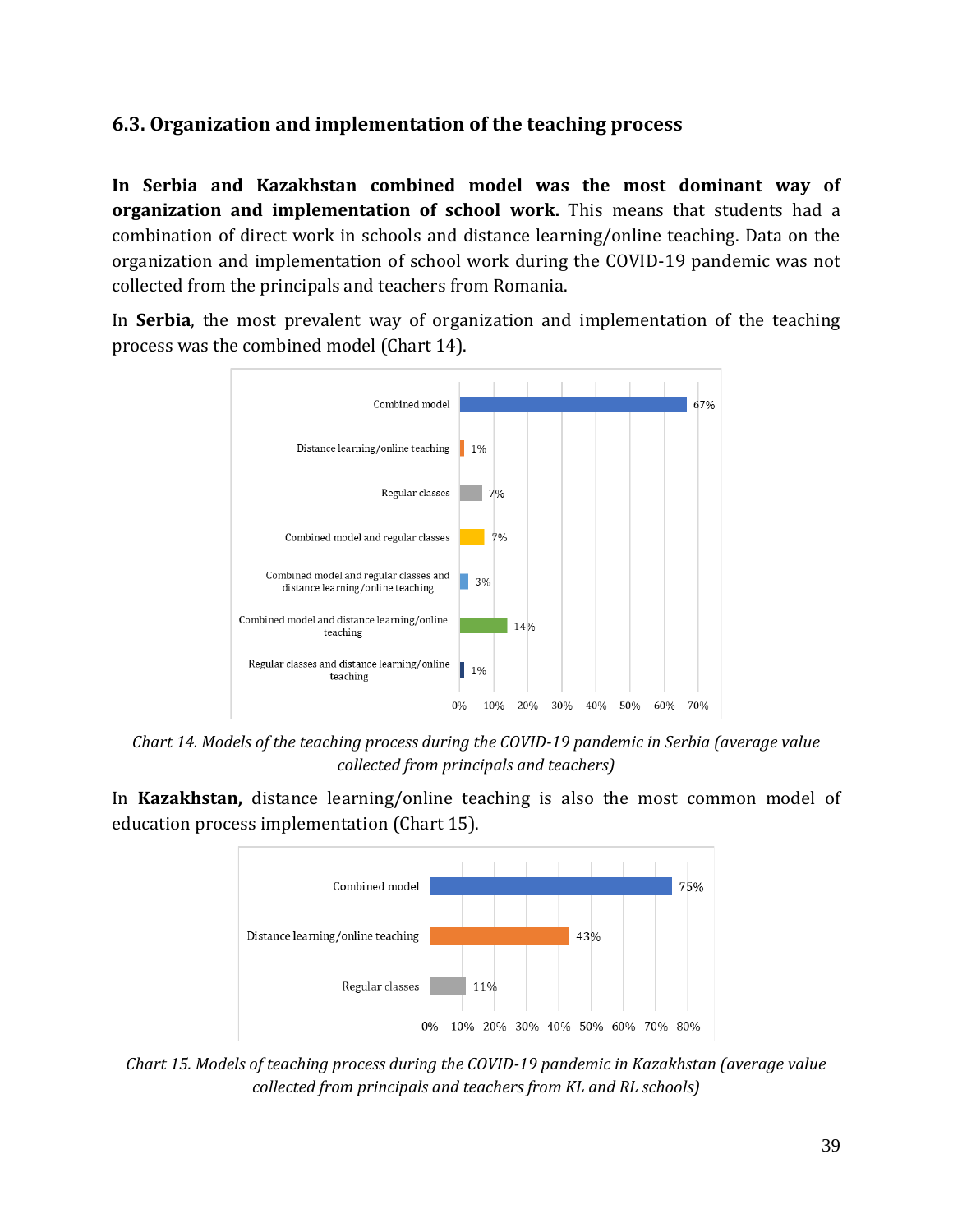As for the students' attendance, in **Serbia**, the majority of principals estimated that in schools, the lowest number of students (1-5% per school) attended exclusively distance learning/online teaching, while in **Kazakhstan**, the greatest percentage of principals estimated that more than 15% of students per school attended exclusively distance learning/online teaching (Table 11). Data on students' attendance of the distant learning/online teaching was not collected from the principals from Romania.

| <b>Students who attend only distance</b><br>learning/online teaching per school | <b>Serbia</b> | <b>Kazakhstan</b> |
|---------------------------------------------------------------------------------|---------------|-------------------|
| None                                                                            | 2%            | 1%                |
| $1 - 5\%$                                                                       | 71%           | 5%                |
| $6 - 10%$                                                                       | 16%           | $4\%$             |
| $11 - 15%$                                                                      | 4%            | 6%                |
| <b>Over 15%</b>                                                                 | 4%            | 82%               |

<span id="page-39-0"></span>*Table 11. Students who attended only online teaching during the COVID-19 pandemic in Serbia and Kazakhstan*

When it comes to access to distance learning/online teaching done via the Internet or television (Table 12), in **Serbia and Kazakhstan**, significant number of teachers estimated that a small percentage of students (1-5%) do not have access to this type of education, and the greatest number of teachers estimated that there are no students without access to distance learning conducted via television. In **Romania,** the majority of teachers estimated that a small percentage of students (1-5%) do not have access to teaching that is conducted via the internet and especially via television. However, in this country, a significant percentage of teachers estimated that over 30% of students do not have access to teaching that is conducted via the internet, which is not the case in Serbia and Kazakhstan.

<span id="page-39-1"></span>*Table 12. Students who have no access to distance learning/online teaching conducted via the internet or television*

| <b>Students who have</b>                                                                                                  | <b>Serbia</b>   |                   | <b>Kazakhstan</b> |                   | Romania*        |                   |
|---------------------------------------------------------------------------------------------------------------------------|-----------------|-------------------|-------------------|-------------------|-----------------|-------------------|
| no access to distance<br>learning/online<br>teaching that is<br>conducted via the<br>Internet or television<br>per school | Via<br>internet | Via<br>television | Via<br>internet   | Via<br>television | Via<br>internet | Via<br>television |
| None                                                                                                                      | 4%              | 42%               | 25%               | 51%               |                 |                   |
| $1 - 5\%$                                                                                                                 | 39%             | 44%               | 29%               | 21%               | 31%             | 54%               |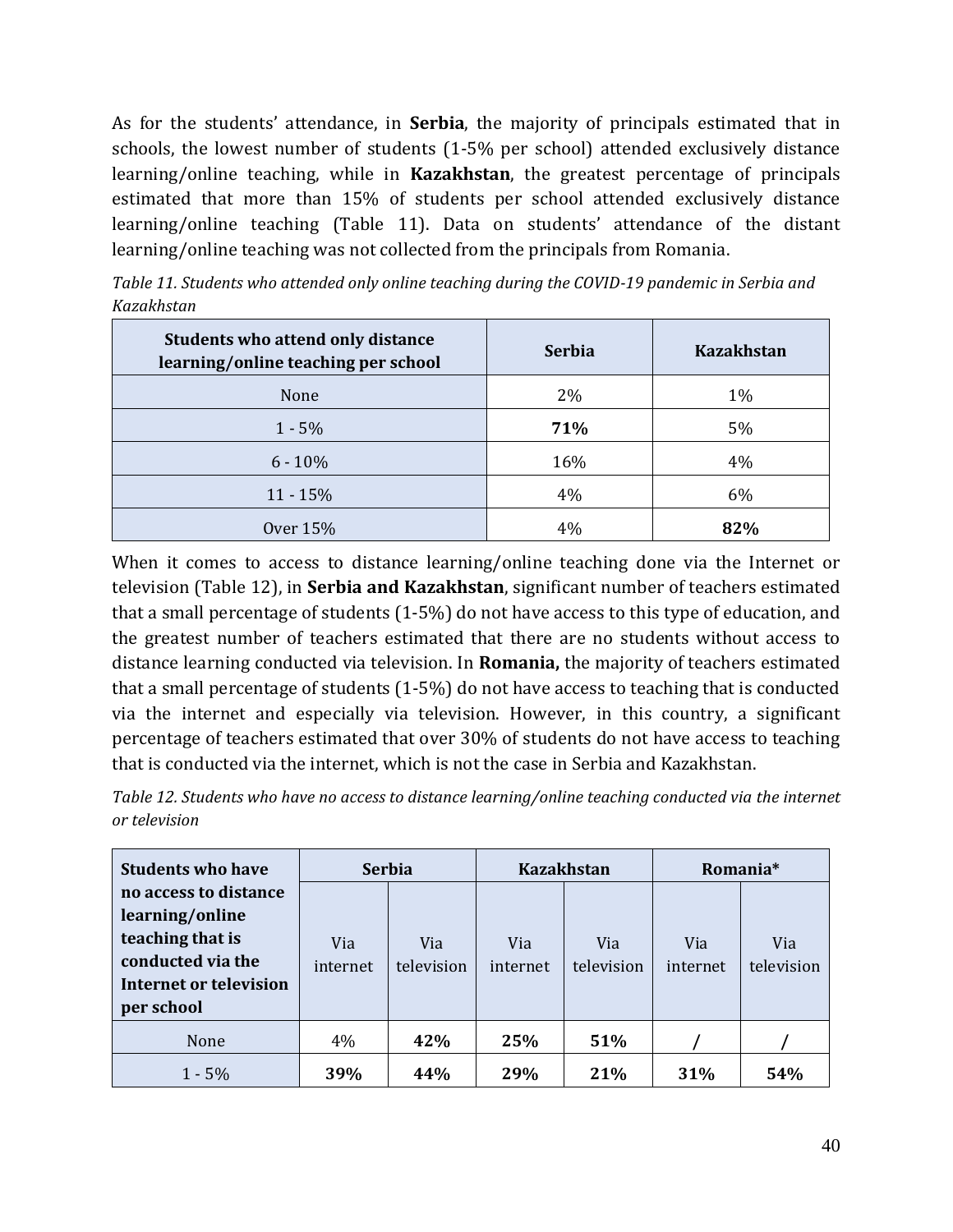| $6 - 10%$   | 29% | 6% | 11% | 7% | 12% | 12% |
|-------------|-----|----|-----|----|-----|-----|
| $11 - 15%$  | 8%  | 2% | 9%  | 5% | 10% | 8%  |
| 16-20%      | 12% | 1% | 8%  | 3% | 13% | 12% |
| $21 - 30\%$ | 4%  | 1% | 6%  | 3% | 10% | 5%  |
| Over 30%    | 5%  | 4% | 10% | 9% | 24% | 9%  |

\* Romanian questionnaire for teachers did not offer answer "None" to the question related to students not having access to distance learning/online teaching that is conducted via the internet or television, compared to the other two countries. Therefore, in the research, the result showing 1-5% of students per school could reflect also the data on having no students with no access to distance learning/online teaching.

**For online instruction, Serbian and Romanian teachers predominantly used the Google Classroom while in Kazakhstan, it was Zoom** (Chart 16). Viber ranked second in terms of representation in **Serbia**. In communication and in delivering online teaching, email was highly used in **Kazakhstan**, but also the Google classroom. In **Romania**, Zoom was the second most rated platform by teachers and principals. Other online platforms (not predefined in the questionnaire) identified by teachers and principals in Serbia are Google Meet and Edmodo, in Kazakhstan those are OnlineMektep, Bilimland and iMektep, while in Romania those are WhatsApp, Google Meet and Adservio.

**Generally, the selection of online platforms and means of communication teachers used to conduct online teaching was made based on the recommendation of the authorities** (Chart 17). However, the perceptions of principals and teachers differ to some extent in **Serbia** since principals mostly suggest that teachers made a choice based on their previous experience in use, while a third of teachers agree with that, that is, teachers from Serbia mostly stated they selected online platforms, tools or means of communication based on the recommendation of the authorities. In **Kazakhstan**, principals and teachers mostly reported that the choice of online platforms, tools or means of communication was made based on the recommendation of the authorities or that it was chosen at the school level. In **Romania,** teachers and principals agree that the choice of online platforms and means of communication through which teachers conducted online teaching was made based on the recommendation of the authorities in the first place, but also based on their previous experience.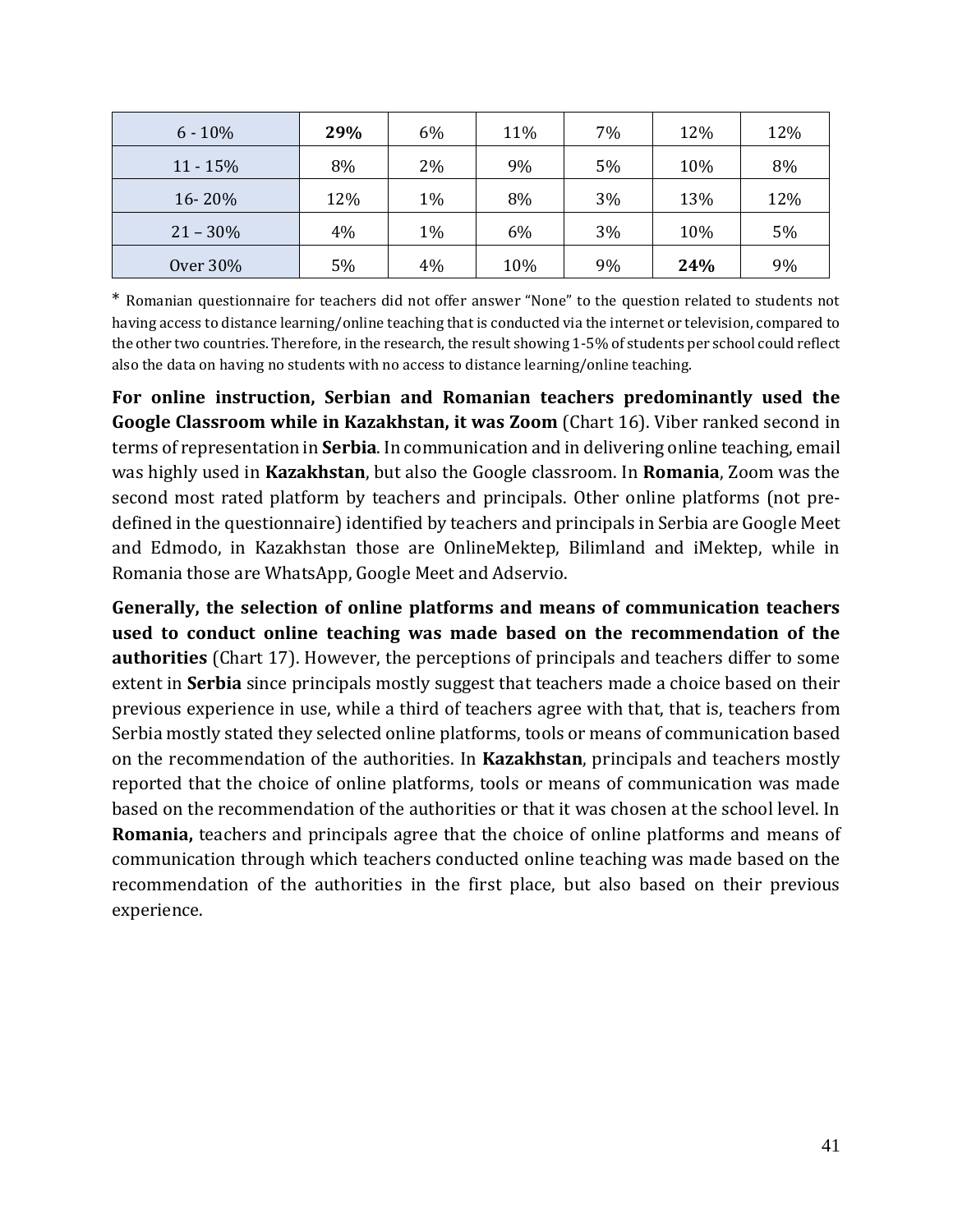

<span id="page-41-0"></span>*Chart 16. Online platforms and means of communication teachers used to conduct online teaching* 



<span id="page-41-1"></span>*Chart 17. Manners used for selection of online platforms, tools and means of communication for online teaching* 

\* In Serbia and Kazakhstan, it was a single-answer question while in Romania it was a multiple-choice question, so differences between countries should be interpreted in this regard.

\*\* Difference between questionnaires in different countries. Teachers and principals in Serbia and Romania were offered answer "based on previous experience", while teachers and principals in Kazakhstan were offered answer "platforms popularity on the market".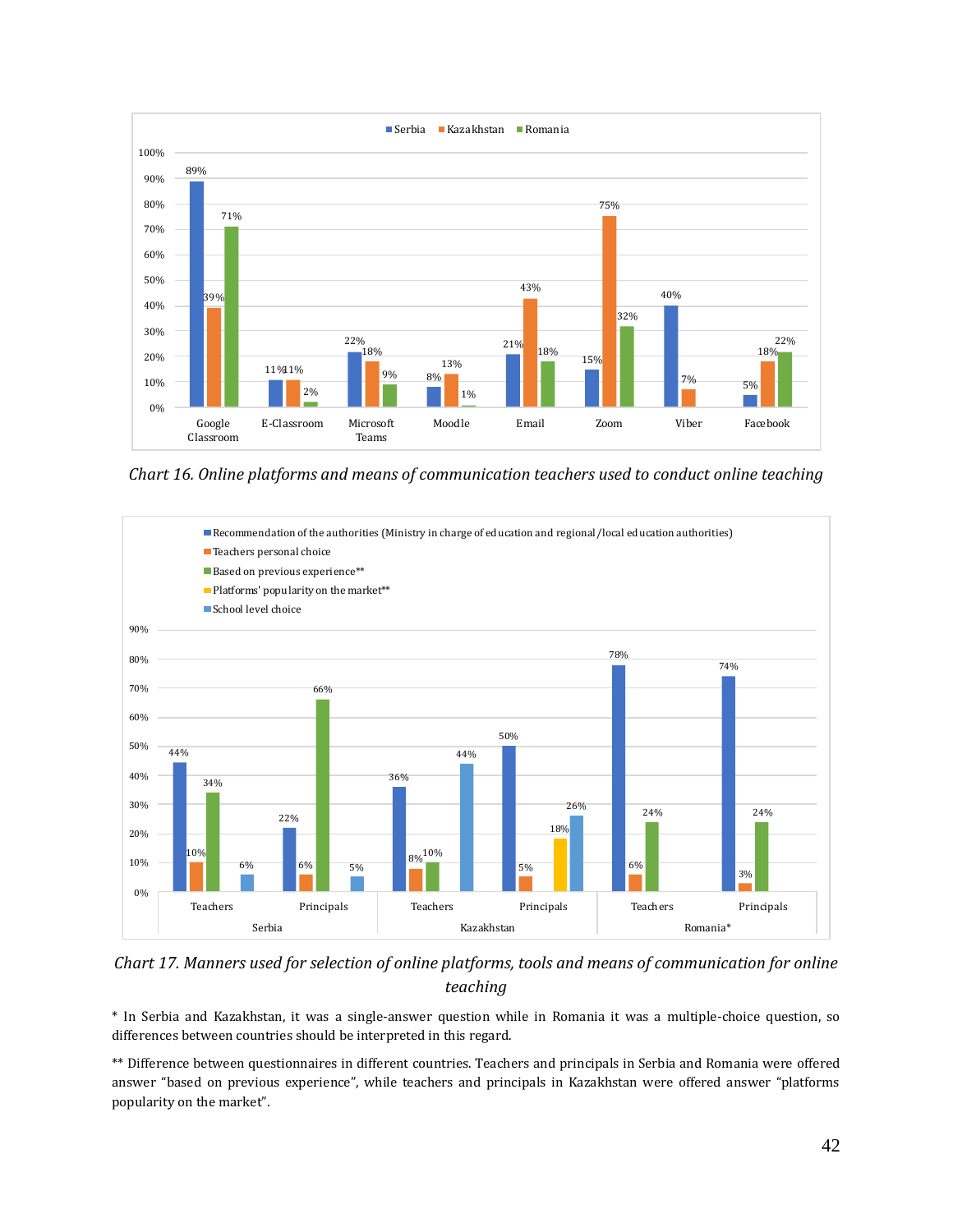**In all three countries, teachers mostly used the aforementioned online platforms, tools, and means of communication to provide various information to students**, followed by assigning homework in Serbia and Kazakhstan, and respectively, providing additional explanations to students about the subject content (Chart 18). In Kazakhstan, all these activities are represented more equally than in Serbia, while in Romania a smaller percentage of teachers reported those, comparing to the other two countries. Also, in Kazakhstan teachers used online platforms, tools and means of communication to a great extent for formative assessment, as well as for activities of a class head teacher and the preparation or implementation of extracurricular activities, more than teachers from Serbia and Romania did.



<span id="page-42-0"></span>*Chart 18. Activities conducted by teachers using online platforms, tools and means of communication*

**In the context of conducting regular classes (when students go to school premises), the use of ICT was widespread in all three countries** (Chart 19). In **Kazakhstan and Romania**, the majority of teachers stated that they frequently used ICT for different purposes and in **Serbia,** more than half of the teachers often used online platforms, tools or means of communication when conducting regular classes. In Kazakhstan<sup>24</sup> and Romania, a small percentage of teachers stated that they never use ICT within regular classes, however, in Serbia, a quarter of teachers do not use ICT when conducting regular classes.

<sup>&</sup>lt;sup>24</sup> The situation is somewhat similar in KL and RL school, with the major difference being the percentage of teachers who do not use ICT in regular classes – in RL schools, more teachers stated that they do not use ICT (10%), comparing to KL school teachers (2%).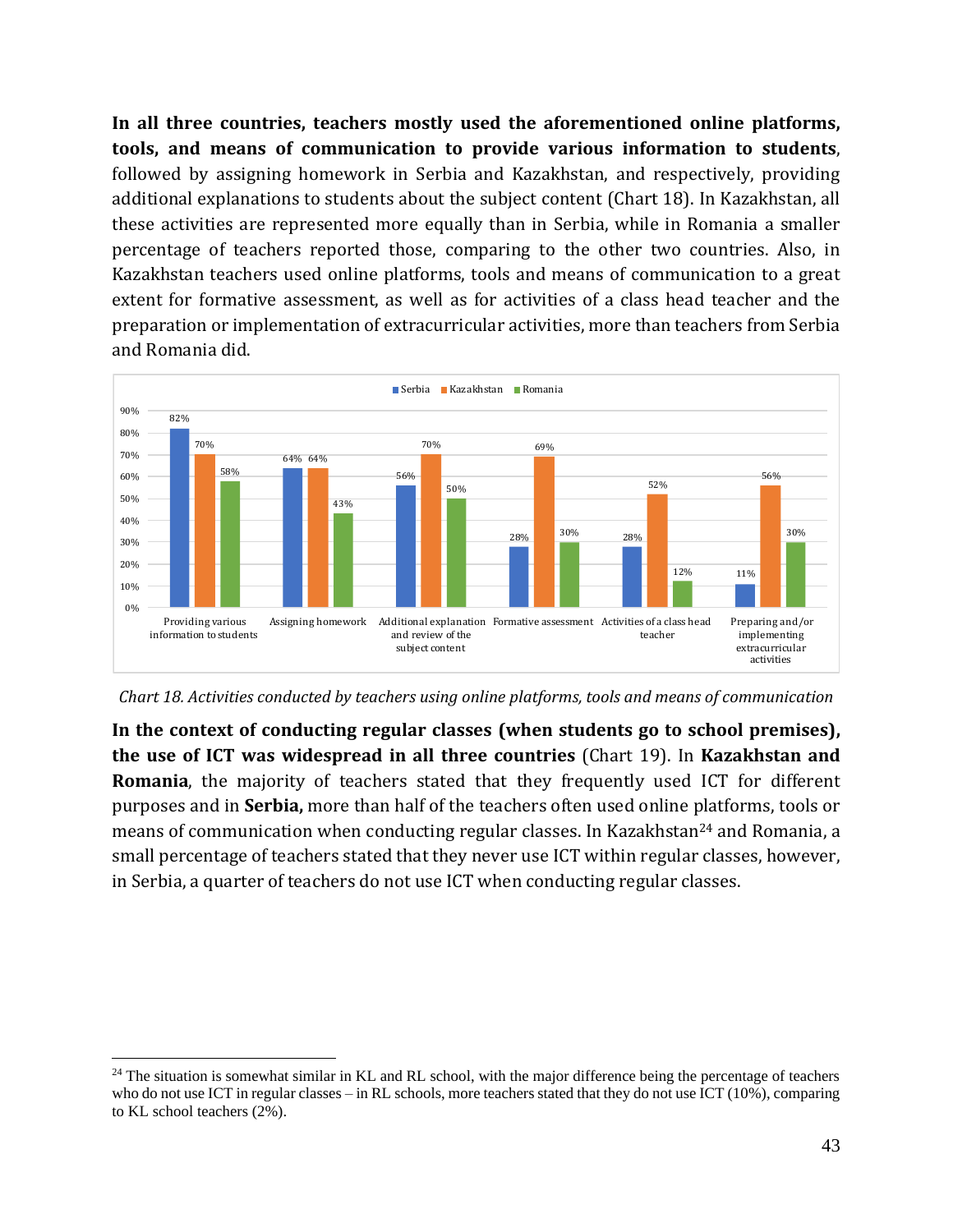

*Chart 19. ICT use during regular classes*

<span id="page-43-0"></span>In addition to using online platforms, tools and means of communication, **teachers in all three countries largely created and used digital materials**. In **Romania** and **Serbia**, the vast majority of teachers often used and created digital materials for distance teaching, significantly fewer teachers rarely did so, especially in Romania, and only 1% never did so. In **Kazakhstan**, more than half of teachers reported that they frequently create, use and exchange digital materials, but a higher percentage of teachers, compared to Romania and Serbia, never create and use digital materials. When it comes to the exchange of digital materials, teachers from **Romania** and **Serbia** were less engaged in this activity than in creating and using digital materials - roughly, half of the teachers often exchanged digital materials with other teachers, and slightly less than a half of the teachers rarely did so, while teachers from **Kazakhstan** almost equally created, used and exchanged digital materials with their colleagues.



<span id="page-43-1"></span>*Chart 20. Use, creation and exchange of digital materials by teachers*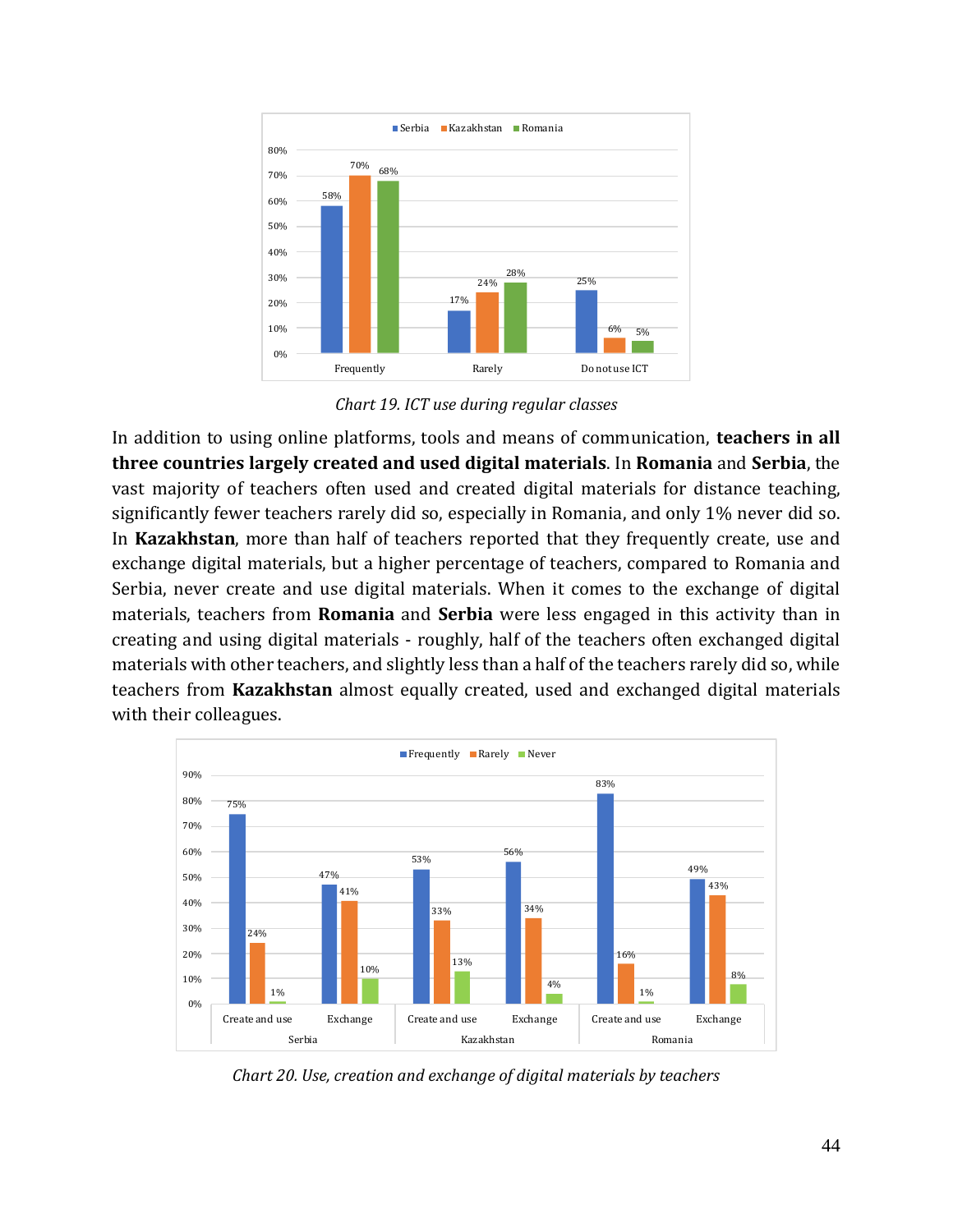The extent to which the **activities carried out by teachers have changed** due to the switch to distance learning is shown in the table below (Table 13). **What is common for the three countries is that teachers used written tests more and students' group work less**. In **Serbia,** the two biggest changes were related to group work and homework assignments almost half of the teachers in Serbia estimated that students' group work is **less** practiced in distance classes and slightly fewer teachers reported giving **more** homework assignments. In **Kazakhstan**, the majority of teachers started implementing more written and oral tests, while reducing the amount of homework and group work. Some changes reported by teachers from different countries are in fact opposite to the changes in other countries – for instance, in Serbia, teachers assigned more homework, while in Kazakhstan they did it less. In **Romania,** assigning group work is present for some teachers to a greater and some to a lesser extent and teachers also use more online tests and online platforms and apply different teaching methods, while having fewer extra-curricular activities and practical work.

| Country           | <b>Greater extent</b>                                                                                                                                 | Lesser extent                                                                                                                                                     |
|-------------------|-------------------------------------------------------------------------------------------------------------------------------------------------------|-------------------------------------------------------------------------------------------------------------------------------------------------------------------|
| <b>Serbia</b>     | - Assigning homework (40% of<br>teachers)<br>Use of digital content (35%)<br>Written tests (23% of teachers)<br>Student independent research<br>(16%) | Students' group work (46% of<br>teachers)<br>Oral tests (27% of teachers)<br>Practical work (12%)<br>Extra-curricular activities (5%)                             |
| <b>Kazakhstan</b> | Written tests (80% of teachers)<br>Oral tests (70% of teachers)                                                                                       | Assigning homework (85% of<br>teachers)<br>Students' group work (80% of<br>teachers)                                                                              |
| Romania*          | <b>Assigning homework</b><br>Using online tests<br><b>Written tests</b><br>Use of online platforms<br>Use of different teaching methods               | Students' group work<br>$\overline{\phantom{m}}$<br><b>Assigning homework</b><br>$\overline{\phantom{m}}$<br>Extra-curricular activities<br><b>Practical work</b> |

<span id="page-44-0"></span>*Table 13. Activities conducted by teachers to a greater and lesser extent due to the COVID-19 pandemic*

\* No information on the percentage of the teachers who reported the change.

Legend:

In green: Same change reported in another country;

In red: Opposite change reported in at least one country.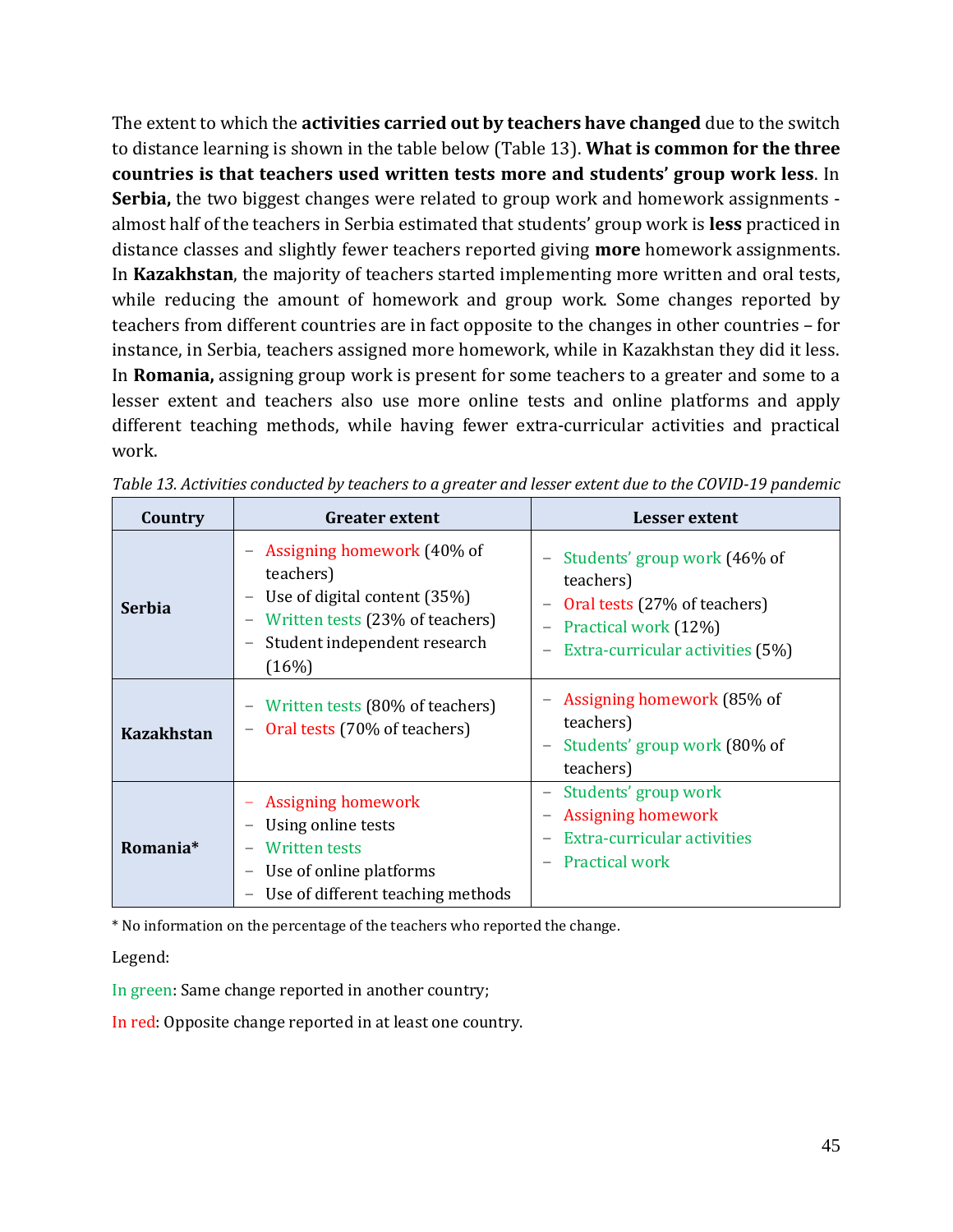**Teachers from all three countries reported increased cooperation with parents during the COVID-19 pandemic**. In **Serbia,** 91% of teachers said that they cooperate with parents either by phone or Viber groups and this communication is usually related to students' progress, including discussion on the reasons why students have poor performance, to determine the reasons why students do not attend classes, but also to give students praise. In **Kazakhstan**, around 78% of teachers confirmed that they contacted parents regularly, mostly via WhatsApp and Zoom, as a way to support student learning. In **Romania**, around 95% of teachers said that they cooperate with parents, either by phone or using online platforms, usually for informing them but also for providing explanations and offering advice related to teaching content.

Considering **practical teaching/work-based learning in VET**, in **Serbia** it was mostly implemented regularly - in school workshops/cabinets (27%) and at social partners' premises (35%), observing the prescribed measures for students' health protection. Only a small number of teachers stated that professional practice classes were conducted online (12%), mainly by video recording of classes held in companies. On the other hand, in **Kazakhstan**, a vast majority of teachers reported having online classes related to practical teaching (around 80%), while a much smaller percentage of teachers stated having workbased learning organized online (around 20%). In **Romania** around a third of teachers stated having practical teaching organized online, but when it comes to work-based learning conducted in companies only around 8% of teachers reported having organized the workbased learning online, while 28% of teachers stated that they did not cooperate with the companies during the pandemic.

Principals from Serbia and Kazakhstan and teachers from all three countries ranked the challenges related to organization and implementation of the teaching process on a scale of 0 to 4, where 0 means the challenge was minor and 4 means it was a very big challenge.

Principals from **Serbia** reported experiencing challenges that were perceived as very big more frequently than the principals from **Kazakhstan** did (Chart 21). Almost a third of principals from Serbia stated that the lack of devices students can use at home for distance learning is a very big challenge for them, comparing to the 12% of principals from Kazakhstan. Subsequently, the second biggest challenge for principals from Serbia is supporting students who do not have an option to attend distance learning/online teaching, that is, students who lack devices, internet or for other reasons cannot attend such teaching. In Kazakhstan, this challenge (supporting students) is the challenge experienced by the biggest percentage of principals, followed by monitoring of the work of the school staff.

**Teachers from all three countries differently assessed the challenges they faced, although some similarities between teachers from Serbia and Romania are apparent** (Charts 22 and 23). In **Serbia** and **Romania**, a great percentage of teachers reported challenges related to a lack of their own devices but also a lack of devices students can use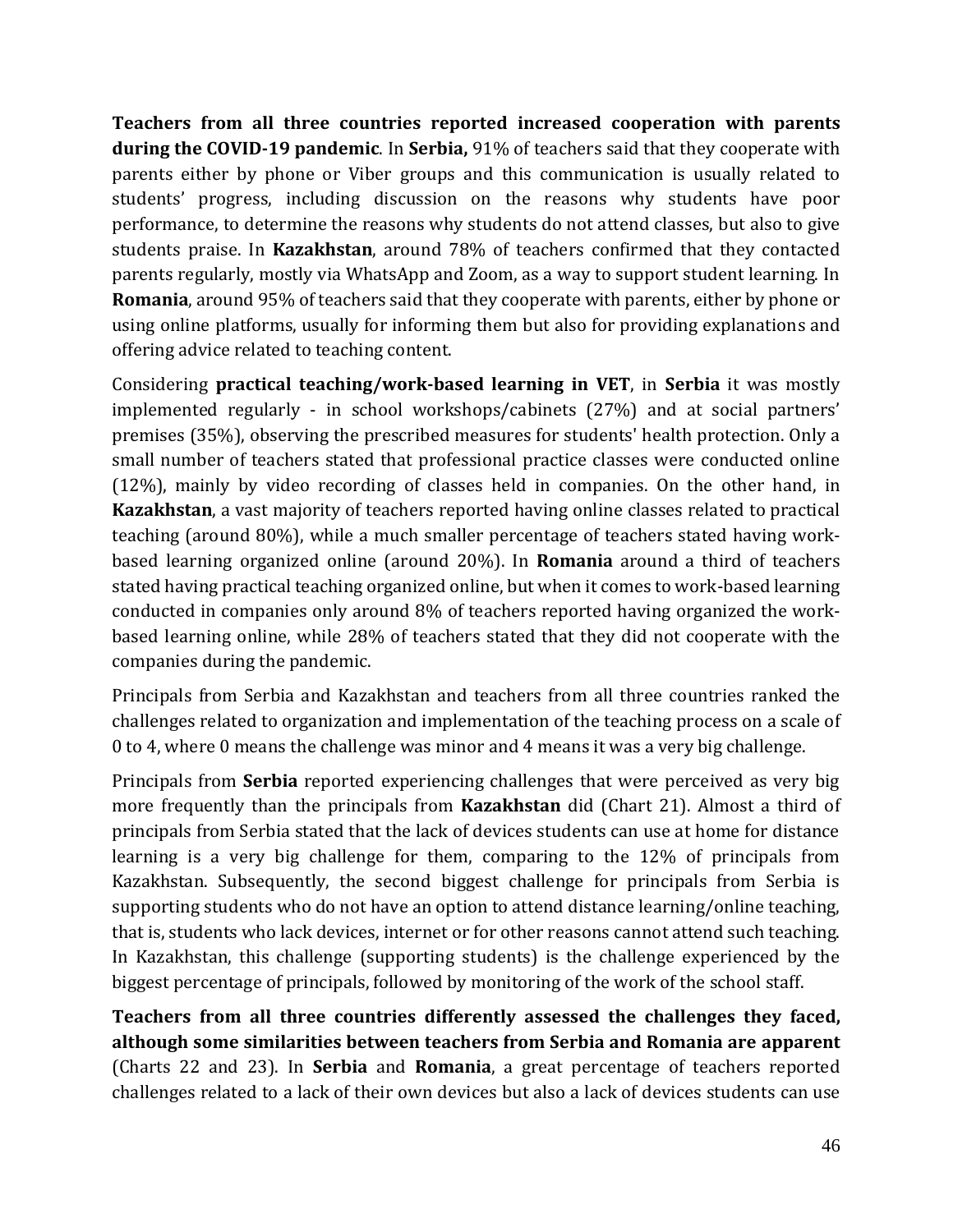as a very big challenge, along with the challenge of covering the content within the shortened class time, which was not reported by teachers from **Kazakhstan** to a great amount. The greatest percentage of teachers from Kazakhstan reported the challenge of technical problems, that is, problems with the functioning of the existing equipment, which was reported by a great percentage of teachers from Serbia and Romania, too. Other challenges that almost equally appear in all three counties are supporting students who do not have an option to attend distance learning/online teaching, communication with parents and students, organizing students into groups and students' assessment.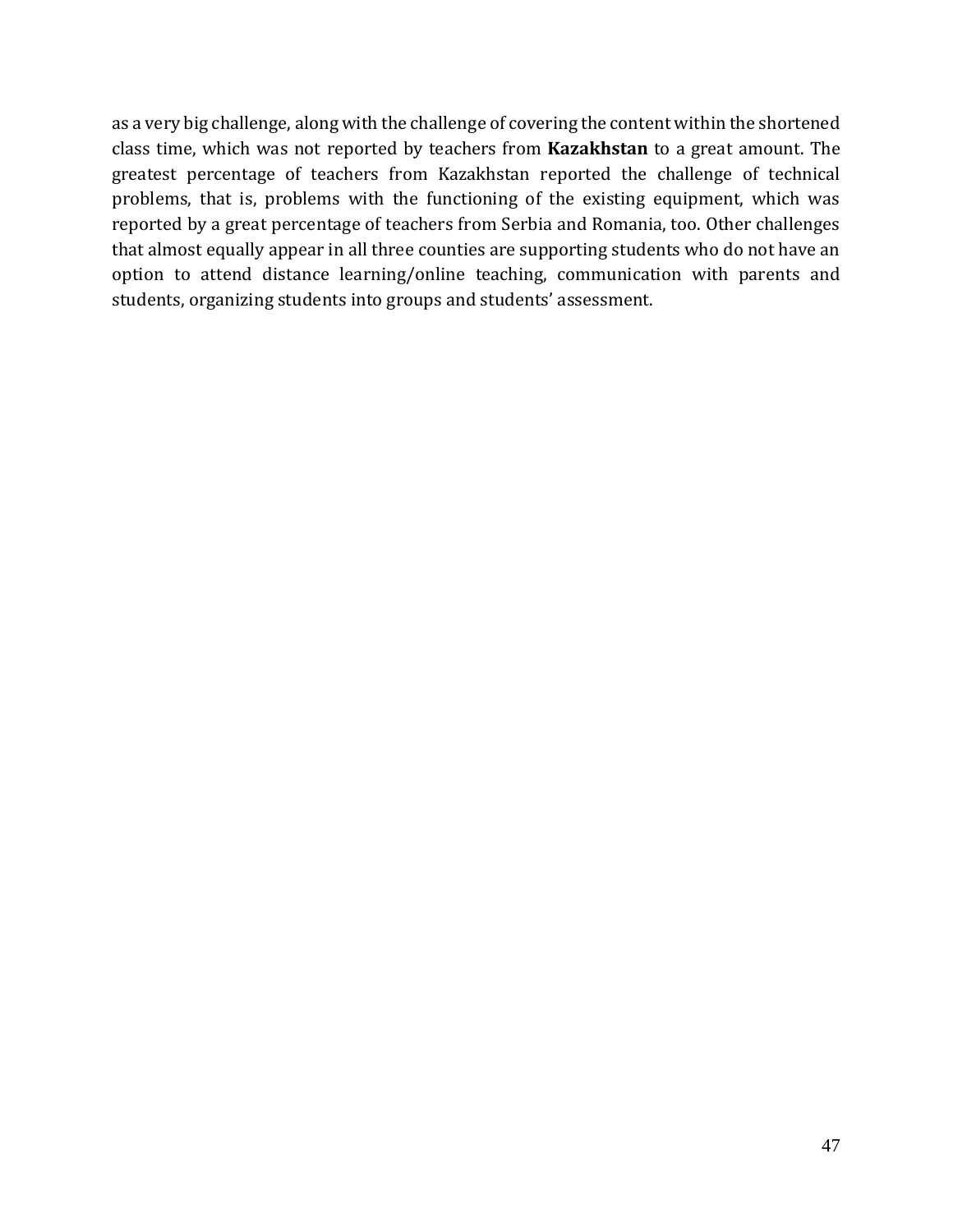

<span id="page-47-0"></span>*Chart 21. Challenges faced by principals during distance learning/online teaching in Serbia and Kazakhstan (% of principals who gave a score of 4, on a scale from 0 to 4)*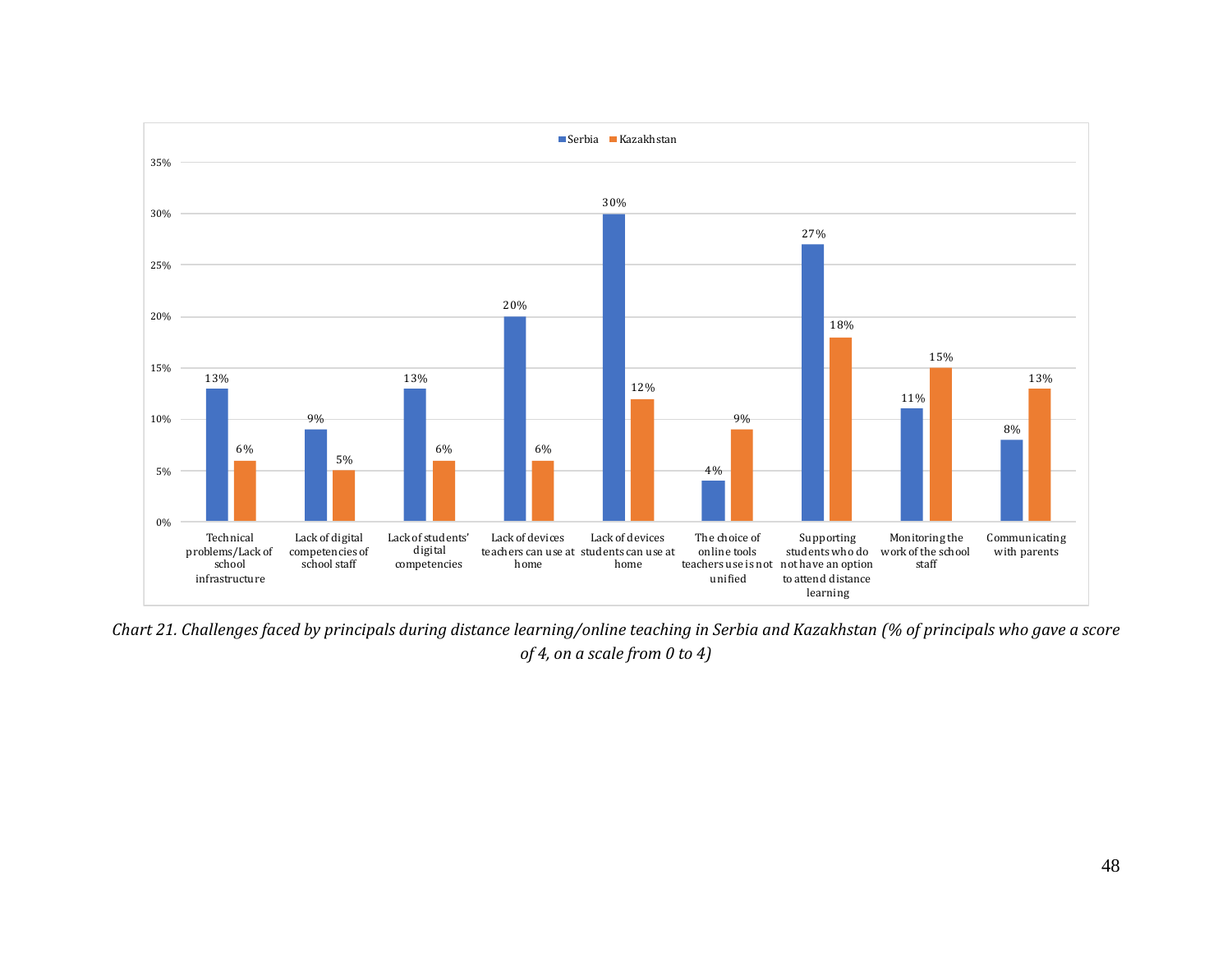

<span id="page-48-0"></span>*Chart 22. Challenges faced by teachers during distance learning/online teaching (% of teachers who gave a score of, 4 on a scale from 0 to 4) - (Part I)*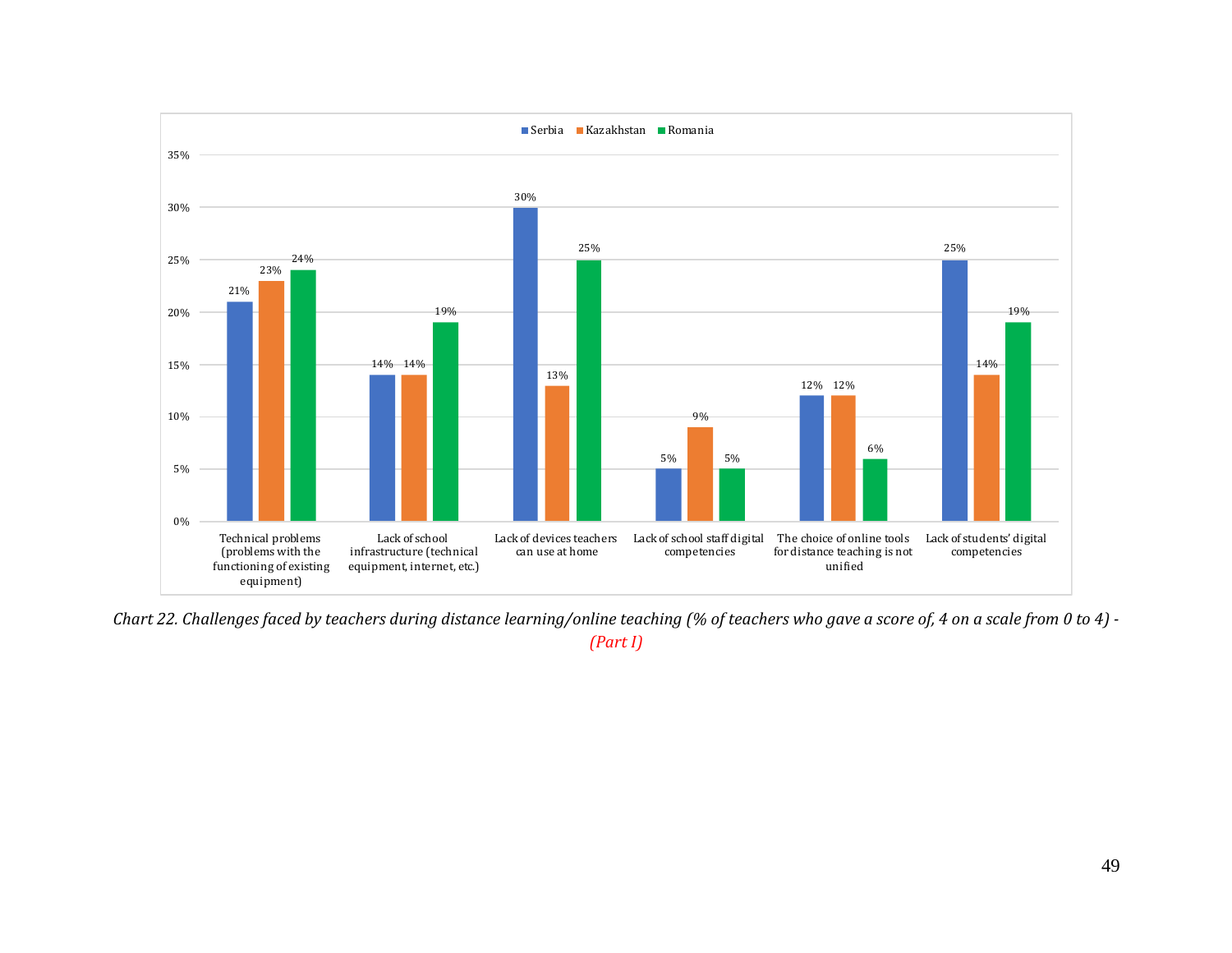

<span id="page-49-0"></span>*Chart 23. Challenges faced by teachers during distance learning/online teaching (% of teachers who gave a score of 4 on a scale from 0 to 4) - (Part II)*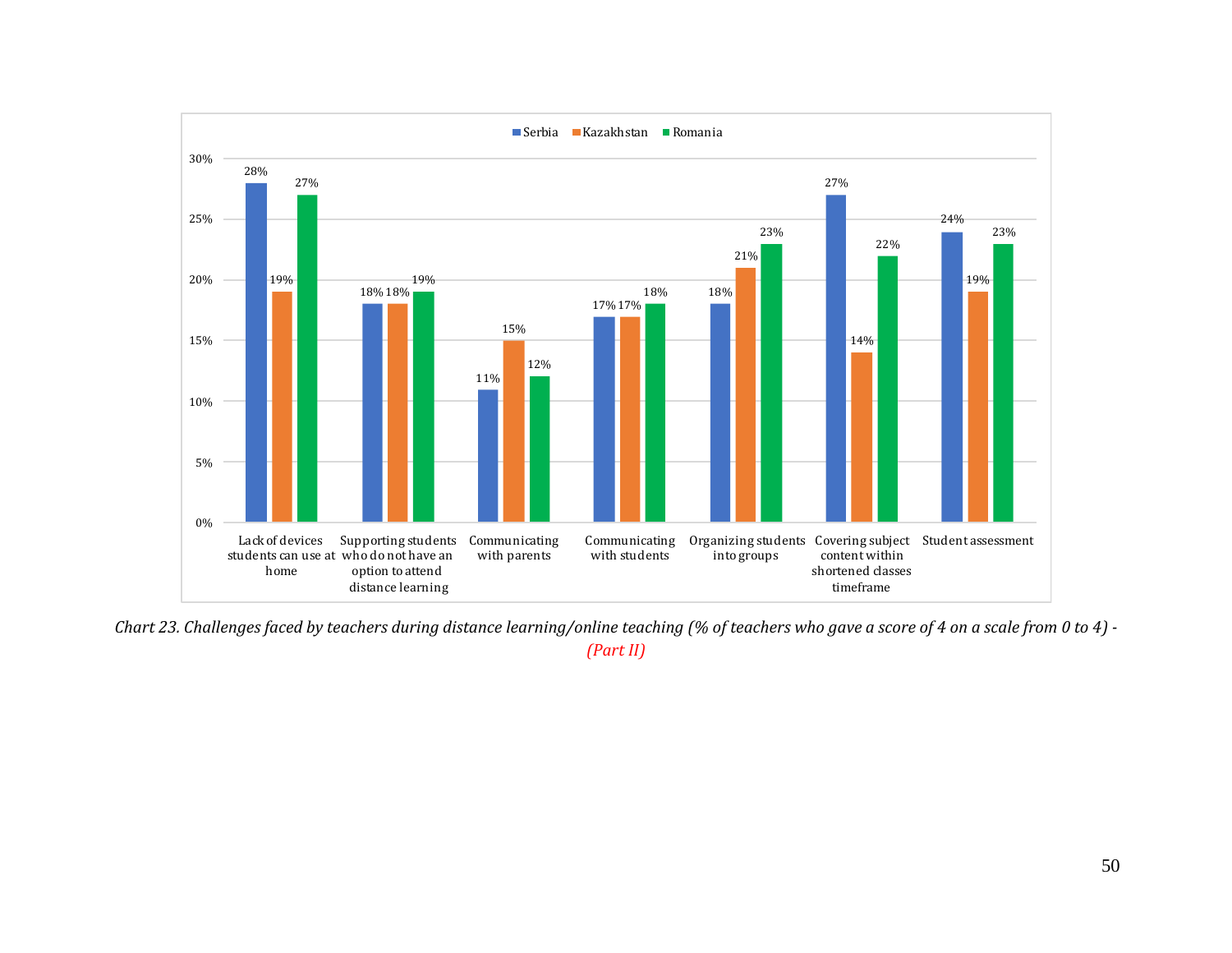## <span id="page-50-0"></span>**6.4. Monitoring and evaluation of teaching and learning**

Changes in monitoring the quality of the teaching process during the COVID-19 pandemic were identified by 75% of principals in **Serbia**, and by around 70% of principals in **Kazakhstan** and **Romania.** However, a significant percentage of principals in all countries believe that the usual methods have not changed despite the circumstances.

Ways of **monitoring the quality of the teaching process** during the COVID-19 pandemic applied by principals in all three countries are presented in Table 14.

| Country       | Identified change in the monitoring of the quality of the teaching process                                                                                                                                                                                                                    |  |  |  |
|---------------|-----------------------------------------------------------------------------------------------------------------------------------------------------------------------------------------------------------------------------------------------------------------------------------------------|--|--|--|
| <b>Serbia</b> | Principals join online classes held on Google Classroom (85%)<br>Principals analyze digital materials of teachers (9%)<br>$\overline{\phantom{m}}$<br>Principals monitor the implementation of the school Operational plan of<br>organization and implementation of the teaching process (6%) |  |  |  |
| Kazakhstan    | Principals join online classes using the same platform that teachers used for<br>$\overline{\phantom{m}}$<br>teaching purposes (e.g., Zoom, WhatsApp) (around 68%)                                                                                                                            |  |  |  |
| Romania       | Principals use the online class assistance (around 30%)                                                                                                                                                                                                                                       |  |  |  |

<span id="page-50-1"></span>*Table 14. Principals' ways of monitoring the quality of the teaching process*

When it comes to **students' assessment**, in **Serbia and Kazakhstan**, a third of teachers believe that there have been no changes and that the usual methods still apply, and in **Romania**, around 18% of teachers think so. **In all three countries, teachers stated that during the COVID-19 pandemic they used formative assessment more than they did before -** 45% of teachers in Serbia, 61% of teachers in Kazakhstan, and 42% of teachers in Romania. Nevertheless, more than half of teachers in Serbia and Romania believe that they used formative assessment to the same extent as before the pandemic (54% in Serbia and 55% in Romania). In Kazakhstan, 27% of teachers stated that they used formative assessment to the same extent as before.

Teachers reported that the **students' assessment during the implementation of distance learning/online teaching was quite demanding**, bearing in mind that the average score given by teachers in **Serbia** was 4.2 and in **Romania** 4.6, on a scale from 1 to 5. Half of the teachers from Serbia thought that the assessment was very challenging (score 5), and a third thought that it was challenging (score 4). In **Romania,** one third of the teachers thought that the assessment was very challenging (score 5), and another third thought that it was challenging (score 4). The questionnaire for teachers from Kazakhstan did not contain the question related to the scaling of how demanding the process of students' assessment was.

<span id="page-50-2"></span>*Table 15. Changes in students' assessment identified by teachers*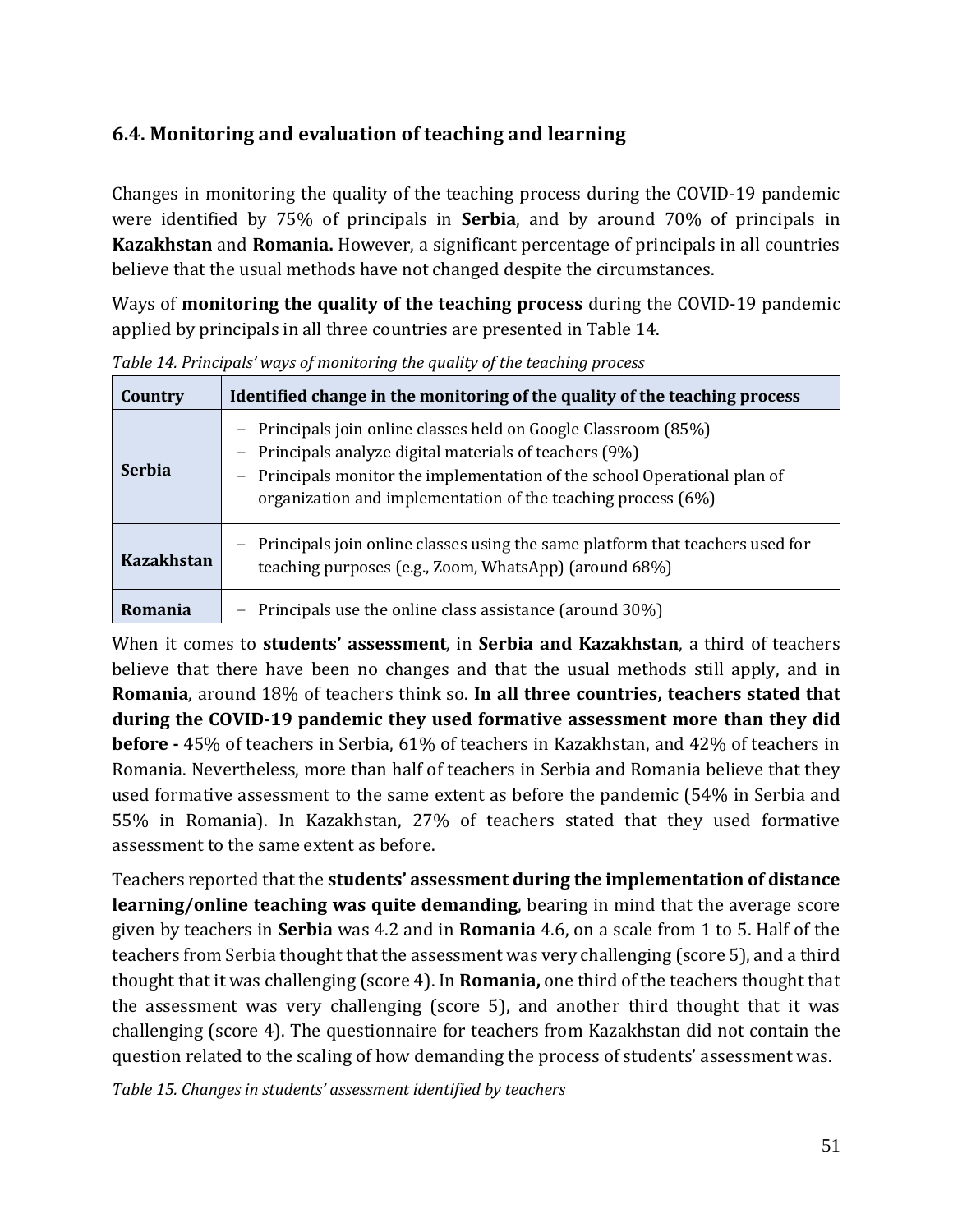| Country             | Identified change in the evaluation of students' performance                                                                                                                                                                                                                                                                                                                                                |
|---------------------|-------------------------------------------------------------------------------------------------------------------------------------------------------------------------------------------------------------------------------------------------------------------------------------------------------------------------------------------------------------------------------------------------------------|
| Serbia <sup>*</sup> | The assessment criteria have been reduced (19%)<br>The scope of learning content and teachers' demands on students have been<br>reduced $(13%)$<br>- Various activities and products of students are valued more (9%)<br>Formative assessment is applied more (8%)<br>Written work of students is valued more (6%)<br>Teachers are more tolerant (4%)<br>- Assessment is done through more short tests (3%) |
| <b>Kazakhstan</b>   | Applying formative assessment<br>Changed assessment criteria                                                                                                                                                                                                                                                                                                                                                |
| Romania             | Assessment is done by using online tests<br>Assessment is not entirely objective<br>Applying formative assessment<br>Assessment of various activities and products of students (especially projects)                                                                                                                                                                                                        |

\* Percentage of teachers who reported the change available only for teachers from Serbia.

When it comes to the existence of a **school document that specifies the method and criteria for assessment of the performance of students who attend distance learning,** in **Serbia**, principals and teachers almost equally estimate its (non-)representation - about a third of teachers and principals report that such a document exists and the same percentage states that there is no such document<sup>25</sup>. The smaller percentage of teachers reports that the recommendations of the Ministry of Education, Science and Technological Development (14%) are applied at the school level, as confirmed by the principals (22%). In Kazakhstan around 14% of principals<sup>26</sup> and 9% of teachers said no school document specifies the method and criteria for assessment of the performance of students who attend distance learning, meaning that the vast majority of them reported having such document (86%; 91%). The situation in **Romania** is more similar to Serbia - around 45% of principals and 40% of teachers reported having such document, while 20% of principals and 32% of teachers stated that they don't have such document, while the rest reported that they applied instruction from documents such are the Framework regulation for the organization and functioning of pre-university education units and Evaluation and quality assurance commission procedures.

<sup>&</sup>lt;sup>25</sup> This situation may be due to varying levels of distance learning representation in schools in Serbia, i.e. the percentage of students attending only distance learning/online teaching, implying that the need for adoption of a school document specifying students' assessment is more pronounced in schools with higher percentage of students who attend distance learning/online teaching exclusively.

<sup>&</sup>lt;sup>26</sup> More principals from KL schools (18%) than the principals from RL schools (9%).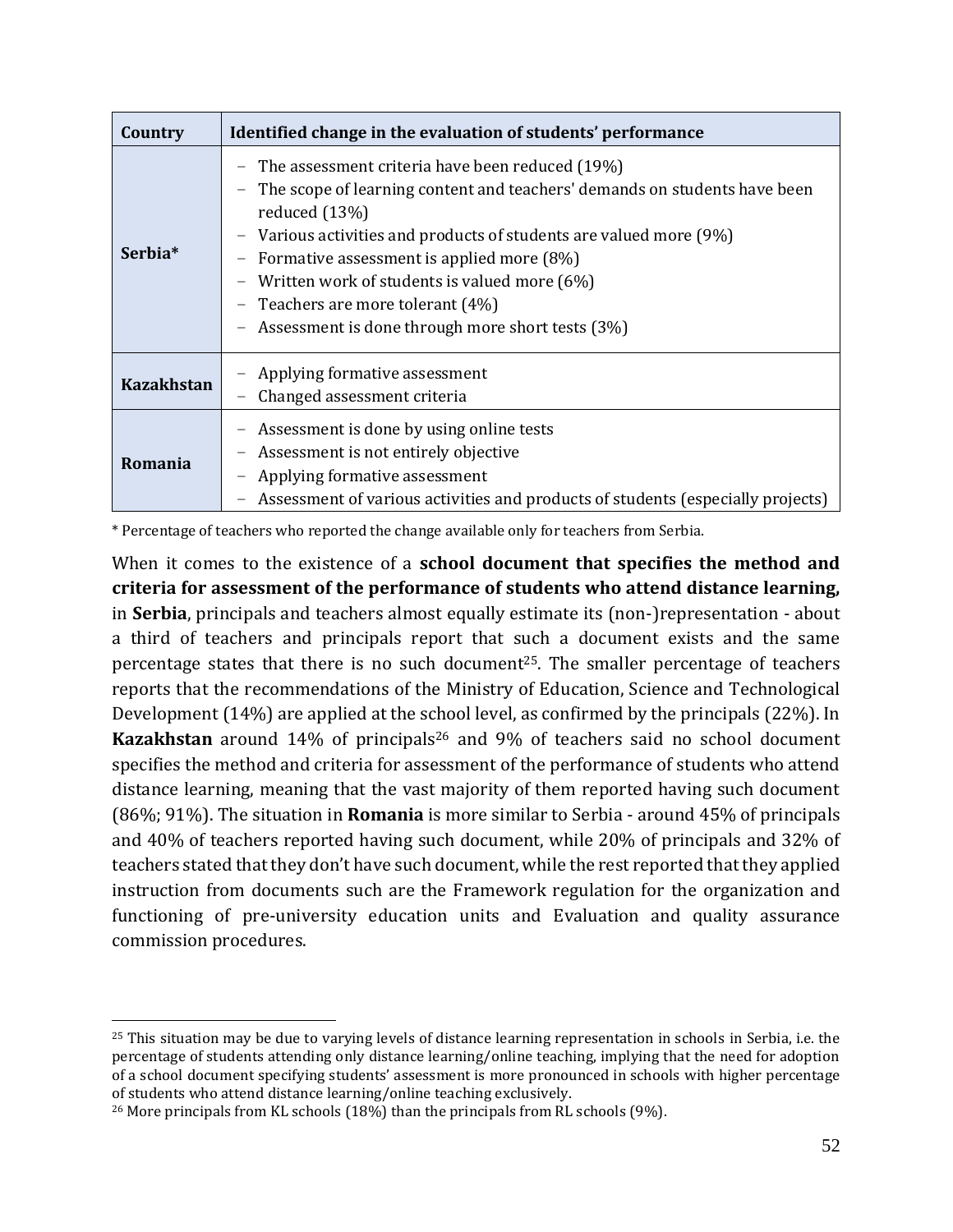Teachers kept records of **attendance of distance learning/online teaching** using several tools, as presented in the table below (Table 16), and the one that is common in all three countries is keeping records using options on online platforms. In **Serbia**, teachers used different combinations of several tools. The prevailing combination is the use of a pedagogical notebook and entering data into an electronic grade book (28%), while a certain percentage of teachers used only a pedagogical notebook (19%) or only an electronic grade book (14%). About 10% of teachers used the options available on Google Classroom for recording attendance, and 7% of teachers used all the previously mentioned methods. Around 7% of teachers did not strictly keep records of students' attendance during distance learning/online teaching but they instead made records of students based on their responses to homework assignments. In **Kazakhstan**, the vast majority of teachers kept records using either mobile applications such as WhatsApp, online platforms or electronic journals. In **Romania**, teachers report using available options on platforms, as well as the personal and digital catalogue.

| Country              | Ways of keeping records of attendance of distance learning/online teaching                                                                                                                                                                                                                                                                                                                               |
|----------------------|----------------------------------------------------------------------------------------------------------------------------------------------------------------------------------------------------------------------------------------------------------------------------------------------------------------------------------------------------------------------------------------------------------|
| <b>Serbia</b>        | Using a pedagogical notebook and entering data into an electronic grade book<br>(28%)<br>Using a pedagogical notebook (19%)<br>Using an electronic grade book (14%)<br>Using options available on the Google Classroom (10%)<br>Using a pedagogical notebook, entering data into an electronic grade book and<br>the Google classroom (7%)<br>Did not strictly keep records of students' attendance (7%) |
| <b>Kazakhstan</b>    | Using messengers (e.g., WhatsApp) and/or online platforms (e.g.,<br>OnlineMektep and Zoom) and electronic journals (e.g., Kundelik.kz) (92%)                                                                                                                                                                                                                                                             |
| Romania <sup>*</sup> | Using options on online platforms<br>Using personal catalogue/grade book<br>Using digital catalogue/grade book                                                                                                                                                                                                                                                                                           |

<span id="page-52-0"></span>

|  | Table 16. Ways of keeping records of students attendance of distance learning/online teaching |  |  |
|--|-----------------------------------------------------------------------------------------------|--|--|
|  |                                                                                               |  |  |
|  |                                                                                               |  |  |

\* No information on the percentage of teachers.

When it comes to **monitoring students' progress** during distance learning/online teaching (Table 17), in **Serbia** and **Romania**, teachers used different methods to evaluate the progress of students. They evaluated the activities of students during classes, their homework assignments, used (online) tests as well as written or oral testing. However, it is possible that, for example, a teacher who uses online tests also evaluates student activities during classes. In **Serbia**, students' response to homework assignments that represents the most prevalent form of monitoring for almost a third of teachers and approximately the same percentage of teachers monitor student progress through the evaluation of student activities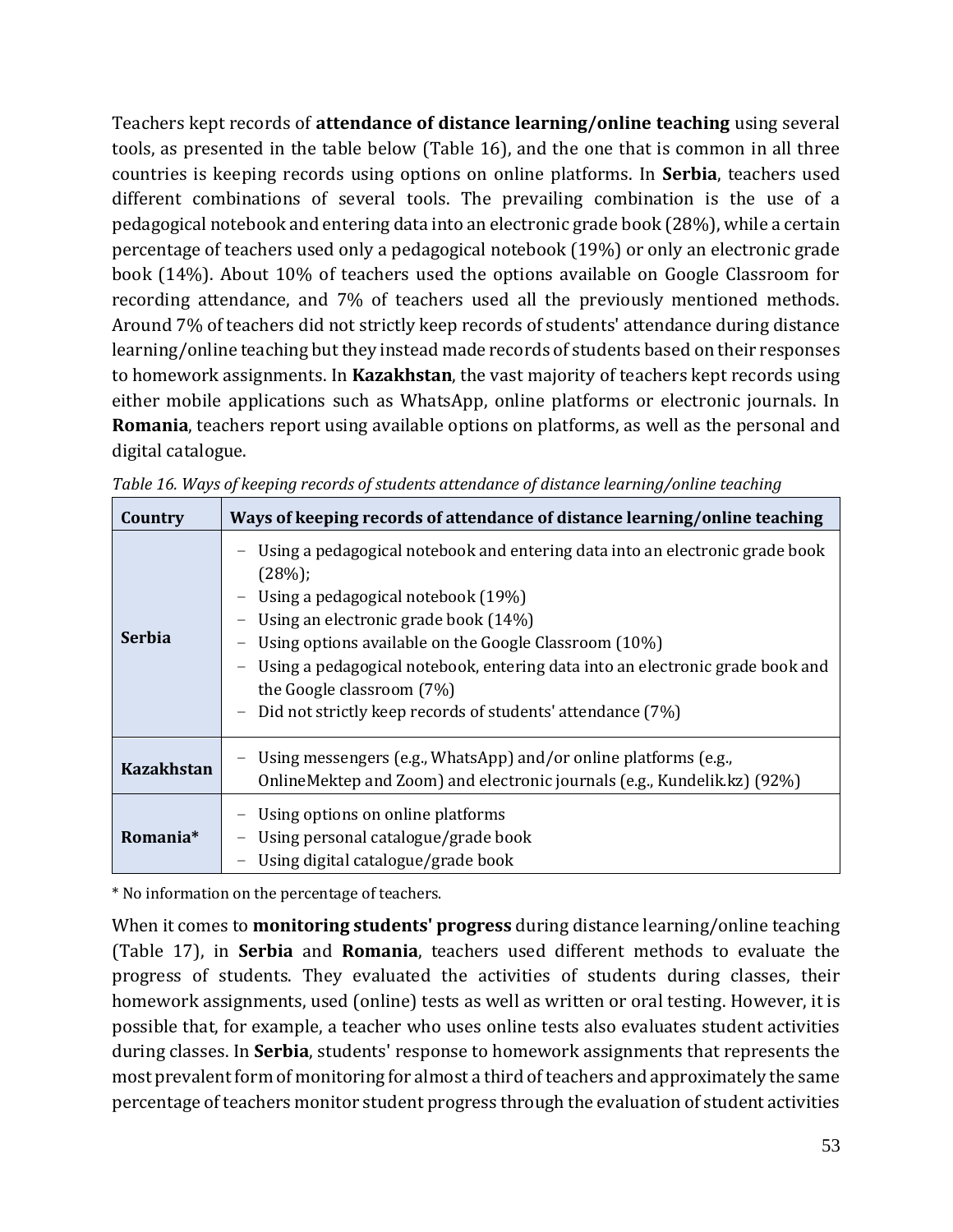during the class. In Kazakhstan, teachers did not answer the question related to the monitoring of students' progress.

| Country       | Ways of monitoring student progress during distance learning/online<br>teaching                                                                                                                                                   |
|---------------|-----------------------------------------------------------------------------------------------------------------------------------------------------------------------------------------------------------------------------------|
| <b>Serbia</b> | By analyzing the response to homework assignments (29%)<br>Through the evaluation of student activities during the class (25%)<br>Using quick short tests (12%)<br>Using written or oral testing (11%)                            |
| Romania*      | Through the evaluation of student activities during class<br>Keeping progress sheets<br>By analyzing the response to homework assignments<br>Using the formative assessment<br>Using online test<br>Using written or oral testing |

<span id="page-53-1"></span>*Table 17. Ways of monitoring student progress during distance learning/online teaching*

\* No information on the percentage of teachers.

#### <span id="page-53-0"></span>**6.5. Other remarks of the respondents**

At the end of the questionnaire, the respondents in all three countries had the opportunity to express their opinions, attitudes and experiences that they consider important, so the additional remarks of teachers and principals are summarized below (Table 18).

| <b>Country/Respondents</b> | <b>Serbia</b>                                                                                                                                                                                                                                                                                                                                      | <b>Kazakhstan</b>                                                                                                                                                                                                                                                                          | Romania                                                                                                                                          |
|----------------------------|----------------------------------------------------------------------------------------------------------------------------------------------------------------------------------------------------------------------------------------------------------------------------------------------------------------------------------------------------|--------------------------------------------------------------------------------------------------------------------------------------------------------------------------------------------------------------------------------------------------------------------------------------------|--------------------------------------------------------------------------------------------------------------------------------------------------|
| Teachers pointed out:      | Working much longer<br>hours and having the<br>workload that was<br>significantly higher<br>than it was before the<br>COVID-19 pandemic;<br>Inability to ensure the<br>quality of activities<br>conducted while<br>working from home in<br>a situation when there<br>is a school-age child or<br>children in their family,<br>due to the lack of a | Being exposed to<br>stress related to<br>the<br>implementation of<br>online/combined<br>model, which has<br>affected the<br>mental health of<br>teachers;<br>Working much<br>$\overline{\phantom{m}}$<br>longer and having<br>the workload that<br>was significantly<br>higher than it was | Online<br>$\overline{\phantom{0}}$<br>schooling is<br>an emotional<br>and mental<br>challenge for<br>teachers that<br>is difficult to<br>manage. |

<span id="page-53-2"></span>*Table 18. Other remarks (issues reported)*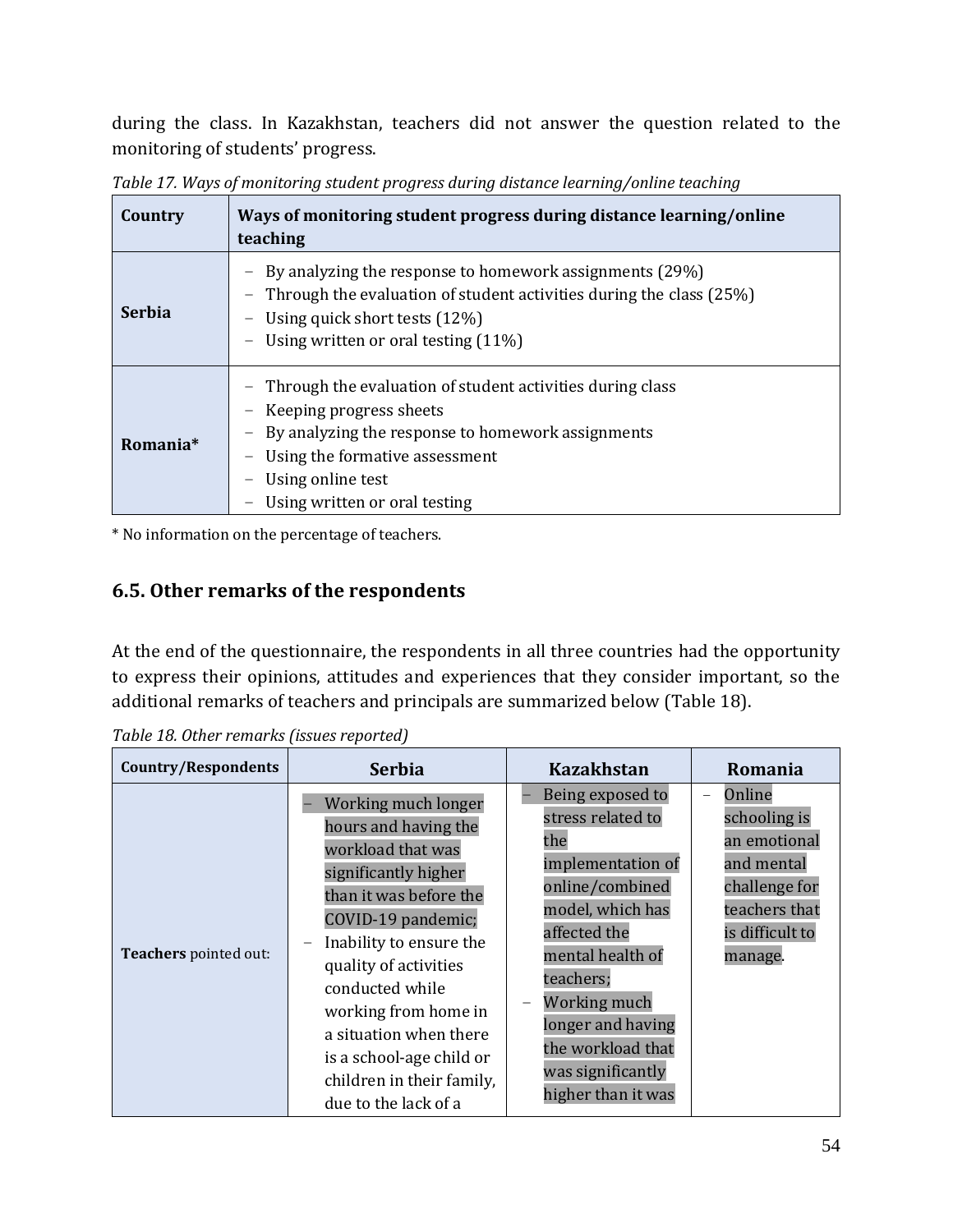|                         | sufficient number of                    | before the COVID-                     |                                     |
|-------------------------|-----------------------------------------|---------------------------------------|-------------------------------------|
|                         | home                                    | 19 pandemic and                       |                                     |
|                         | computers/laptops;                      | that should be                        |                                     |
|                         | Specific challenges                     | supported with                        |                                     |
|                         | such as monitoring the                  | possible salary                       |                                     |
|                         | progress of students                    | increase;                             |                                     |
|                         | who live in student                     | Being exposed to                      |                                     |
|                         | dormitories or                          | prolonged screen                      |                                     |
|                         | delivering teaching and                 | time when                             |                                     |
|                         | monitoring the                          | implementing an                       |                                     |
|                         | progress of students                    | online/combined                       |                                     |
|                         | who attend school                       | model of teaching,                    |                                     |
|                         | according to individual                 | which has affected                    |                                     |
|                         | educational plans;                      | the physical health                   |                                     |
|                         | Being exposed to huge                   | of teachers (e.g.                     |                                     |
|                         | stress and pressure to                  | eye strain).                          |                                     |
|                         | conduct a teaching                      |                                       |                                     |
|                         | process that they                       |                                       |                                     |
|                         | previously did not have                 |                                       |                                     |
|                         | any or had minimal                      |                                       |                                     |
|                         | experience with, which                  |                                       |                                     |
|                         | has affected the mental                 |                                       |                                     |
|                         | health of teachers.                     |                                       |                                     |
|                         | Being exposed to huge                   | Being exposed to                      | The stress is                       |
|                         | stress due to the                       | prolonged screen                      | too great and                       |
|                         | general confusion of                    | time when                             | there is a lot                      |
|                         | both teachers and                       | implementing an                       | of information                      |
|                         | students;                               | online/combined<br>model of teaching, | to process.<br><b>Both teachers</b> |
|                         | Despite all their efforts,              | which has affected                    | and students                        |
|                         | not all teachers have                   | the physical health                   | are                                 |
|                         | the capacity to deliver                 | of teachers (e.g.                     | overwhelmed;                        |
|                         | quality online teaching,                | eye strain).                          | There is too                        |
| Principals pointed out: | and not all students                    |                                       | much                                |
|                         | adapt to online                         |                                       | administrative                      |
|                         | learning the same way;                  |                                       | work to do                          |
|                         | Noticeably shaken<br>mental health of   |                                       | (all the time                       |
|                         |                                         |                                       | counting and                        |
|                         |                                         |                                       |                                     |
|                         | students;                               |                                       | listing                             |
|                         | Teachers worked                         |                                       | vaccinations,                       |
|                         | significantly longer                    |                                       | by personnel                        |
|                         | than the usual forty-<br>hour workweek; |                                       | categories, by                      |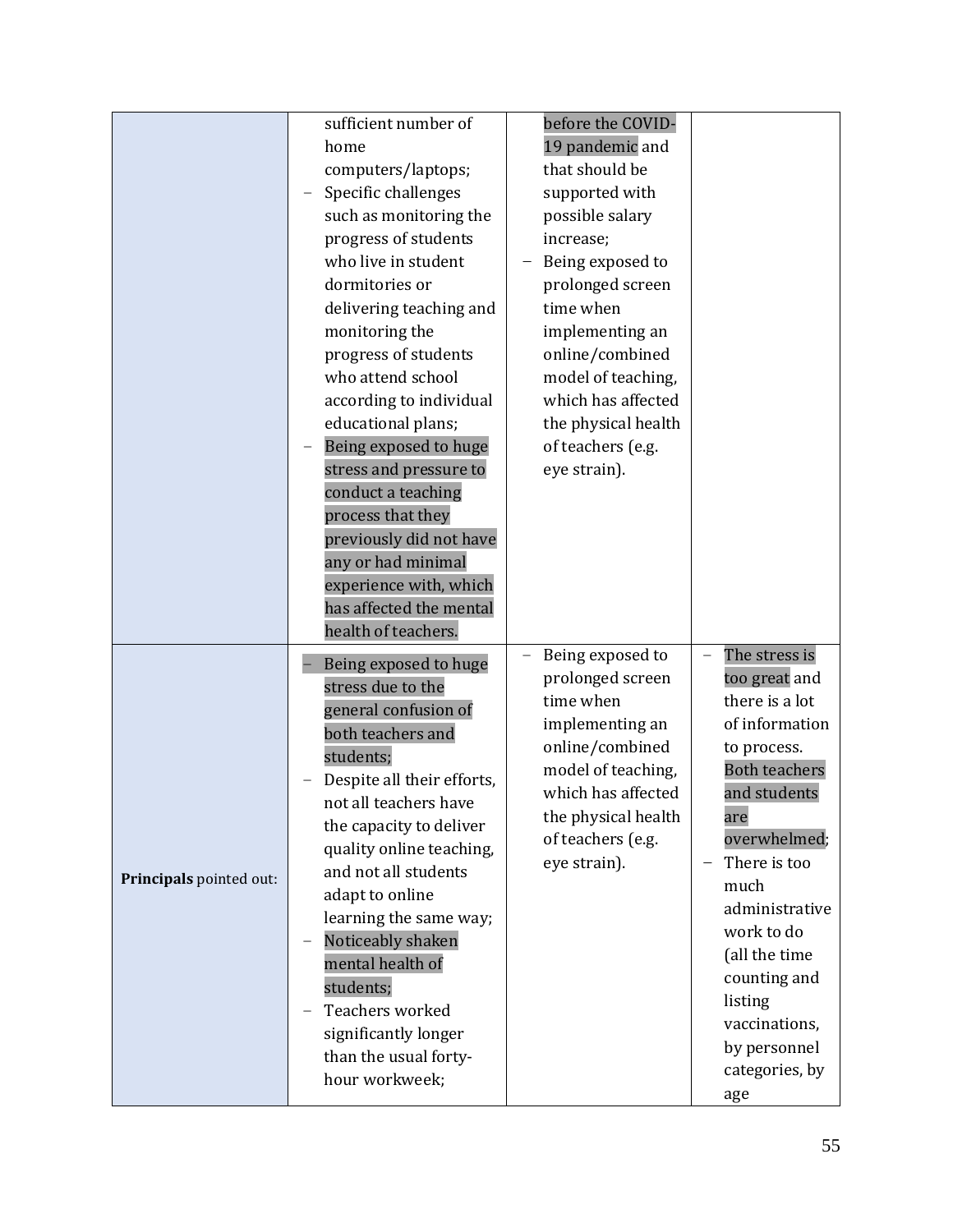| Increased teachers'     | categories,     |
|-------------------------|-----------------|
| stress and reduced      | etc.) which     |
| opportunities for       | makes           |
| quality planning and    | principals lose |
| realization of the      | sight of the    |
| teaching process due to | important       |
| different challenges.   | things.         |

Legend: **Constants** - Remarks reported in other countries.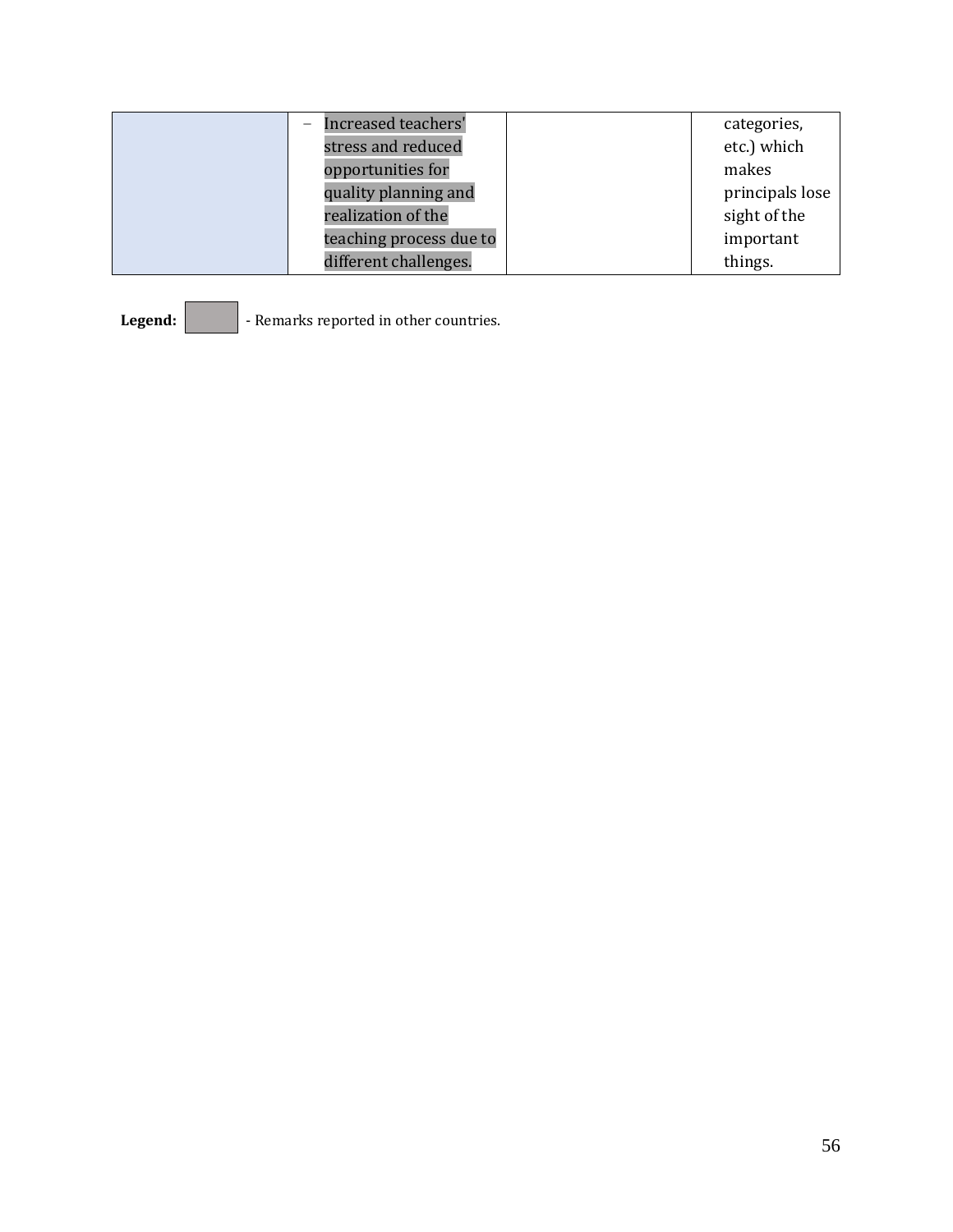## <span id="page-56-0"></span>**7. Conclusions**

The main conclusions are summarized in a way that follows the findings of the research - Information flow (Chapter 7.1.), Organization of school work, technical equipment and digital competencies of teachers (7.2.), Organization and implementation of teaching process (Chapter 7.3.), Monitoring and evaluation of teaching and learning (7.4.) and Additional research findings (7.5.).

#### <span id="page-56-1"></span>**7.1. Information flow**

**The main source of information in all three countries is the regional/local education authority**, namely Regional school administration in Serbia, the local/regional education department in Kazakhstan and the Country school inspectorate in Romania, while Ministries in charge of education also stand out, especially in Serbia and partially in Kazakhstan, as a source that informs school principals. About a third of school principals in all schools reported local government authorities as the source of information. The least represented are national level institutions in charge of the improvement of education, teacher training, etc., especially in Romania.

**When they were having doubts about the organization of school work or the teaching process**, **principles from all countries consulted ministries in charge of education directly to a lesser extent but referred to the regional/local education authorities**, mentioned above. Local government authorities are entities that school principals refer to when having doubts about the organization of school work or the teaching process, almost equally in Kazakhstan, Serbia and Romania (around a third of principals). The least presented are national level institutions in charge of the improvement of education, teacher training, etc., especially in Romania and Serbia.

When having doubts about the **organization of the final exam at the end of primary education**, which was conducted in the conditions of the COVID-19 pandemic, more than two thirds of principals from Serbia and Romania consulted regional/local education authorities - In **Serbia**, Regional school administrations, and in **Romania,** Country school inspectorate.

**School management is the main point of contact for passing the information to teachers as well as providing consultation when teachers are in doubt in Serbia and Romania, while for teachers from Kazakhstan the Ministry of Education and Science is the major source of information**, and they also consult the Ministry the most when having doubts, comparing to other two countries. In Serbia and Romania, ministries in charge of education and regional education authorities (namely Regional school administration in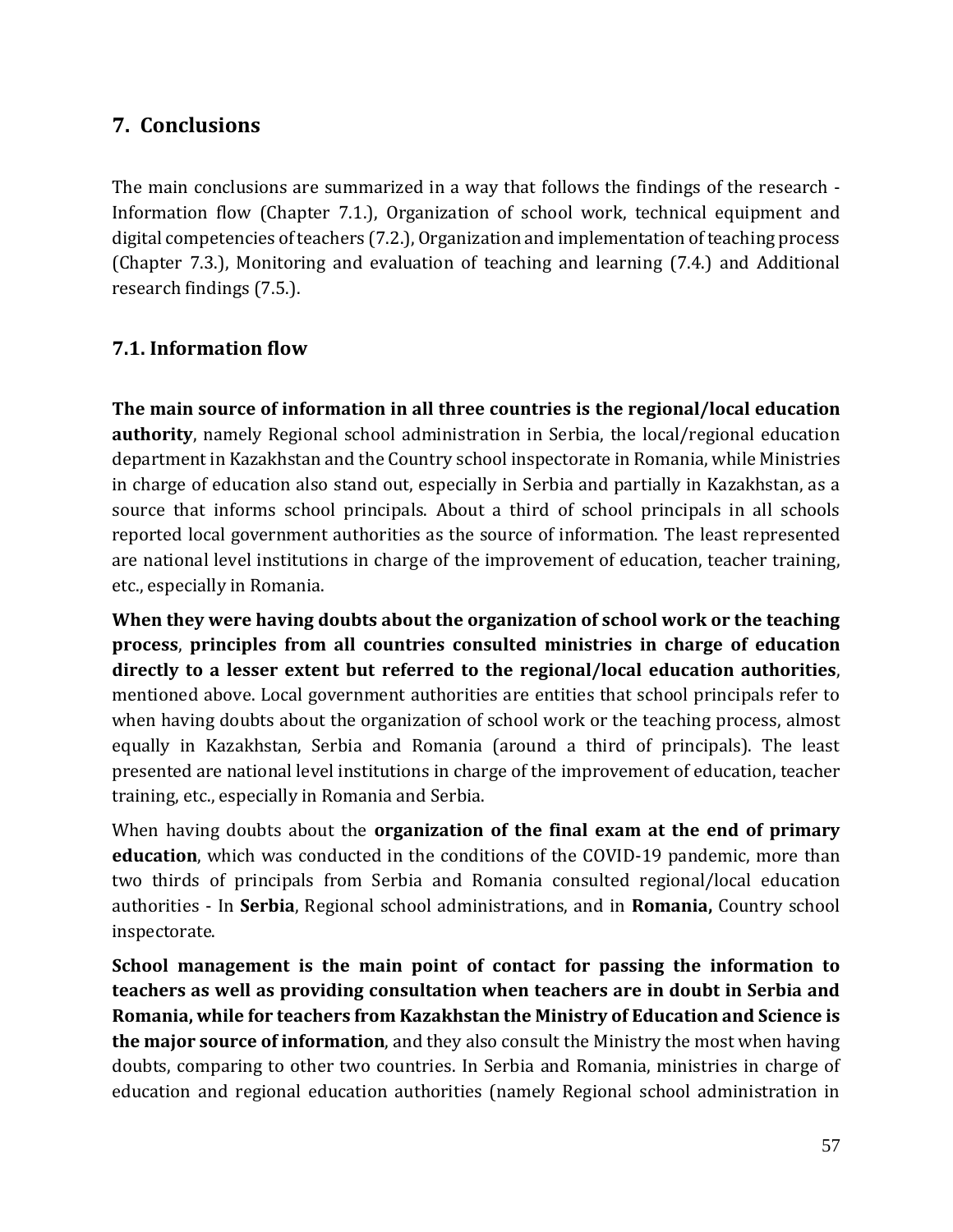Serbia and Country school inspectorate in Romania) are also assessed as the most used source of information by a significant percentage of teachers, however, when having doubts, teachers from Romania tend to consult those institutions more than the teachers from Serbia. Additionally, in all countries, colleagues are relatively highly assessed by teachers as the persons they consult when having doubts.

**In all counties**, **school principals assess their level of being informed on the organization of school work and organization and implementation of teaching process during the COVID-19 pandemic as quite high** on a scale from 1 to 5,– in **Serbia**, school principals assessed the level of being informed by giving an average value of 4.7, in **Kazakhstan** it is 4.5 and in **Romania**, school principals also assessed it with the average value of 4.5. When it comes to **teachers, they also assess their level of information as quite high** when it comes to organization and implementation of teaching process during the COVID-19 pandemic using the same scale – in **Serbia**, teachers assess their level of being informed with an average value of 4.6, in **Kazakhstan,** it is 4.5 while in **Romania** it is somewhat lower – 4.2.

When talking about the **clarity of information provided by relevant institutions during the COVID-19 pandemic to schools' principals and teachers,** for some countries the average assessment of clarity of information is somewhat lower than the assessment of school principals and teachers level of being informed and for others somewhat higher. In **Serbia**, school principals assess the clarity of information with the average value of 4.1, while in **Kazakhstan**, school principals assessed it with an average value of 4.5. In **Romania** school principals, as in the case of Serbia, assess the clarity of information with an average value of 4.1. Teachers from two participating countries, when comparing to principals, assessed clarity of information slightly differently - in **Serbia**, teachers assess the clarity of information with an average value of 4.0, while in **Kazakhstan**, teachers assessed it with an average value of 4.5 which is the same value that principals assessed. In **Romania,** teachers assess the clarity of information with an average value of 3.8, which is the lowest score awarded in the three countries.

**In all participating countries, school principals have used a variety of ways to inform school staff, parents and students** during the COVID-19 pandemic. However, in all participating countries, **social media and mobile applications, followed by email communication, is the most common method of communication between the school staff and the school**. In **Serbia**, phone calls were not frequently used to inform school staff but were very much used in informing parents, and about half of teachers also provided information to students by telephone. In **Kazakhstan**, informing all target groups by phone calls is somewhat more present, especially informing school staff, but email communication with students and parents is present to a smaller extent, comparing to Serbia. Live (face-toface) communication was also present in all three countries but applied differently depending on the target group.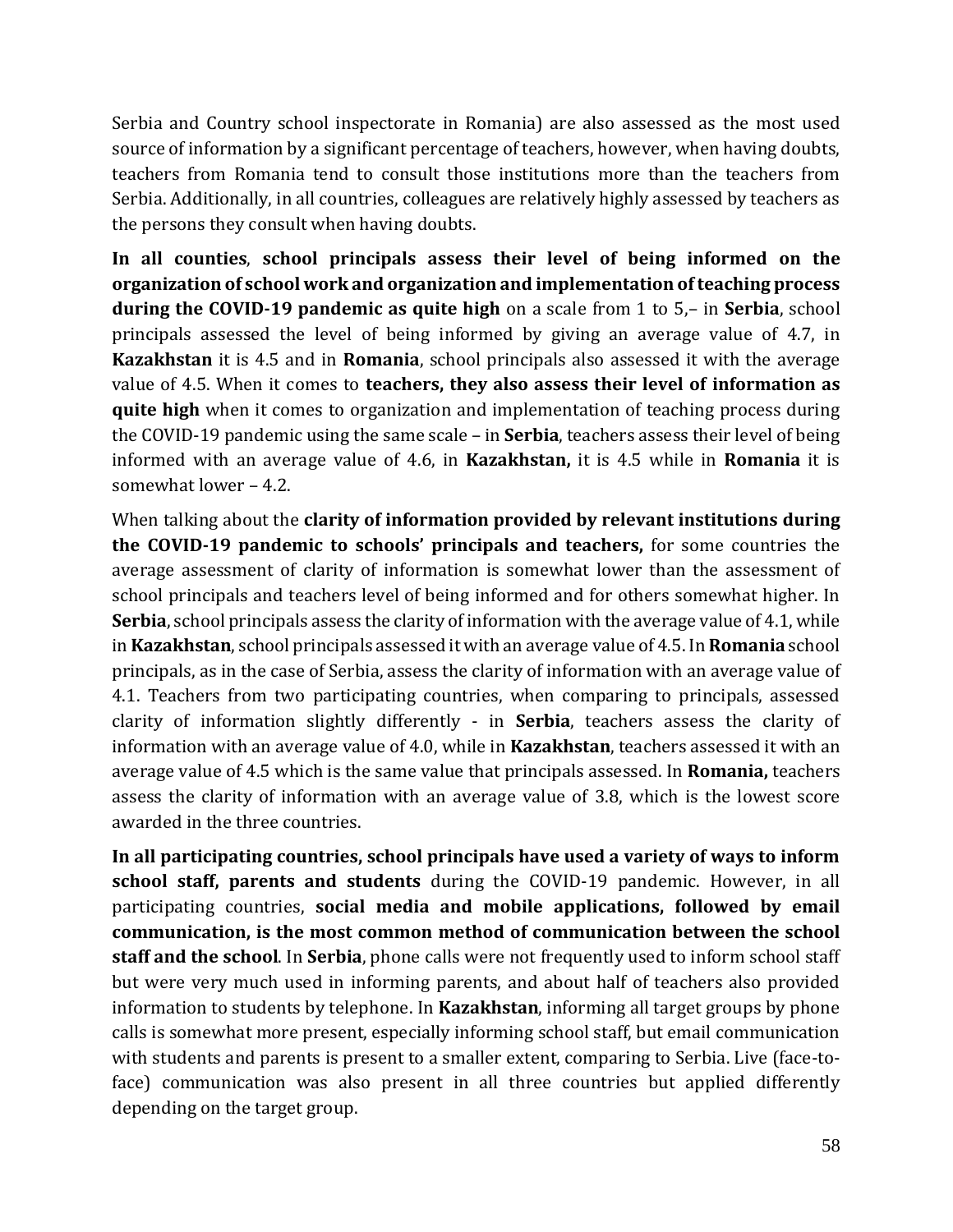When it comes to informing students and parents by teachers, although **teachers from all three counties dominantly use social media to inform both parents and students**, there are significant differences in using the phone calls– for instance, in **Serbia** and **Romania**, teachers use phone calls to a much smaller extent to inform parents and especially students, than teachers in **Kazakhstan** do.

**Challenges in informing school staff reported by principals are slightly different in three countries.** In **Serbia** for almost a quarter of principals, it was challenging to further explain and clarify various information to them, including memos from competent institutions, especially regarding student assessment, as well as interpreting information from the media. In **Romania** collecting and recording information using multiple channels (meaning the work had to be done both electronically and in writing) was a challenge principals reported, as well as improving the digital competencies of the school staff, especially those related to using online platforms, which is recognized by the principals from **Kazakhstan** too.

**Challenges in informing parents reported by principals are similar in three countries.** In Serbia, the biggest challenge for principals in informing parents was to pass on information to parents who are unable to use online communication, which are mostly parents from vulnerable groups who lack digital devices, internet or do not have accounts on social networks, which is the challenge reported by principals from **Kazakhstan** too. In **Romania**, the same challenge of lacking devices and/or internet is present, and these are mostly families from rural areas.

**Challenges in informing students reported by principals are quite similar in three countries**. In all countries, principals report that the challenge they faced was informing students who do not have the technical equipment and/or internet, as well as communication with students who lack responsiveness, or motivation to attend distance learning.

**In all countries, teachers reported that the biggest challenge in informing parents was communication with parents who did not have adequate technical equipment or the internet** (largely parents from vulnerable groups and/or rural areas), **which is the case also in informing students** – teachers in all countries reported communication with students who lack technical equipment and/or the internet as one of the challenges. Challenges in informing parents reported by teachers in all three countries are also related to establishing contact with parents and their responsiveness and communication with digitally illiterate parents, while challenges in informing students that are common in three countries are the lack of responsiveness of students, specifically their engagement/motivation during online teaching.

When asked to give an example of the **best practice in communicating information** to any of the aforementioned target groups (school staff, parents, students) or describing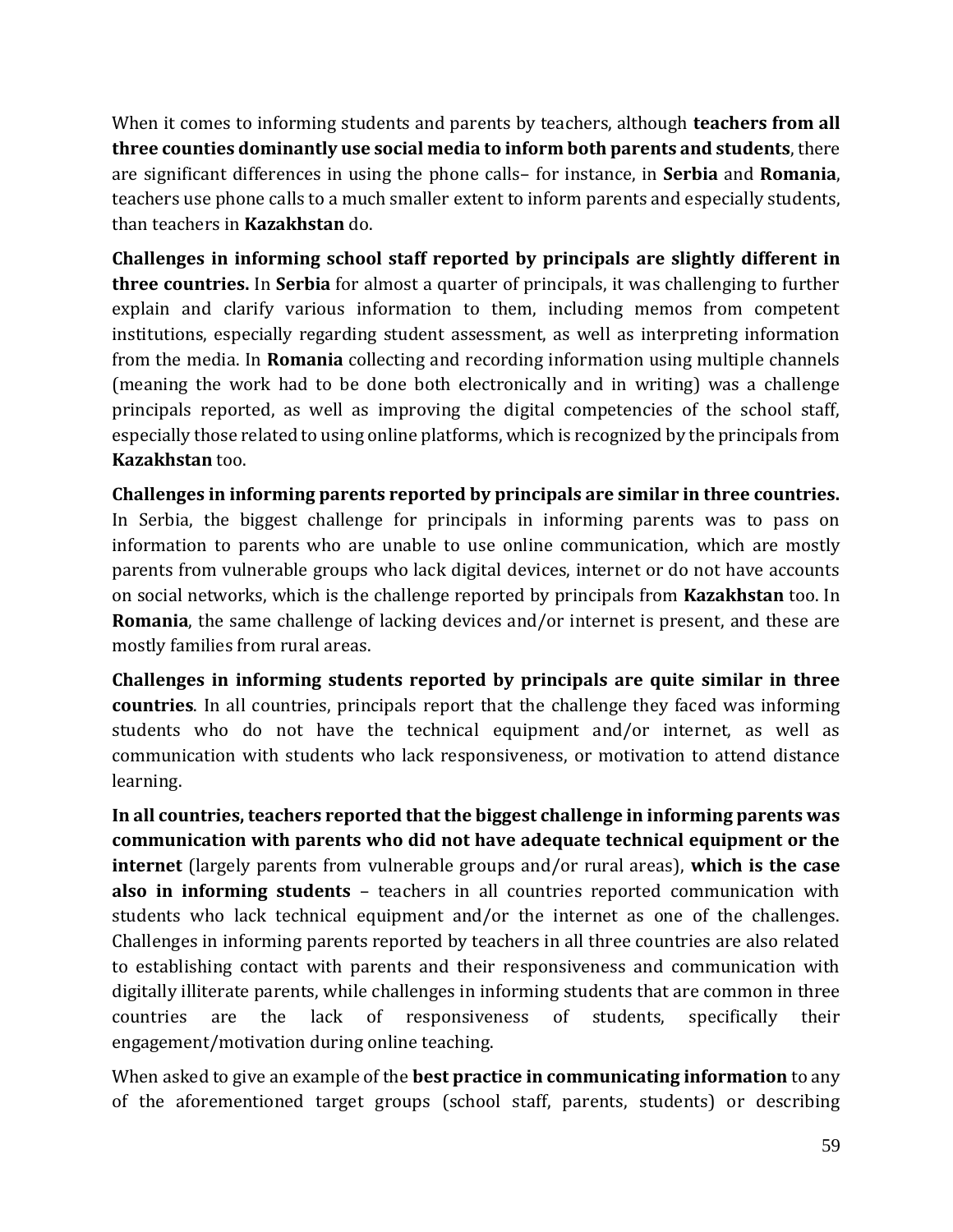**successful ways in overcoming the abovementioned challenges**, principals from three participating countries responded differently. In **Serbia**, principals reported that an example of best practice in communicating information to students is opening personal Microsoft Teams accounts for all students, which greatly facilitated communication with students. In **Kazakhstan**, principals reported that organizing a virtual teacher lounge (e.g. by using the Padlet.com platform) can be successful in overcoming challenges related to communication with teachers. In **Romania,** data provided by principals is quite diverse but most of them believe that the best way in communicating information to all target groups is using the available online platforms and mobile applications (preferably WhatsApp, Zoom, Google classroom and Google Meet).

Teachers were also asked to give examples of best practices or suggest ways to overcome challenges in informing parents and students. In **Serbia**, teachers also believe that Microsoft Teams is the platform that gives the best results when communicating with students. In **Kazakhstan**, teachers believe that creating school pages on different platforms (e.g. YouTube/Instagram/School website/Telegram channel) and updating them regularly is the key to overcoming challenges related to communication with parents and teachers. In **Romania,** teachers also think that the best way in communicating information to parents and students is using the available online platforms and mobile applications, combined with timely informing.

## <span id="page-59-0"></span>**7.2. School work organization, school equipment and teachers' digital competences**

**In all three countries, the two greatest challenges perceived by most school principals are monitoring and implementation of health protection measures for students and school staff and planning and organizing distance learning.** Coordination of the employees' work is also a challenge that many of the school principals experienced in Serbia, Kazakhstan and Romania.

Regarding the technical equipment of the schools, **in Serbia and Romania, most principals reported having a lack of computers and/or laptops**. **In Kazakhstan, principals reported a lack of tablets the most, as well as the internet,** while in Serbia and Romania internet is the least of concern, according to principals' estimation. In Romania, the lack of software for the existing equipment is perceived by a great percentage of principals. In **Kazakhstan**, teachers assess the technical equipment slightly better –small percentage of teachers reported they lack computers or laptops, compared to Serbia and Romania.

As for the equipment that students need in order to participate in online teaching, teachers and **principals from Serbia estimate to a larger extent that students lack technical equipment and infrastructure, compared to the responses of teachers and principals**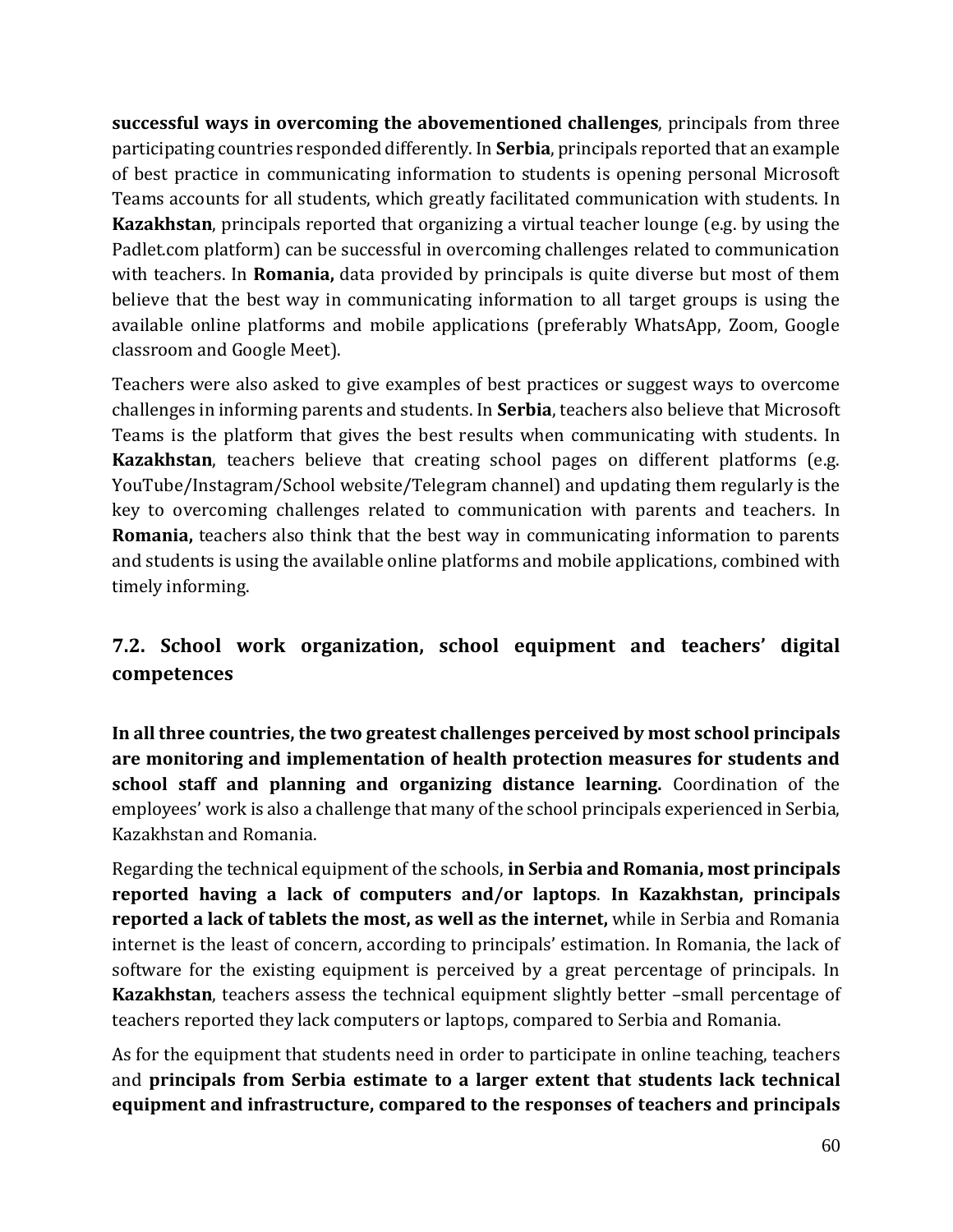**from Romania and Kazakhstan**. In Serbia, large number of teachers and principals estimate that computers/laptops and Internet are almost equally lacking among students, which is also the case in **Romania**, but a smaller percentage of teachers and principals think so. Tablets are the least assessed as the equipment that students lack in all three countries.

**When it comes to digital competencies of teachers,** half of the principals from **Serbia** estimate that about 60-90% of teachers at the school level have attended at least one inservice training dedicated to teachers' digital competencies development in the last two years, while in **Kazakhstan** almost two thirds of principals estimate that almost all teachers have participated in such training events. In **Romania**, more than a third of principals estimated that a small percentage and a large percentage of teachers attended at least one in-service training dedicated to teachers' digital competencies development in the last two years. **In Serbia and Romania, according to teachers, before the COVID-19 pandemic, most teachers frequently attended training seminars that develop digital competencies, while slightly less than a third of teachers from Kazakhstan did so**.

The data obtained from the **principals from all three countries show that the local selfgovernment funds are most frequently used** for procurement of the COVID-19 protective equipment, especially in Serbia, followed by the school funds as about a third of the principals from three countries stated that they used the school funds to a large extent.

#### <span id="page-60-0"></span>**7.3. Organization and implementation of the teaching process**

**In Serbia and Kazakhstan combined model was the most dominant way of organization and implementation of school work.** This means that students mostly went to schools and attended distance learning/online teaching.

**As for students' attendance, in Serbia, the majority of principals estimated that 1-5% of students per school attended exclusively distance learning/online teaching, while in Kazakhstan, the greatest number of principals estimated that more than 15% of students per school** attended exclusively distance learning/online teaching. Data on students' attendance was not collected from the principals from Romania.

**In Serbia and Kazakhstan, around a third of teachers estimated that a small percentage of students (1-5%) do not have access to teaching** that is conducted via the internet. **In Romania, the majority of teachers estimated that a small percentage of students (1-5%) do not have access to teaching** that is conducted via the internet and especially via television. Also, a significant percentage of teachers from Romania estimated that over 30% of students per school do not have access to teaching that is conducted via the internet, which is not the case in Serbia and Kazakhstan.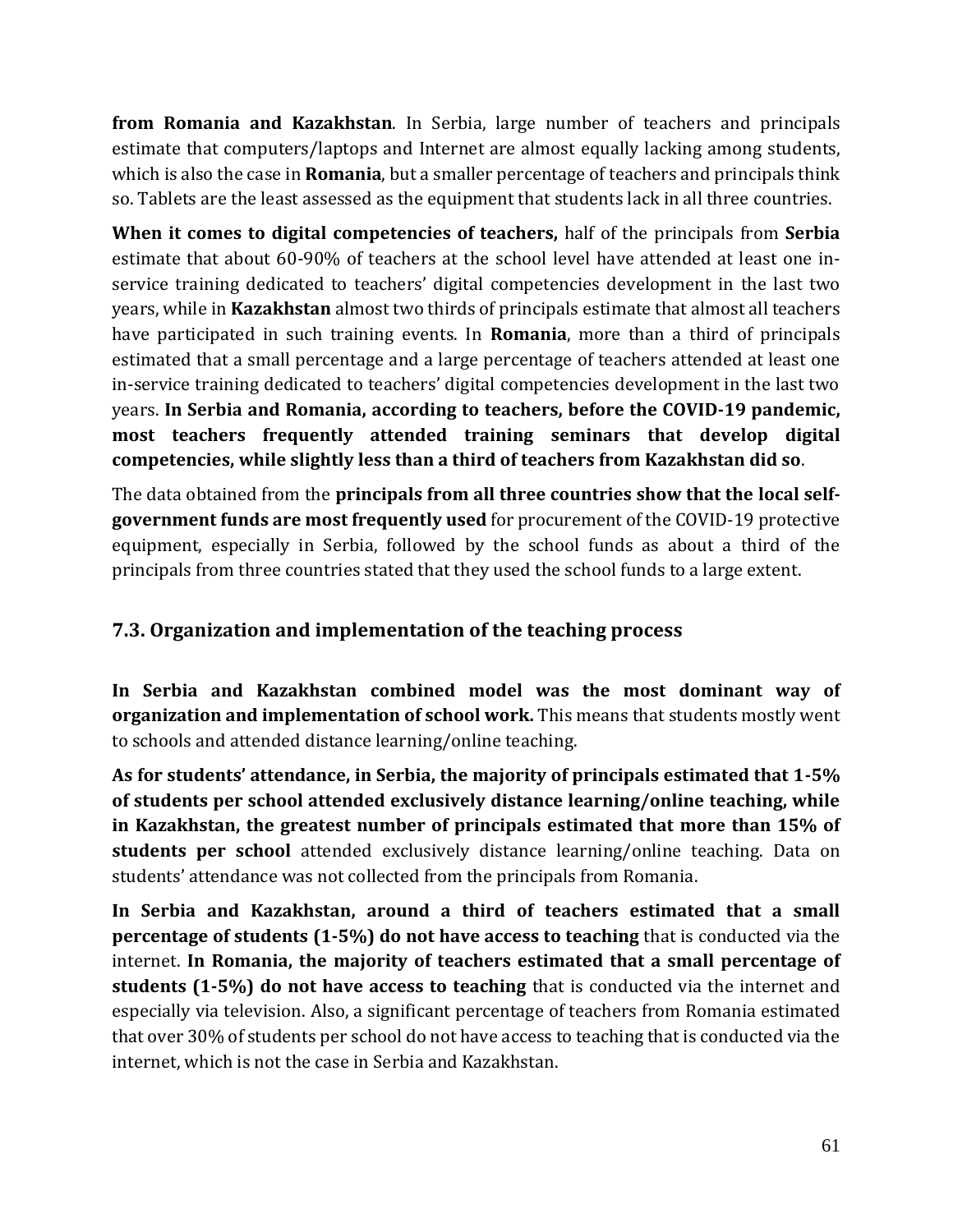**To conduct online instruction, in Serbia and Romania teachers predominantly used Google Classroom and in Kazakhstan it was Zoom.** Viber is in the second place in terms of representation in Serbia, while in Romania it was Zoom. Email as a mean of communication which was used to deliver online teaching was highly used in Kazakhstan, as well as Google classroom. Other online platforms (not pre-defined) identified by teachers and principals in Serbia are Google Meet and Edmodo, in Kazakhstan those are OnlineMektep, Bilimland and iMektep, while in Romania those are WhatsApp, Google Meet and Adservio.

Generally, the **selection of online platforms and means of communication teachers used to conduct online teaching was made based on the recommendations of the authorities in all three countries.** In **Serbia**, principals mostly suggested that teachers made a choice based on their previous experience in use, while a third of teachers agree with that, that is, teachers from Serbia mostly state that they selected online platforms, tools or means of communication based on the recommendations of the authorities as well as their own previous experience. **In all three countries, teachers mostly used online platforms and means of communication to provide various information to students**, followed by assigning homework in Serbia and Kazakhstan, and respectively, providing additional explanations to students about the subject content.

**Even in the context of conducting regular classes, the use of ICT was very widespread in all countries**. In **Kazakhstan and Romania**, the great majority of teachers who implemented regular classes stated that they frequently use ICT for different purposes and in **Serbia** more than half of the teachers of primary schools that students regularly attended during the COVID-19 pandemic often used online platforms, tools or means of communication.

**Teachers also largely created and used digital materials in all three countries**. In **Romania** and **Serbia**, the vast majority of teachers often used and created digital materials for distance teaching, significantly fewer teachers rarely did so, especially in Romania, and only 1% never did so. In **Kazakhstan**, more than half of teachers reported that they frequently create, use and exchange digital materials, but a higher percentage of teachers, compared to Romania and Serbia, never create and use digital materials. When it comes to the exchange of digital materials, teachers from **Romania** and **Serbia** were less engaged in this regard than in creating and using digital materials - roughly, half of the teachers often exchanged digital materials with other teachers, and slightly less than a half of the teachers rarely did so, while teaches from **Kazakhstan** almost equally created, used and exchanged digital materials with their colleagues.

**What is common for the three countries is that teachers report using written tests more and students' group work less**, due to the COVID-19 pandemic, that is, due to the implementation of distance learning/online teaching.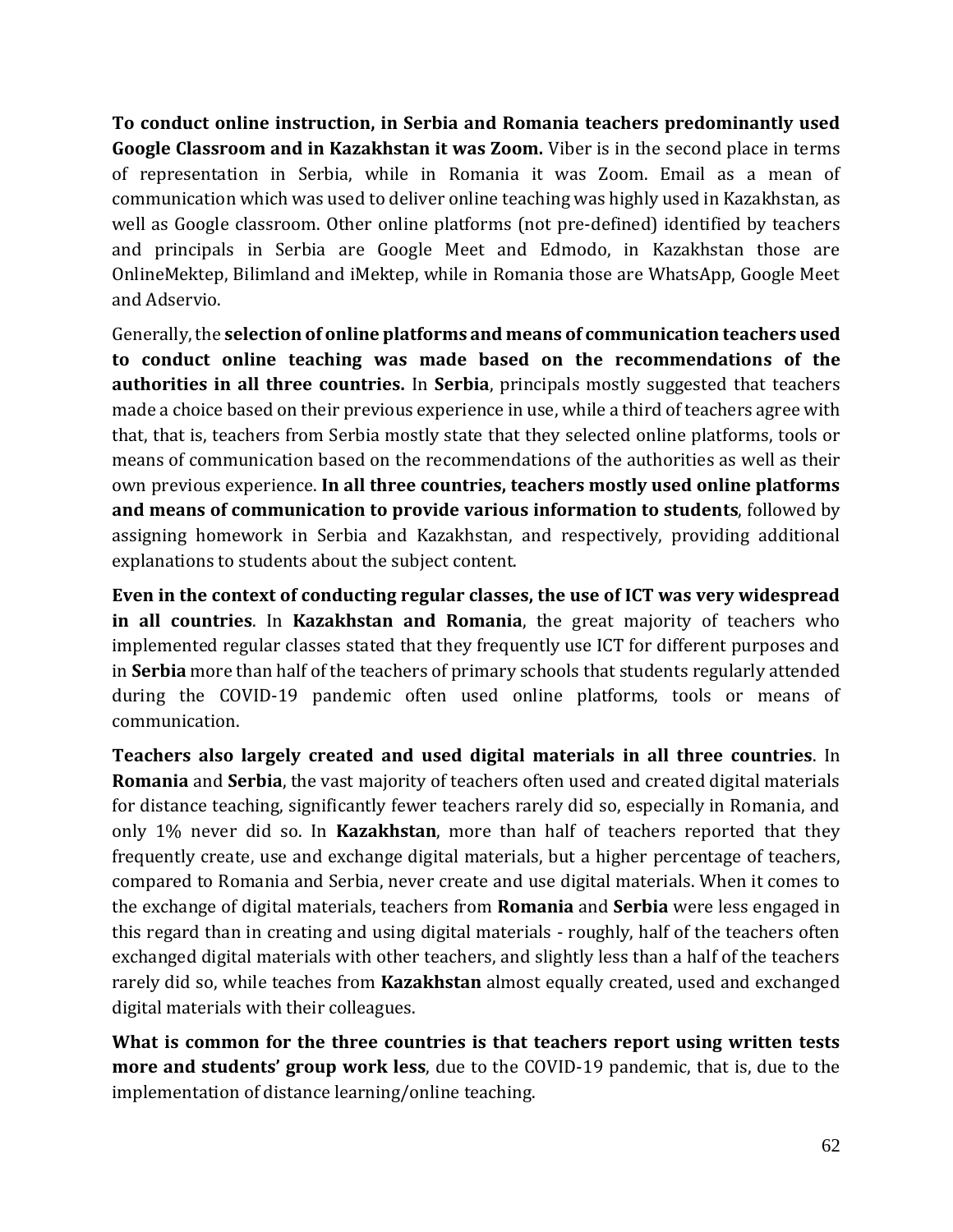**Teachers from all three countries reported having cooperated with parents to a large extent during the COVID-19 pandemic to provide support to students during instruction.** 

**When it comes to practical teaching/work-based learning, the situation was quite different in the three counties**. In Serbia, it was organized mostly regularly (in school premises or companies) and to a smaller extent online, while in **Kazakhstan**, a vast majority of teachers reported having online classes related to practical teaching and in **Romania**  around a third of teachers stated having practical teaching organized online, but when it comes to work-based learning slightly less than a third of teachers stated that they did not cooperate with the companies during the pandemic.

**Principals from Serbia and Kazakhstan (except Romania) and teachers in all three countries reported the challenges related to the organization and implementation of the teaching process.** Principals from **Serbia** reported experiencing challenges that were perceived as very big to a greater extent than the principals from **Kazakhstan** did, since a third of principals from Serbia stated that the lack of devices that students can use at home for distance teaching is a very big challenge for them, comparing to the 12% of principals from Kazakhstan. **Teachers from all three countries have differently assessed the challenges they faced, although there are some similarities**. In **Serbia** and **Romania**, a great percentage of teachers reported having experienced a lack of their own devices but also lack of devices for students as a very big challenge, while the challenge the greatest percentage of teachers from Kazakhstan reported is having technical problems, that is, problems with the functioning of the existing equipment. Other challenges that almost equally appear in all three counties are supporting students who do not have an option to attend distance learning/online teaching, communication with parents and students, organizing students into groups and students assessment.

#### <span id="page-62-0"></span>**7.4. Monitoring and evaluation of teaching and learning**

**Changes in the implementation of monitoring the quality of the teaching process during the COVID-19 pandemic were identified by around two thirds of principals in all three countries,** although it is surprising that a significant percentage of principals believe that the usual methods have not changed, considering the changed circumstances. **The biggest novelty in monitoring the quality of the teaching process during the COVID-19 pandemic is principals joining online classes held through online platforms**.

**Also, in all three countries teachers state that during the COVID-19 pandemic they used formative assessment more than they did before.**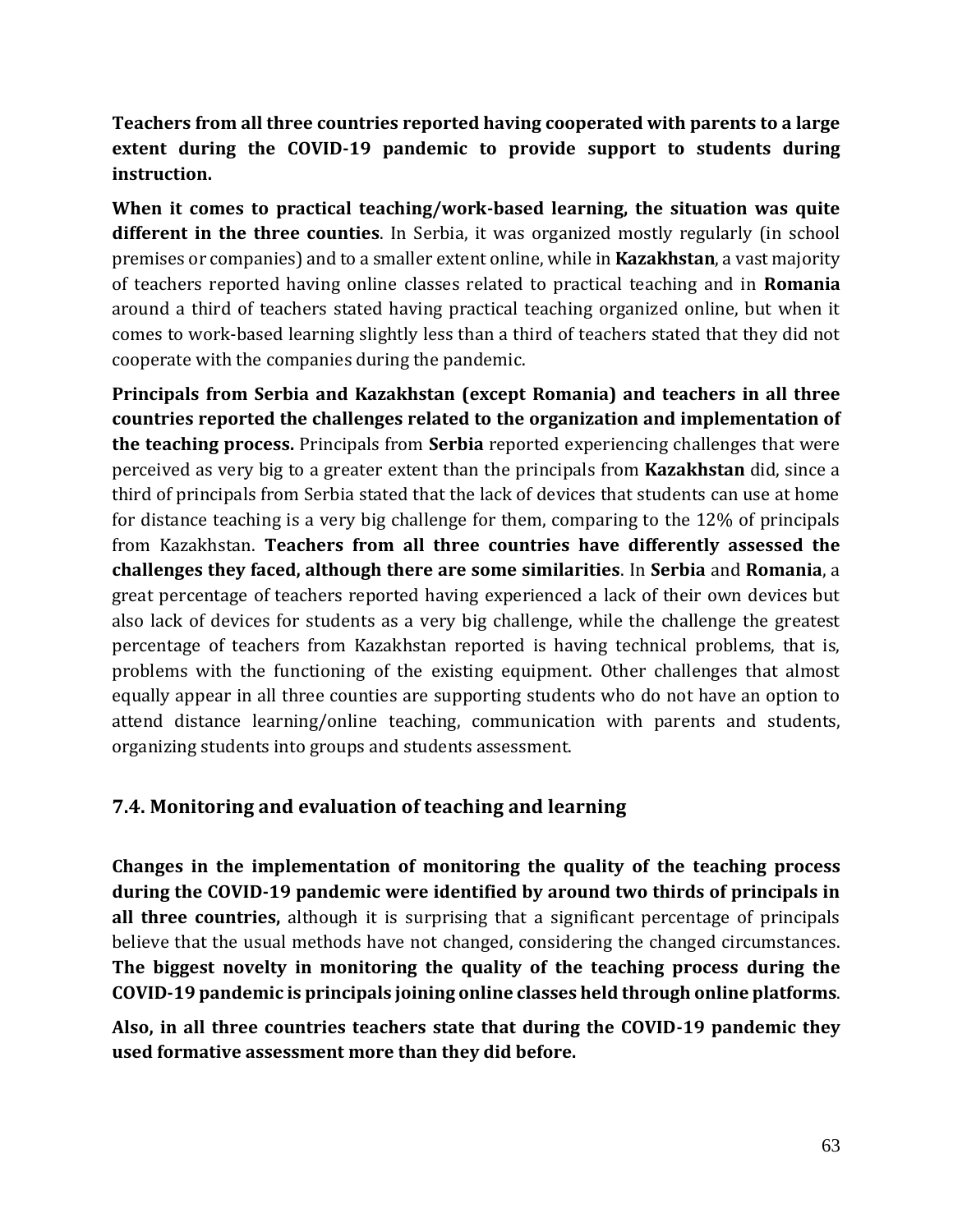Generally speaking, **teachers from Serbia and Romania reported that the students' assessment during the implementation of distance learning/online teaching was quite demanding,** bearing in mind that the average score given by teachers in **Serbia** is 4.2 and in **Romania** is 4.6, on a scale from 1 to 5.

When it comes to the existence of a **school document that specifies the method and criteria for performance assessment of students who attend distance learning, in all countries principals reported of having such documents, but to a different extent.** In **Serbia and Romania**, principals and teachers almost equally estimate its (non-) representation – a significant percentage of teachers and principals report that such a document exists and at the same time others state that there is no such document. In **Kazakhstan,** the vast majority of teachers and principals reported that they have such document.

**Teachers kept records of attendance of distance learning/online teaching using several tools, and the one that is common for all three countries is keeping records using options on online platforms**. In **Serbia**, teachers used several tools in different combinations and the prevailing combination is the use of a pedagogical notebook and entering data into an electronic grade book. In **Kazakhstan**, the vast majority of teachers kept records using either message (mobile applications such as WhatsApp), online platforms or electronic journals. In **Romania**, teachers reported using available options on platforms, as well as personal and digital grade books.

**When it comes to monitoring students' progress during distance learning/online teaching, in Serbia and Romania, teachers used different ways to evaluate the progress of students**. They evaluated the activities of students during classes, their homework assignments, used (online) tests as well as written or oral testing.

## <span id="page-63-0"></span>**7.5. Additional conclusions**

The research showed that certain aspects of teachers' work during instruction delivery, which were not the subject of this research, turned out to be important for understanding the conditions in which principals and teachers organized and conducted the teaching process during the COVID-19 pandemic.

The conclusion is that **when it comes to teachers and principals,** in order to assure the quality of the implementation of the teaching process, **the workload of teachers and their effectiveness in cases of work overload is very important, as well as the specific circumstances in which teachers conduct teaching during the pandemic, local conditions and particular characteristics of individual schools** that further hinder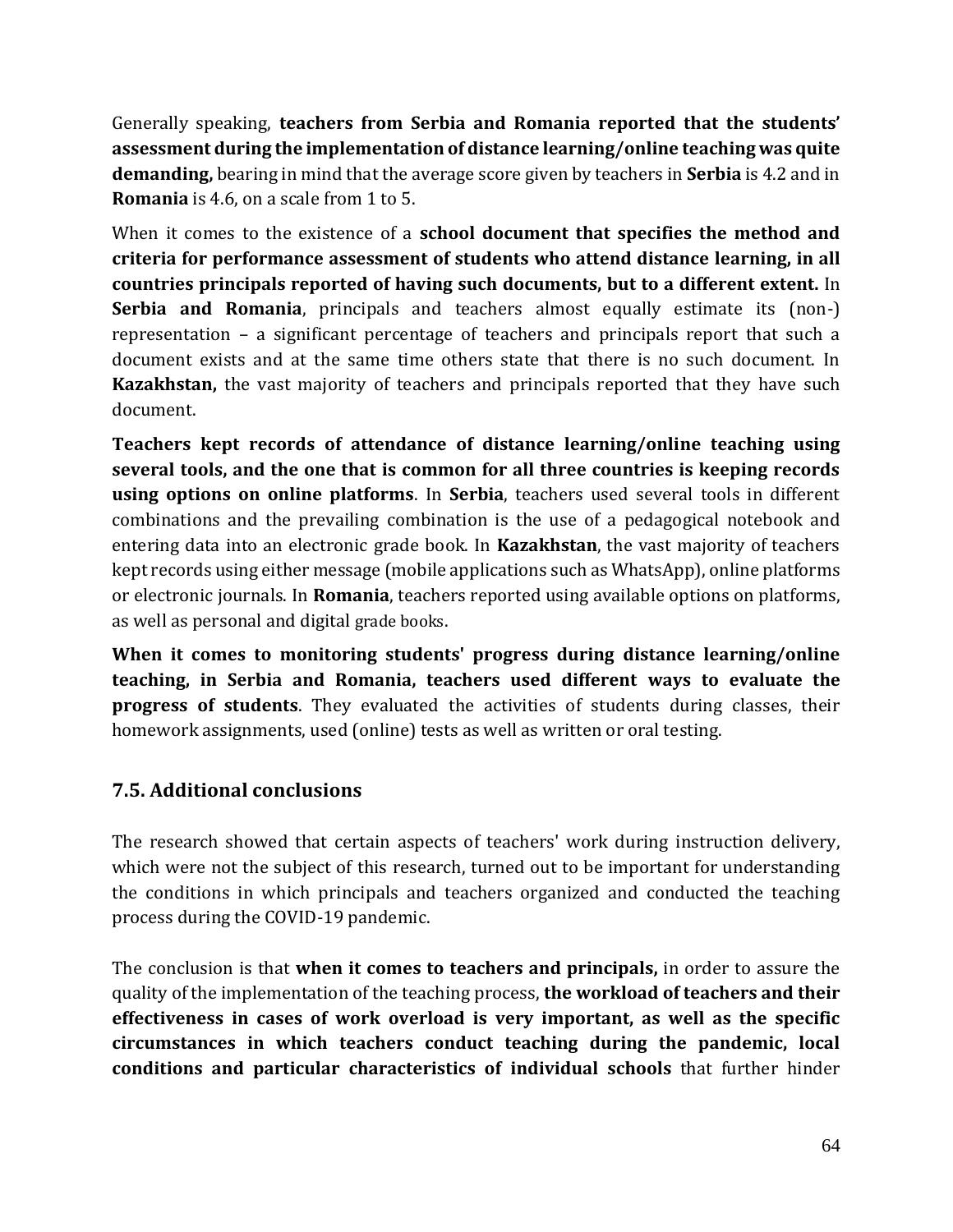teaching process and student assessment, as well as the mental, but also physical health of teachers and students.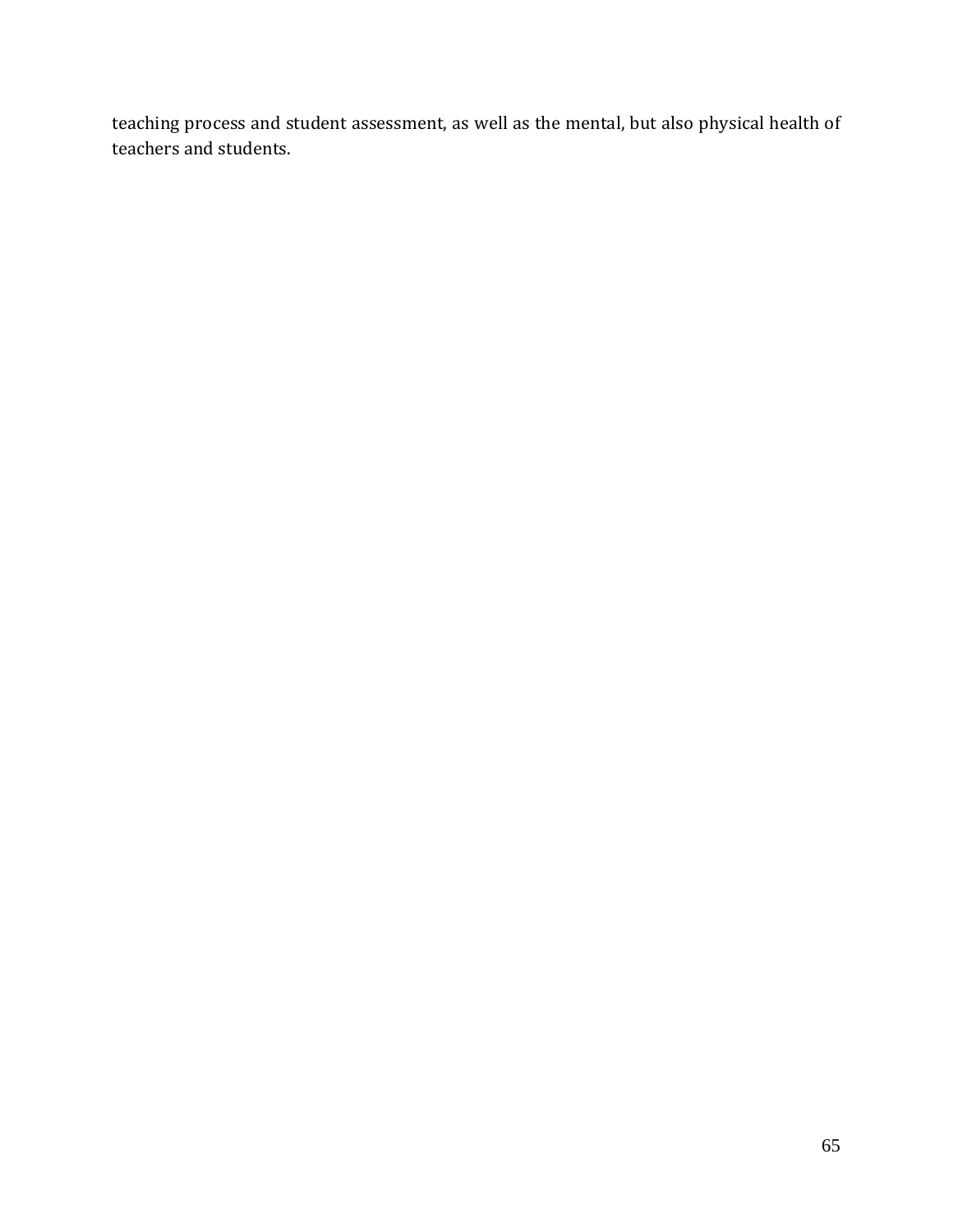## <span id="page-65-0"></span>**8. Recommendations**

The following recommendations are summarized to follow the main conclusions of the research – information flow, organization of school work, technical equipment and digital competencies of teachers, organization and implementation of the teaching process, monitoring and evaluation of teaching and learning, and other recommendations.

#### *Information flow*

- 1. Establish a unit within the ministry in charge of education that would oversee the coordination of activities related to the work of schools in the conditions of the COVID-19 pandemic, that is, in emergencies, which will improve the process of communicating information to schools and ensure a greater degree of clarity of information distributed to schools;
- 2. Continue the process of improving the ICT infrastructure in schools in all three countries, especially in rural areas, not only for the sake of the information process but also for improving the quality of teaching;
- 3. Set up the information flow protocols to improve the efficiency of information exchange and communication between all relevant actors at the school level (e.g. communication time, rules, instructions for use, skipping multiple means etc.);
- 4. Establish a mechanism for communication with students and parents who do not have means of online communication, especially in cases of telephone communication failure (e.g. establishing plans for periodic visits, involvement of local civil society organizations, etc.);

#### *School work organization, school equipment and teachers' digital competences*

- 5. Provide support to schools in monitoring and implementing health protection measures for students and employees in cooperation with local institutions;
- 6. Consider the adoption of 'bring your own device' policy to improve the availability of digital devices in schools;
- 7. Continue the process of equipping schools with ICT, especially schools in rural areas, along with improving the ICT infrastructure;
- 8. Establish a school level protocol for borrowing ICT equipment to students, if there is a surplus (e.g. determining the period of use, borrow receipt, etc.);
- 9. Continue developing digital competencies of teachers, including the creation of digital materials, to develop basic skills but also to advance already developed skills to the highest level.

#### *Organization and implementation of the teaching process*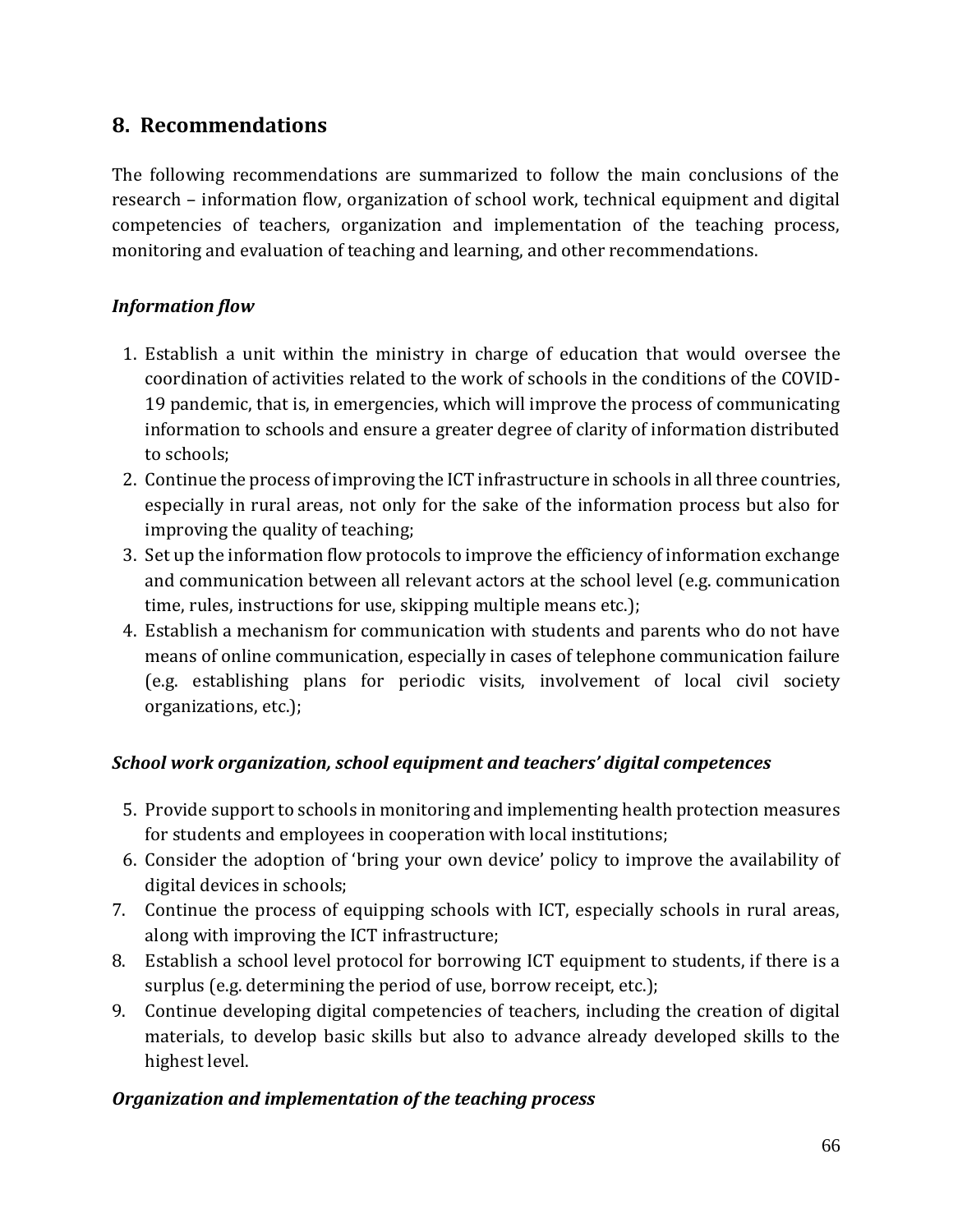- 10. Provide support to schools in order to ensure that all schools use some form of learning management systems for online teaching (e.g. by providing free training for teachers);
- 11. Establish a national plan for the return of students to schools in order to make up for the missed learning content, which would cover all the specific characteristics of schools (e.g. conducting practical teaching in secondary vocational schools);
- 12. Develop a handbook with examples of activities that teachers can implement in online teaching, starting from techniques for reviewing the learning content to assessment, including examples of activities that are less represented in this type of instruction delivery (e.g. group work within online teaching, etc.);
- 13. Develop a school plan and specific measures for providing support to students who missed the most learning content, especially to students from vulnerable groups, in line with characteristics of local communities.
- 14. Set up a place in school or the local community to provide devices and/or internet to those students who are not able to attend distance learning due to the lack of technical conditions but also an appropriate learning environment.

#### *Monitoring and evaluation of teaching and learning*

- 15. Develop a framework for monitoring the quality of teaching and learning when implementing distance learning, including improving the ways that principals predominantly use (joining classes conducted through online platforms);
- 16. Develop a handbook on methods of student evaluation that contains examples of best practices identified in schools, with an emphasis on formative assessment;
- 17. Exchange examples of developed school documents that determine the methods and criteria for evaluation of the achievement of students who attend distance learning/online teaching, which would be included in the abovementioned handbook.

#### *Additional recommendations*

18. Conduct research in line with the additional findings of the respondents, which would collect data on the workload of teachers, work efficiency, local conditions and specifics that affect the teaching process, as well as the mental and physical health of teachers and students in Serbia, Romania and Kazakhstan.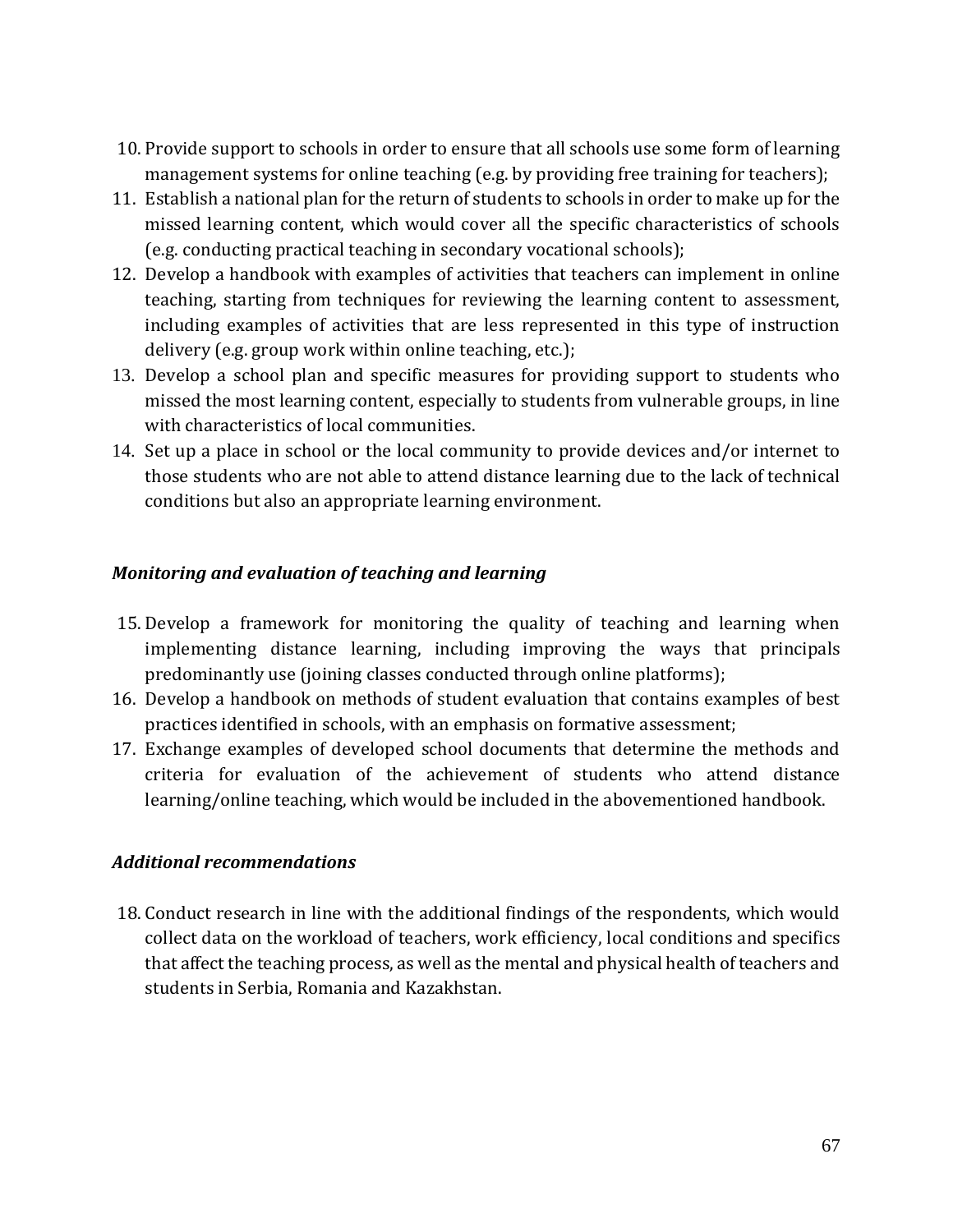## <span id="page-67-0"></span>**Bibliography**

- Database Education System Statistics [https://www.ceicdata.com/en/kazakhstan/education](https://www.ceicdata.com/en/kazakhstan/education-statistics)[statistics](https://www.ceicdata.com/en/kazakhstan/education-statistics)
- Database Electronic government of the Republic of Kazakhstan Education <https://egov.kz/cms/en/education>
- Database EUROSTAT <https://ec.europa.eu/eurostat/data/database>
- Database National Institute of Statistics (NIS) of the Republic of Romania <http://statistici.insse.ro:8077/tempo-online/#/pages/tables/insse-table>
- Database PISA 2018– <https://www.oecd.org/pisa/data/2018database/>
- Database Statistical Office of the Republic of Serbia <https://www.stat.gov.rs/en-US/>
- Database World Development Indicators <https://databank.worldbank.org/reports.aspx?source=2&country=SRB,KAZ,ROU>
- Digital Kazakhstan State Program [https://digitalkz.kz/wp](https://digitalkz.kz/wp-content/uploads/2020/03/%D0%93%D0%9F%20%D0%A6%D0%9A%20%D0%BD%D0%B0%20%D0%B0%D0%BD%D0%B3%D0%BB%2003,06,2020.pdf)[content/uploads/2020/03/%D0%93%D0%9F%20%D0%A6%D0%9A%20%D0%BD%D0%B0](https://digitalkz.kz/wp-content/uploads/2020/03/%D0%93%D0%9F%20%D0%A6%D0%9A%20%D0%BD%D0%B0%20%D0%B0%D0%BD%D0%B3%D0%BB%2003,06,2020.pdf) [%20%D0%B0%D0%BD%D0%B3%D0%BB%2003,06,2020.pdf](https://digitalkz.kz/wp-content/uploads/2020/03/%D0%93%D0%9F%20%D0%A6%D0%9A%20%D0%BD%D0%B0%20%D0%B0%D0%BD%D0%B3%D0%BB%2003,06,2020.pdf)
- European Commission (2020), Digital Economy and Society Index (DESI): Romania –
- https://ec.europa.eu/newsroom/dae/document.cfm?doc\_id=66928
- Government of the Republic of Serbia (2021). Strategy for the Development of Education in the Republic of Serbia until 2030 [-https://www.srbija.gov.rs/dokument/45678/strategije](https://www.srbija.gov.rs/dokument/45678/strategije-programi-planovi-.php)[programi-planovi-.php](https://www.srbija.gov.rs/dokument/45678/strategije-programi-planovi-.php)
- Information-analytic Center of the Republic of Kazakhstan (2020). Nacionalnyy sbornik 2020- 202 - [http://iac.kz/sites/default/files/nacionalnyy\\_sbornik\\_2020-2021.pdf](http://iac.kz/sites/default/files/nacionalnyy_sbornik_2020-2021.pdf)
- INSEAD and World Economic Forum (2016). The Global Information Technology Report 2016 [http://www3.weforum.org/docs/GITR2016/WEF\\_GITR\\_Full\\_Report.pdf](http://www3.weforum.org/docs/GITR2016/WEF_GITR_Full_Report.pdf)
- Institute for Education Quality and Evaluation of the Republic of Serbia (2021). Online teaching and hybrid learning – Long-term aspirations and short-term recommendations [https://ceo.edu.rs/wp-content/uploads/2021/03/SMERNICE-](https://ceo.edu.rs/wp-content/uploads/2021/03/SMERNICE-%D0%9EnlajnHibridnaPripremnaNastava.pdf) [%D0%9EnlajnHibridnaPripremnaNastava.pdf](https://ceo.edu.rs/wp-content/uploads/2021/03/SMERNICE-%D0%9EnlajnHibridnaPripremnaNastava.pdf)
- Ministry of Education, Science and Technological Development (2020). Professional instructions for the organization and implementation of education in primary schools in the school year 2020/21.
- Ministry of Education, Science and Technological Development of the Republic of Serbia, Institute of Psychology and UNICEF (2020). *Monitoring the manner of participation and learning process of students from vulnerable groups during the realization of education by distance learning - The first report based on research findings -* [http://www.mpn.gov.rs/wp](http://www.mpn.gov.rs/wp-content/uploads/2020/06/4.b-Prvi-izveštaj-osetljive-grupe-učenje-na-daljinu.pdf)[content/uploads/2020/06/4.b-Prvi-](http://www.mpn.gov.rs/wp-content/uploads/2020/06/4.b-Prvi-izveštaj-osetljive-grupe-učenje-na-daljinu.pdf)izveštaj-osetljive-grupe-učenje-na-daljinu.pdf
- National Center for professional development "Orleu" of the Republic of Kazakhstan (2012). Development Strategy - <http://orleu-edu.kz/Home/Strategy>
- OECD (2019). Education at a Glance 2019: OECD Indicators, Paris: OECD Publishing <https://doi.org/10.1787/f8d7880d-en>